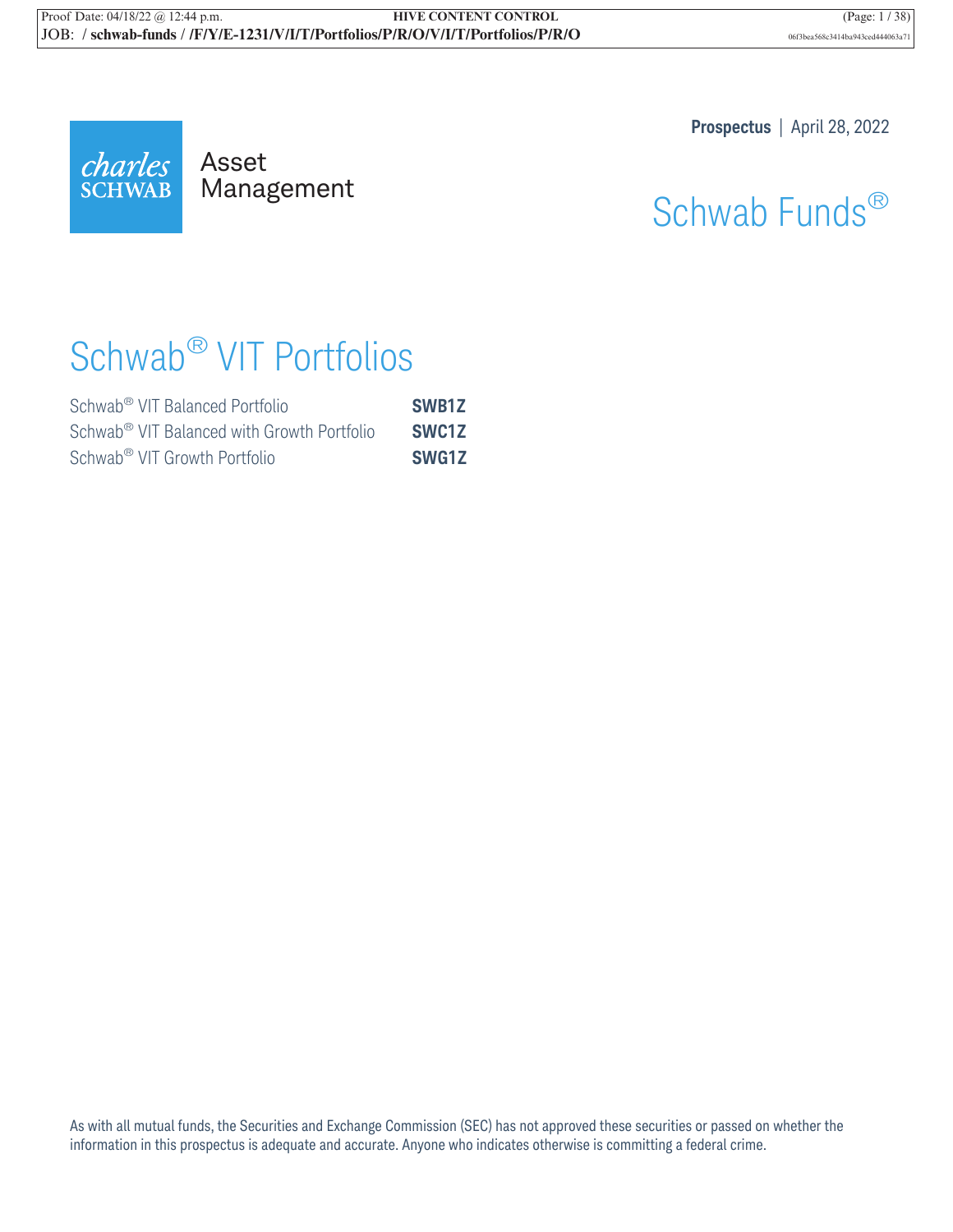## Schwab VIT Portfolios

| <b>Fund Summaries</b>                                                                                                   |                |
|-------------------------------------------------------------------------------------------------------------------------|----------------|
|                                                                                                                         | $\mathbf{1}$   |
|                                                                                                                         | $\overline{7}$ |
|                                                                                                                         | 13             |
|                                                                                                                         | 19             |
|                                                                                                                         | 19             |
|                                                                                                                         | 26             |
|                                                                                                                         | 27             |
|                                                                                                                         | 30             |
| Fund Management Management Management Management Management Management Management Management Management Management      | 31             |
| Investing in the Funds <b>continuum continuum continuum continuum continuum continuum continuum continuum continuum</b> | 32             |
|                                                                                                                         | 32             |
|                                                                                                                         | 33             |
|                                                                                                                         | 34             |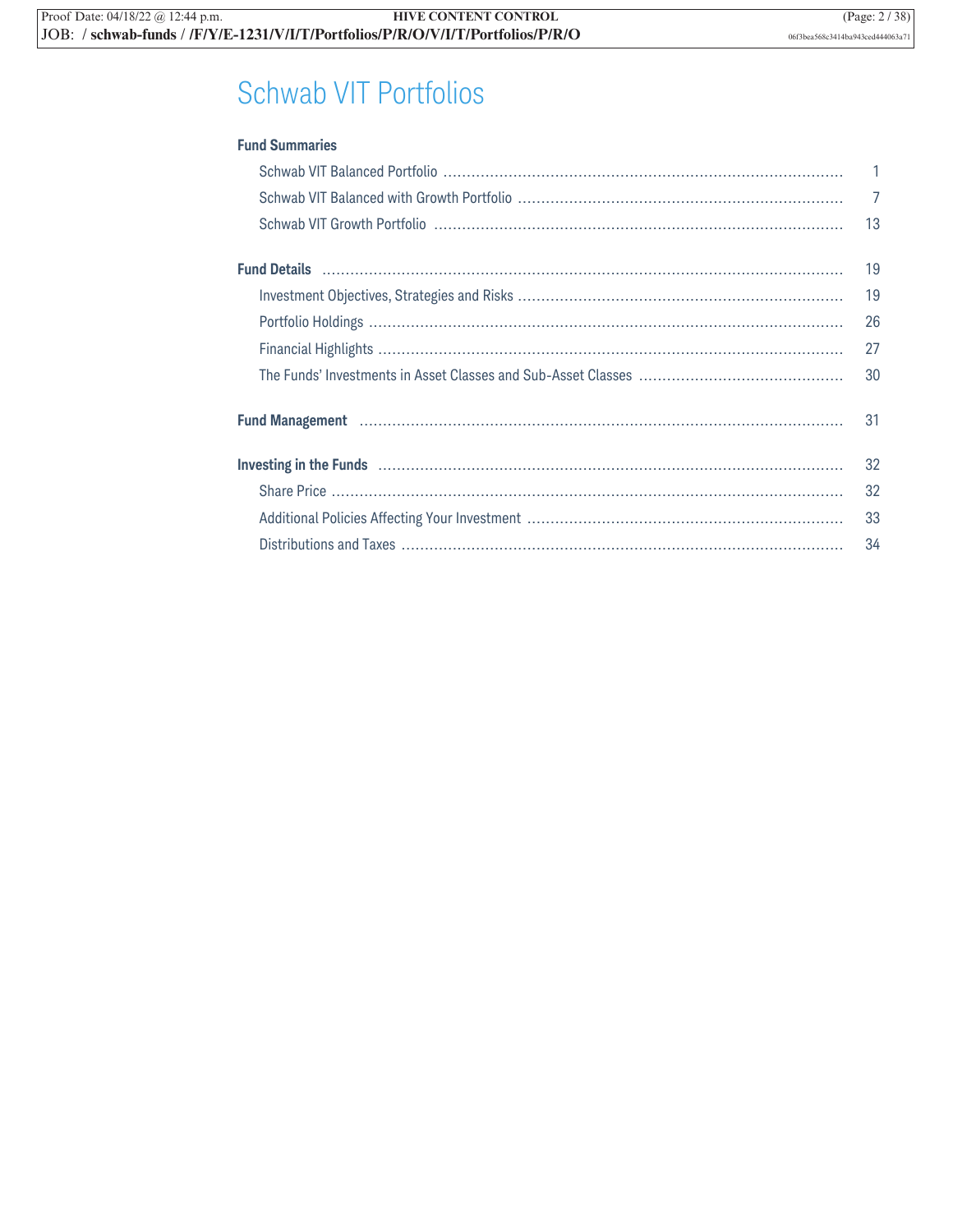### Schwab® VIT Balanced Portfolio

**Ticker Symbol: SWB1Z**

#### **Investment Objective**

The fund seeks long-term capital appreciation and income.

#### **Fund Fees and Expenses**

This table describes the fees and expenses you may pay if you buy, hold and sell shares of the fund. You may pay other fees, such as brokerage commissions and other fees to financial intermediaries, which are not reflected in the table and Example below. This table does not reflect the fees and expenses of any insurance company separate account or variable insurance contract issued by such insurance company. If they were reflected, fees would be higher.

#### **Shareholder Fees** (fees paid directly from your investment)

|                                                                                                            | <b>NOTIE</b> |
|------------------------------------------------------------------------------------------------------------|--------------|
| Annual Fund Operating Expenses (expenses that you pay each year as a %<br>of the value of your investment) |              |
| Management fees                                                                                            | 0.45         |
| Distribution (12b-1) fees                                                                                  | None         |
| Other expenses                                                                                             | 0.07         |
| Acquired fund fees and expenses (AFFE) <sup>(1)</sup>                                                      | 0.05         |
| Total annual fund operating expenses (including AFFE) <sup>(1)</sup>                                       | 0.57         |

 $(1)$  AFFE reflect fees and expenses incurred indirectly by the fund through its investments in the underlying funds. The total annual fund operating expenses in the fee table may differ from the expense ratios in the fund's "Financial Highlights" that include only the fund's direct operating expenses and not AFFE.

#### **Example**

This example is intended to help you compare the cost of investing in the fund with the cost of investing in other funds. The example assumes that you invest \$10,000 in the fund for the time periods indicated and then redeem all of your shares at the end of those time periods. The example also assumes that your investment has a 5% return each year and that the fund's operating expenses remain the same. The figures are based on total annual fund operating expenses (including AFFE) after any expense reduction. This example does not reflect the fees and expenses of any insurance company separate account or variable insurance contract issued by such insurance company. If they were reflected, costs would be higher. Your actual costs may be higher or lower.

#### **Expenses on a \$10,000 Investment**

| 1 Year | 3 Years | 5 Years | <b>10 Years</b> |
|--------|---------|---------|-----------------|
| \$58   | \$183   | \$318   | S714            |

#### **Portfolio Turnover**

The fund pays transaction costs, such as commissions, when it buys and sells securities (or "turns over" its portfolio). A higher portfolio turnover may indicate higher transaction costs. These costs, which are not reflected in the annual fund operating expenses or in

the example, affect the fund's performance. During the most recent fiscal year, the fund's portfolio turnover rate was 13% of the average value of its portfolio.

#### **Principal Investment Strategies**

None

**To pursue its goal, the fund aims to provide diversification across major asset classes, including domestic equity securities, international equity securities, real assets, fixed income securities and money market investments, as well as diversification across a range of sub-asset classes within the major asset classes.** The fund gains exposure to these asset classes by primarily investing in affiliated exchange-traded funds (ETFs) from Schwab Funds (the Schwab ETFs). The fund may also invest in affiliated mutual funds from Schwab Funds and unaffiliated third-party ETFs and mutual funds (all such ETFs and mutual funds referred to as "underlying funds"). The fund will generally invest in a Schwab ETF that, in the investment adviser's opinion, corresponds to a sub-asset class and is competitive with unaffiliated third-party ETFs.

The fund normally will invest, including its investments in the underlying funds, at least 25% of its assets in equity securities and at least 25% of its assets in fixed-income securities, which may include bonds, cash equivalents, money market funds and money market investments. As of the date of this prospectus, the fund's target asset class allocation ranges are 38-68% in fixed-income securities, and 32-62% in equity securities.

Each underlying fund may invest directly in equity, fixed income or other securities or investments, as appropriate, consistent with its investment objective, strategies and policies. Through its investments in underlying funds that invest in equity securities, the fund invests principally in large-cap stocks of U.S. and international developed-market countries, small-cap stocks of U.S. companies and stocks of emerging countries. The fund also invests in underlying funds that invest in fixed-income investments, principally treasury bonds, corporate bonds and securitized bonds, which are primarily of investment grade. The fund's investments in underlying funds that seek exposure to real assets include funds that invest in real estate investment trusts (REITs) and other companies related to the real estate industry. The fund may also invest in underlying funds that seek exposure to commodities. Finally, the fund may invest in money market investments, primarily through underlying funds that are money market funds.

The investment adviser has discretion to select the underlying fund investments and adjust the fund's underlying fund allocations within a particular asset class based on the following considerations: market trends, its outlook for a given market capitalization and sub-asset class, and the underlying funds' performance in various market conditions.

The fund intends to invest in a combination of underlying funds; however, the fund may invest directly in securities represented in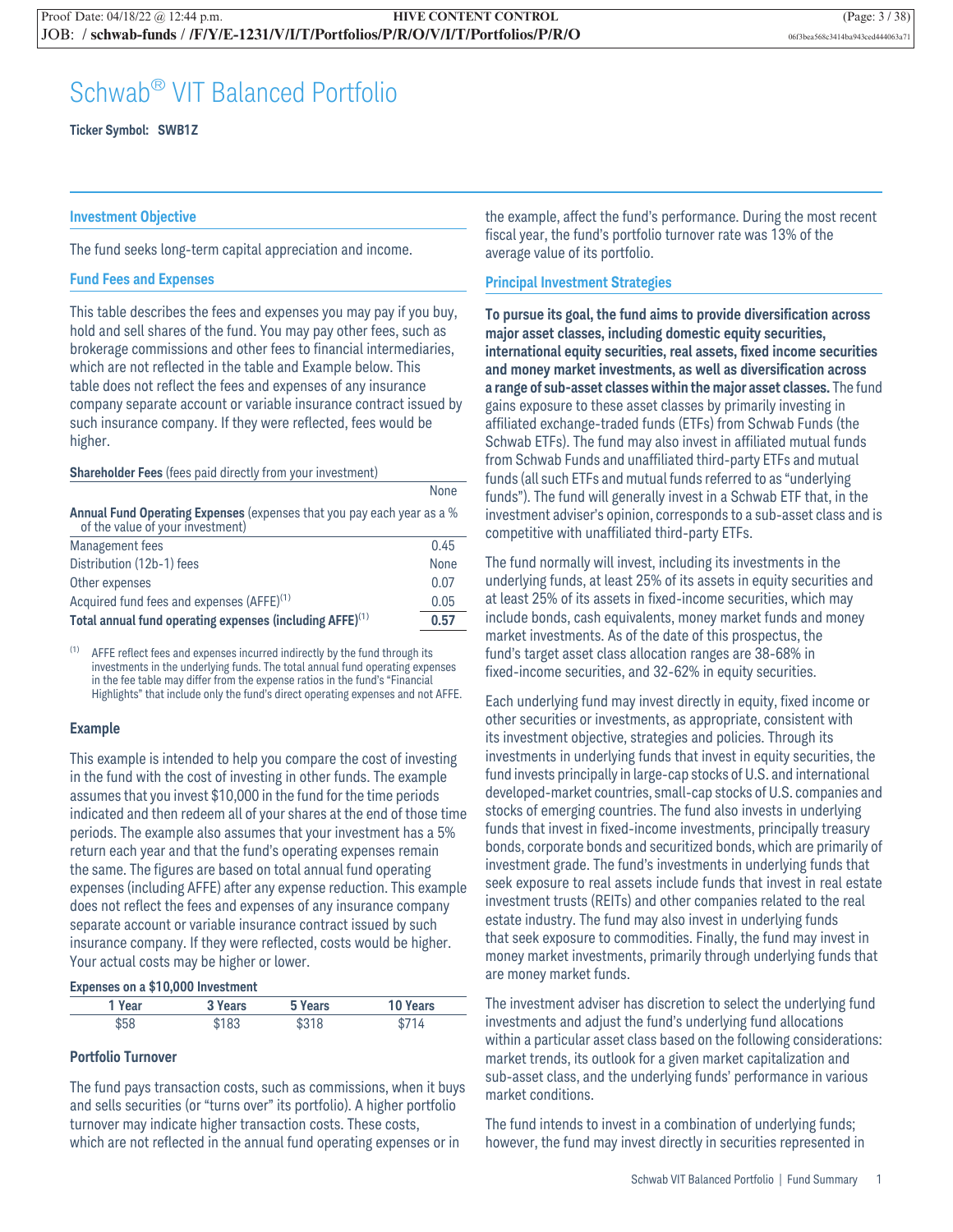the major asset classes noted above. The fund may invest in derivatives, primarily to seek returns on the fund's otherwise uninvested cash assets. By using these instruments, the fund potentially can offset the impact on its performance of keeping some assets in cash.

For temporary defensive purposes during unusual economic or market conditions or for liquidity purposes, the fund may hold a significant amount of its assets in cash, money market instruments, repurchase agreements and other short-term obligations. When the fund engages in such activities, it may not achieve its investment objective.

The fund also may lend portfolio securities to earn additional income. Any income realized through securities lending may help fund performance.

#### **Principal Risks**

The fund is subject to risks, any of which could cause an investor to lose money. The fund's principal risks include:

**Asset Allocation Risk.** The fund is subject to the risk that the selection of the underlying funds and the allocation of the fund's assets among the various asset classes and market segments may cause the fund to underperform other funds with a similar investment objective.

**Conflicts of Interest Risk.** The investment adviser's authority to select and substitute underlying funds from a variety of affiliated and unaffiliated mutual funds and ETFs may create a conflict of interest because the fees paid to it and its affiliates by some underlying funds are higher than the fees paid by other underlying funds. The investment adviser also may have an incentive to select an affiliated underlying fund for other reasons, including to increase assets under management or to support new investment strategies. In addition, other conflicts of interest may exist where the best interests of the affiliated underlying fund may not be aligned with those of the fund. However, the investment adviser is a fiduciary to the fund and is legally obligated to act in the fund's best interests when selecting underlying funds.

**Market Risk.** Financial markets rise and fall in response to a variety of factors, sometimes rapidly and unpredictably. Markets may be impacted by economic, political, regulatory and other conditions, including economic sanctions and other government actions. In addition, the occurrence of global events, such as war, terrorism, environmental disasters, natural disasters and epidemics, may also negatively affect the financial markets. As with any investment whose performance is tied to these markets, the value of an investment in the fund will fluctuate, which means that an investor could lose money over short or long periods.

**Securities Lending Risk.** Securities lending involves the risk of loss of rights in, or delay in recovery of, the loaned securities if the borrower fails to return the security loaned or becomes insolvent.

**ETF Risk.** When the fund invests in an ETF, it will bear a proportionate share of the ETF's expenses. In addition, lack of liquidity in the market for an ETF's shares can result in its value being more volatile than the underlying portfolio of securities.

**Direct Investment Risk.** The fund may invest directly in cash, cash equivalents and equity and fixed-income securities, including money market securities, to maintain its allocations. The fund's direct investment in these securities is subject to the same or similar risks as an underlying fund's investment in the same securities.

**Underlying Fund Investment Risk.** Before investing in the fund, investors should assess the risks associated with the underlying funds in which the fund may invest, which include any combination of the risks described below.

- **Equity Risk.** The prices of equity securities rise and fall daily. These price movements may result from factors affecting individual companies, industries or the securities market as a whole. In addition, equity markets tend to move in cycles, which may cause stock prices to fall over short or extended periods of time.
- *Market Capitalization Risk.* Securities issued by companies of different market capitalizations tend to go in and out of favor based on market and economic conditions. During a period when securities of a particular market capitalization fall behind other types of investments, an underlying fund's performance could be impacted.
- *Foreign Investment Risk.* An underlying fund's investments in securities of foreign issuers involve certain risks that may be greater than those associated with investments in securities of U.S. issuers. These include risks of adverse changes in foreign economic, political, regulatory and other conditions; changes in currency exchange rates or exchange control regulations (including limitations on currency movements and exchanges); the imposition of economic sanctions or other government restrictions; differing accounting, auditing, financial reporting and legal standards and practices; differing securities market structures; and higher transaction costs. These risks may negatively impact the value or liquidity of an underlying fund's investments, and could impair the underlying fund's ability to meet its investment objective or invest in accordance with its investment strategy. There is a risk that investments in securities denominated in, and/or receiving revenues in, foreign currencies will decline in value relative to the U.S. dollar or, in the case of hedging positions, that the U.S. dollar will decline in value relative to the currency hedged, resulting in the dollar value of an underlying fund's investment being adversely affected.

• *Emerging Markets Risk.* Emerging market countries may be more likely to experience political turmoil or rapid changes in market or economic conditions than more developed countries. Emerging market countries often have less uniformity in accounting, auditing, financial reporting and recordkeeping requirements and greater risk associated with the custody of securities. In addition, the financial stability of issuers (including governments) in emerging market countries may be more precarious than in developed countries. As a result, there may be an increased risk of illiquidity and price volatility associated with an underlying fund's investments in emerging market countries, which may be magnified by currency fluctuations relative to the U.S. dollar, and, at times, it may be difficult to value such investments.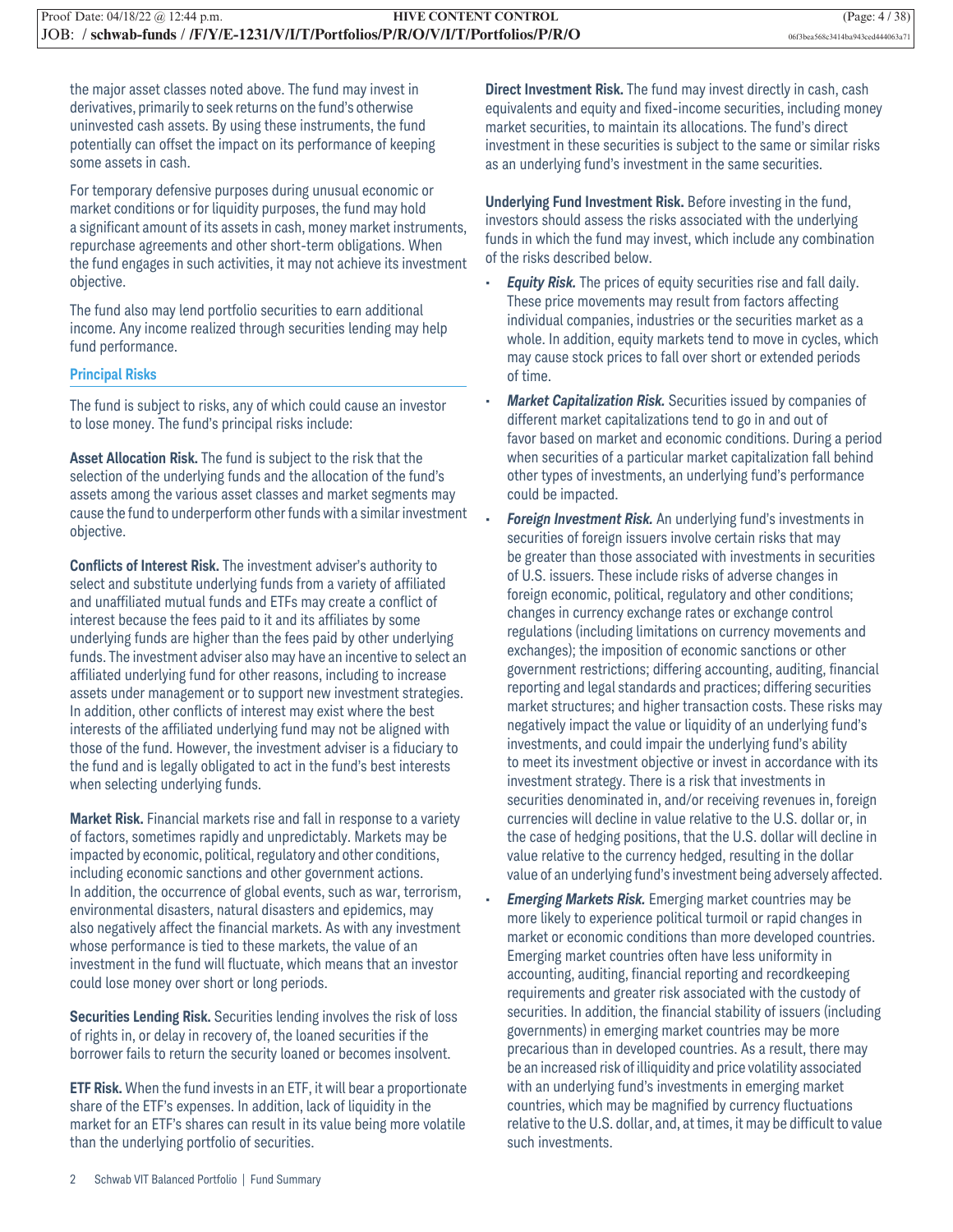- *Growth Investing Risk.* Certain of the underlying funds pursue a "growth style" of investing. Growth investing focuses on a company's prospects for growth of revenue and earnings. If a company's earnings or revenues fall short of expectations, its stock price may fall dramatically. Growth stocks also can perform differently from the market as a whole and other types of stocks and can be more volatile than other types of stocks. Since growth companies usually invest a high portion of earnings in their business, they may lack the dividends of value stocks that can cushion stock prices in a falling market. Growth stocks may also be more expensive relative to their earnings or assets compared to value or other stocks.
- Value Investing Risk. Certain of the underlying funds may pursue a "value style" of investing. Value investing focuses on companies whose stocks appear undervalued in light of factors such as the company's earnings, book value, revenues or cash flow. If an underlying fund's investment adviser's (or sub-adviser's) assessment of a company's value or prospects for exceeding earnings expectations or market conditions is wrong, the underlying fund could suffer losses or produce poor performance relative to other funds. In addition, "value stocks" can continue to be undervalued by the market for long periods of time.
- **Fixed-Income Risk.** Interest rates rise and fall over time, which will affect an underlying fund's yield and share price. A change in a central bank's monetary policy or economic conditions, among other things, may result in a change in interest rates. A rise in interest rates could cause an underlying fund's share price to fall. The credit quality of a portfolio investment could also cause an underlying fund's share price to fall. An underlying fund could lose money if the issuer or guarantor of a portfolio investment or the counterparty to a derivatives contract fails to make timely principal or interest payments or otherwise honor its obligations. Fixed-income securities may be paid off earlier or later than expected. Either situation could cause an underlying fund to hold securities paying lower-than-market rates of interest, which could hurt an underlying fund's yield or share price. Below investment-grade bonds (junk bonds) involve greater credit risk, are more volatile, involve greater risk of price declines and may be more susceptible to economic downturns than investment-grade securities.
- **Interest Rate Risk.** Interest rates rise and fall over time. As with any investment whose yield reflects current interest rates, an underlying fund's yield will change over time. During periods when interest rates are low, an underlying fund's yield (and total return) also may be low. Changes in interest rates also may affect an underlying fund's share price: a rise in interest rates generally causes an underlying fund's share price to fall. The longer an underlying fund's portfolio duration, the more sensitive to interest rate movements its share price is likely to be. Also, a change in a central bank's monetary policy or economic conditions, among other things, may result in a change in interest rates, which could have sudden and unpredictable effects on the markets and significantly impact the value of fixed-income securities in which the underlying fund invests.
- *Credit Risk.* A decline in the credit quality of an issuer or guarantor of a portfolio investment could cause an underlying fund to lose money or underperform. An underlying fund could lose money if, due to a decline in credit quality, the issuer or guarantor of a portfolio investment fails to make, or is perceived as being unable or unwilling to make, timely principal or interest payments or otherwise honor its obligations.
- **Prepayment and Extension Risk.** Certain fixed income securities are subject to the risk that the securities may be paid off earlier or later than expected, especially during periods of falling or rising interest rates, respectively. Prepayments of obligations could cause an underlying fund to forgo future interest income on the portion of the security's principal repaid early and force the underlying fund to reinvest that money at the lower prevailing interest rates. Extensions of obligations could cause the fund to exhibit additional volatility and hold securities paying lower-than-market rates of interest. Either case could hurt the underlying fund's performance.
- *U.S. Government Securities Risk.* Some of the U.S. government securities that the underlying funds invest in are not backed by the full faith and credit of the U.S. government, which means they are neither issued nor guaranteed by the U.S. Treasury. Issuers such as the Federal Home Loan Banks (FHLB) maintain limited access to credit lines from the U.S. Treasury. Certain securities, such as obligations issued by the Federal Farm Credit Banks Funding Corporation, are supported solely by the credit of the issuer. There can be no assurance that the U.S. government will provide financial support to securities of its agencies and instrumentalities if it is not obligated to do so under law. Also, any government guarantees on securities the underlying funds own do not extend to shares of the underlying funds themselves.
- *Real Estate Investment Risk.* An underlying fund in which the fund may invest may have a policy of concentrating its investments in real estate companies and companies related to the real estate industry. As such, an underlying fund is subject to risks associated with the direct ownership of real estate securities and the fund's investment in such an underlying fund is subject to risks associated with the direct ownership of real estate securities and an investment in the underlying fund will be closely linked to the performance of the real estate markets. These risks include, among others, declines in the value of real estate; risks related to general and local economic conditions; possible lack of availability of mortgage funds or other limits to accessing the credit or capital markets; defaults by borrowers or tenants, particularly during an economic downturn; and changes in interest rates.
- *Real Estate Investment Trusts (REITs) Risk.* An underlying fund may invest in REITs. An underlying fund's investments in REITs will be subject to the risks associated with the direct ownership of real estate, including fluctuations in the value of underlying properties, defaults by borrowers or tenants, changes in interest rates and risks related to general or local economic conditions. REITs are also subject to certain additional risks. For example, equity REITs may be affected by changes in the value of the underlying properties owned by the trusts, and mortgage REITs may be affected by the quality of any credit extended. Further, REITs may have their investments in relatively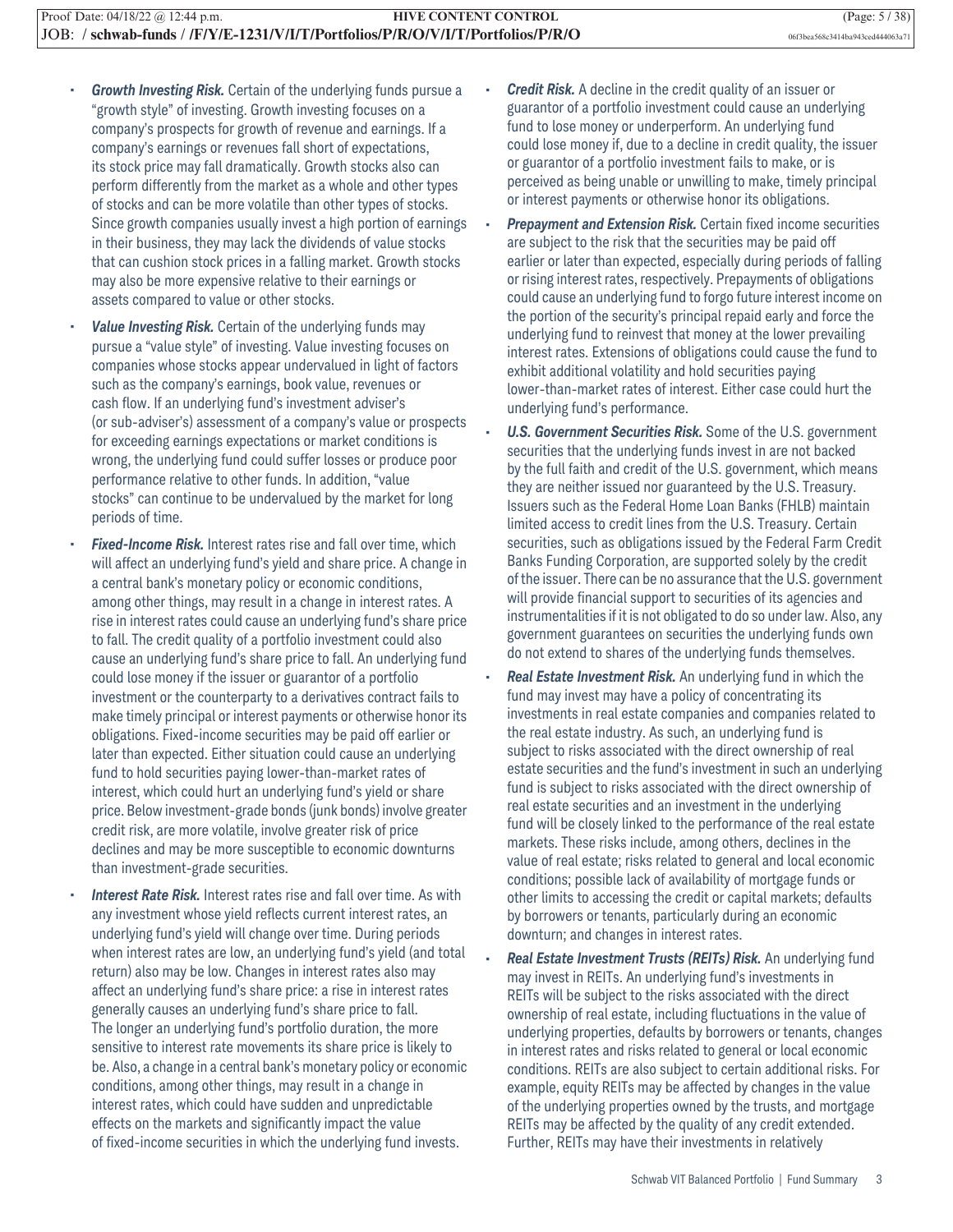few properties, a small geographic area or a single property type. In addition, REITs have their own expenses, and the underlying fund will bear a proportionate share of those expenses.

- *Mortgage-Backed and Mortgage Pass-Through Securities Risk.* Mortgage-backed securities tend to increase in value less than other debt securities when interest rates decline, but are subject to similar or greater risk of decline in market value during periods of rising interest rates. Certain of the mortgage-backed securities in which an underlying fund may invest are issued or guaranteed by agencies or instrumentalities of the U.S. government but are not backed by the full faith and credit of the U.S. government. There can be no assurance that the U.S. government would provide financial support to its agencies or instrumentalities where it was not obligated to do so which can cause an underlying fund to lose money or underperform. The risks of investing in mortgage-backed securities include, among others, interest rate risk, credit risk, prepayment risk and extension risk. Transactions in mortgage pass-through securities often occur through to-be-announced (TBA) transactions. An underlying fund could lose money or underperform if a TBA counterparty defaults or goes bankrupt.
- **Portfolio Turnover Risk.** Certain of the underlying funds may buy and sell portfolio securities actively. If they do, their portfolio turnover rate and transaction costs will rise, which may lower the underlying fund's performance and may increase the likelihood of capital gains distributions.
- **Liquidity Risk.** An underlying fund may be unable to sell certain securities, such as illiquid securities, readily at a favorable time or price, or the underlying fund may have to sell them at a loss.
- **Derivatives Risk.** An underlying fund's use of derivative instruments involves risks different from, or possibly greater than, the risks associated with investing directly in securities and other traditional investments. An underlying fund's use of derivatives could reduce the underlying fund's performance, increase volatility, and could cause the underlying fund to lose more than the initial amount invested. In addition, investments in derivatives may involve leverage, which means a small percentage of assets invested in derivatives can have a disproportionately large impact on an underlying fund.
- **Securities Lending Risk.** Certain underlying funds engage in securities lending, which involves the risk of loss of rights in, or delay in recovery of, the loaned securities if the borrower fails to return the security loaned or becomes insolvent.
- **Management Risk.** An underlying fund may be an actively managed mutual fund. Any actively managed mutual fund is subject to the risk that its investment adviser (or sub-adviser(s)) will make poor security selections. An underlying fund's adviser applies its own investment techniques and risk analyses in making investment decisions for the underlying fund, but there can be no guarantee that they will produce the desired results.
- **Investment Style Risk.** Certain underlying funds seek to track the performance of various segments of the stock market, as measured by their respective indices. Such underlying funds follow these stocks during upturns as well as downturns. Because

of their indexing strategy, these underlying funds do not take steps to reduce market exposure or to lessen the effects of a declining market. In addition, because of an underlying fund's expenses, the underlying fund's performance is normally below that of the index. Errors relating to an index may occur from time to time and may not be identified by the underlying fund's index provider for a period of time. In addition, market disruptions could cause delays in an underlying fund's index's rebalancing schedule. Such errors and/or market disruptions may result in losses for an underlying fund.

- **Tracking Error Risk.** An underlying fund may seek to track the performance of its benchmark index, although it may not be successful in doing so. The divergence between the performance of a fund and its benchmark index, positive or negative, is called "tracking error." Tracking error can be caused by many factors and it may be significant.
- *Concentration Risk.* To the extent that an underlying fund's portfolio is concentrated in the securities of issuers in a particular market, industry, group of industries, sector or asset class, the underlying fund may be adversely affected by the performance of those securities, may be subject to increased price volatility and may be more vulnerable to adverse economic, market, political or regulatory occurrences affecting that market, industry, group of industries, sector or asset class.
- **Commodity Risk.** To the extent that an underlying fund invests in commodity-linked derivative instruments, it may subject the underlying fund to greater volatility than investments in traditional securities. Also, commodity-linked investments may be more volatile and less liquid than the underlying commodity. The value of commodity-linked derivative instruments may be affected by changes in overall market movements, commodity index volatility, changes in interest rates, or factors affecting a particular industry or commodity, such as drought, floods, weather, livestock disease, embargoes, tariffs and international economic, political and other regulatory and market developments. The use of leveraged commodity-linked derivatives creates an opportunity for increased return, but also creates the possibility for a greater loss.
- *Money Market Fund Risk.* The fund may invest in underlying money market funds that either seek to maintain a stable \$1 net asset value ("stable share price money market funds") or that have a share price that fluctuates ("variable share price money market funds"). Although an underlying stable share price money market fund seeks to maintain a stable \$1 net asset value, it is possible to lose money by investing in such a money market fund. Because the share price of an underlying variable share price money market fund will fluctuate, when the fund sells the shares it owns they may be worth more or less than what the fund originally paid for them. In addition, neither type of money market fund is designed to offer capital appreciation. Certain underlying money market funds may impose a fee upon the sale of shares or may temporarily suspend the ability to sell shares if such fund's liquidity falls below required minimums.

For more information on the risks of investing in the fund, please see the "Fund Details" section in the prospectus.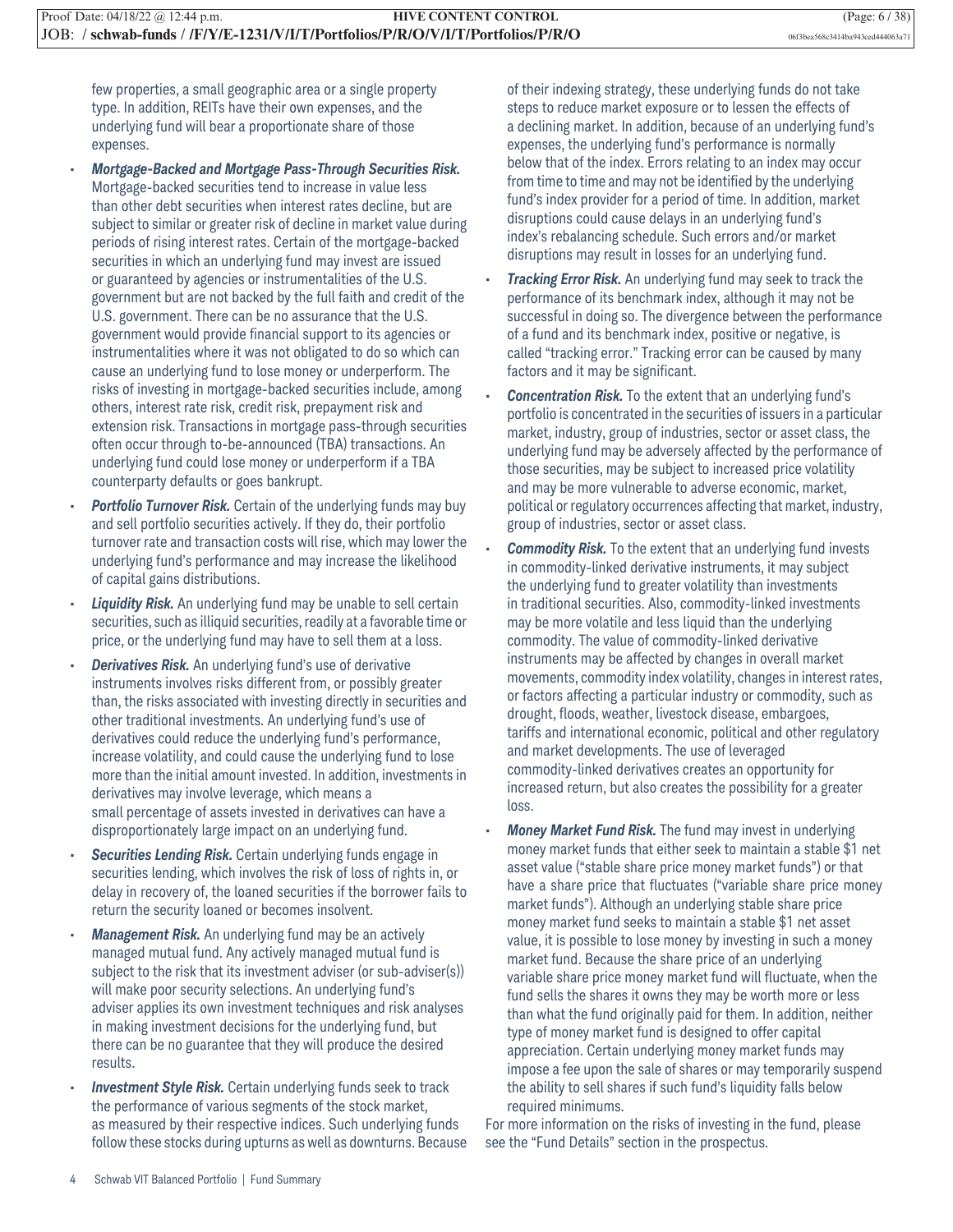#### **Performance**

The bar chart below shows how the fund's investment results have varied from year to year, and the following table shows how the fund's average annual total returns for various periods compared to those of certain broad based indices and a composite index based on the fund's target allocation. This information provides some indication of the risks of investing in the fund. All figures assume distributions were reinvested. The figures do not reflect the fees and expenses of any insurance company separate account or variable insurance contract issued by such insurance company. Such expenses, if included, would lower the figures shown. Keep in mind that future performance may differ from past performance. For current performance information, please see **www.schwabassetmanagement.com/schwabfunds\_prospectus.**

**Annual Total Returns** (%) as of 12/31



**Best Quarter:** 9.60% Q2 2020 **Worst Quarter:** (11.09%) Q1 2020

#### **Average Annual Total Returns** as of 12/31/21

|                                                                          | 1 Year     | 5 Years | <b>Since</b><br>Inception<br>(7/25/12) |
|--------------------------------------------------------------------------|------------|---------|----------------------------------------|
| <b>VIT Balanced Portfolio</b>                                            | 8.19%      | 7.01%   | 5.68%                                  |
| <b>Comparative Indices (reflects no deduction for expenses or taxes)</b> |            |         |                                        |
| S&P 500 Index                                                            | 28.71%     | 18.47%  | 16.70%                                 |
| Bloomberg U.S. Aggregate                                                 |            |         |                                        |
| <b>Bond Index</b>                                                        | $(1.54\%)$ | 3.57%   | 2.66%                                  |
| VIT Balanced Composite Index(1)                                          | 8.79%      | 7.61%   | 6.37%                                  |

(1) The VIT Balanced Composite Index is a custom blended index developed by Schwab Asset Management based on a comparable portfolio asset allocation and calculated using the following portion allocations effective July 1, 2020: 36.3% Bloomberg US Aggregate Bond Index, 9.0% Bloomberg US Treasury 1-3 Year Index, 4.0% Bloomberg US Treasury Bills 1-3 Month Index, 3.7% Bloomberg US Treasury Inflation-Linked Bond Index (Series-L), 6.0% Dow Jones Equity All REIT Capped Index, 19.0% Dow Jones U.S. Large Cap Total Stock Market Index, 4.0% Dow Jones U.S. Small Cap Total Stock Market Index, 5.0% FTSE All Emerging Index (Net), 11.0% FTSE Developed ex-U.S. Index (Net), 2.0% FTSE Developed Small Cap ex-U.S. Liquid Index (Net). From April 29, 2020 through June 30, 2020 the blended index was derived using the following allocations: 36.3% Bloomberg US Aggregate Bond Index, 9.0% Bloomberg US Treasury 1-3 Year Index, 4.0% Bloomberg US Treasury Bills 1-3 Month Index, 3.7% Bloomberg US Treasury Inflation-Linked Bond Index (Series-L), 6.0% Dow Jones U.S. Select REIT Index, 19.0% Dow Jones U.S. Large Cap Total Stock Market Index, 4.0% Dow Jones U.S. Small Cap Total Stock Market Index, 5.0% FTSE All Emerging Index (Net), 11.0% FTSE Developed ex-U.S. Index (Net), 2.0% FTSE Developed Small Cap ex-U.S. Liquid Index (Net). From June 8, 2016 through April 28, 2020 the blended index was derived using the following allocations: 2% Bloomberg Global Treasury ex- US Capped Index, 34% Bloomberg US Aggregate Bond Index, 15% Bloomberg US Treasury Bills 1-3 Month Index, 2% Bloomberg US Treasury

Inflation-Linked Bond Index (Series-L), 3% Bloomberg Commodity Index, 6% Dow Jones U.S. Select REIT Index, 15% Dow Jones U.S. Large Cap Total Stock Market Index, 4% Dow Jones U.S. Small Cap Total Stock Market Index, 5% FTSE All Emerging Index (Net), 11% FTSE Developed ex-U.S. Index (Net), 2% FTSE Developed Small Cap ex-U.S. Liquid Index (Net), 1% Russell Microcap® Index. Prior to June 8, 2016, the composite index was derived using the following allocations: 15% Dow Jones U.S. Large Cap Total Stock Market Index, 4% Dow Jones U.S. Small-Cap Total Stock Market Index, 1% Russell Microcap Index, 11% FTSE Developed ex-US Index (Net), 2% FTSE Developed Small Cap ex-US Liquid Index (Net), 5% FTSE Emerging Index (Net), 6% Dow Jones U.S. Select REIT Index, 3% Dow Jones UBS Commodity Index, 2% Bloomberg US Treasury Inflation-Linked Bond Index (Series-L), 12% Bloomberg US Treasury 3-10 Year Index, 2% Bloomberg US Aggregate: Agencies Index, 6% Bloomberg US Credit Index, 13% Bloomberg US Mortgage Backed Securities Index, 2% Bloomberg Global Treasury ex- US Capped Index, 1% Bloomberg High Yield Bond Very Liquid Index, 15% Bloomberg US Treasury Bills 1-3 Month Index.

#### **Investment Adviser**

Charles Schwab Investment Management, Inc., dba Schwab Asset Management™

#### **Portfolio Managers**

**Zifan Tang, Ph.D., CFA,** Senior Portfolio Manager, is responsible for the day-to-day co-management of the fund. She has managed the fund since its inception.

**Drew Hayes, CFA,** Portfolio Manager, is responsible for the day-to-day co-management of the fund. He has managed the fund since 2022.

**Patrick Kwok, CFA,** Portfolio Manager, is responsible for the day-to-day co-management of the fund. He has managed the fund since 2019.

#### **Purchase and Sale of Fund Shares**

Shares of the fund are sold on a continuous no load basis and are currently available exclusively for variable annuity and variable life insurance separate accounts, and in the future may be offered to tax-qualified retirement plans (tax qualified plans). Variable life insurance and variable annuity contract (variable contract(s)) investors should review the variable contract prospectus prepared by their insurance company for information on how to allocate premiums to the fund and to transfer to, and redeem amounts from, the fund.

The fund is open for business each day that the New York Stock Exchange (NYSE) is open. If the NYSE is closed due to weather or other extenuating circumstances on a day it would typically be open for business, or the NYSE has an unscheduled early closing on a day it has opened for business, the fund reserves the right to treat such day as a business day and accept purchase and redemption orders and calculate its share price as of the normally scheduled close of regular trading on the NYSE for that day.

#### **Tax Information**

The fund will distribute substantially all of its net investment income and capital gains, if any, to the participating insurance companies' separate accounts each year in June. Distributions are normally reinvested pursuant to elections by the separate accounts. Since the fund's shareholders are insurance company separate accounts, the tax treatment of dividends and distributions will depend on the tax status of the insurance company. Accordingly,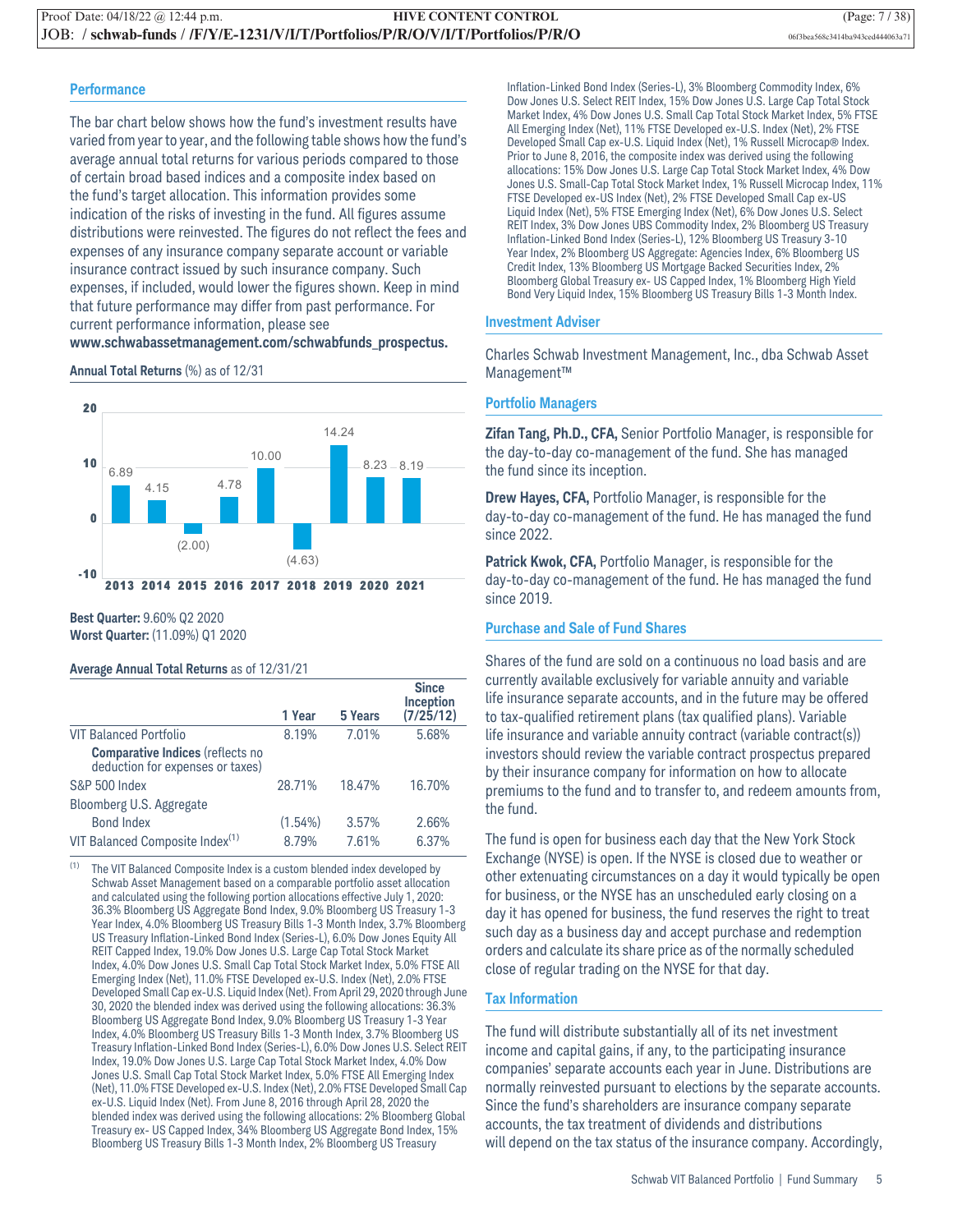no discussion is included about the personal income tax consequences to variable contract holders. For this information, such persons should consult the appropriate variable contract prospectus.

#### **Payments to Financial Intermediaries**

The fund is currently available solely as an underlying investment for variable contracts issued by insurance companies. The fund and its related companies may make payments to insurance companies (or their affiliates), and to broker-dealers and other financial intermediaries, for distribution and/or other services. These payments may be a factor that the insurance company considers in including the fund as an underlying investment option for its variable contracts. Payments to broker-dealers and other financial intermediaries may create a conflict of interest by influencing the broker-dealer or other financial intermediary to recommend a variable contract and the fund over another investment. Ask your financial adviser or visit the website of the insurance company or the financial intermediary for more information. The disclosure document for your variable contract may contain additional information about these payments.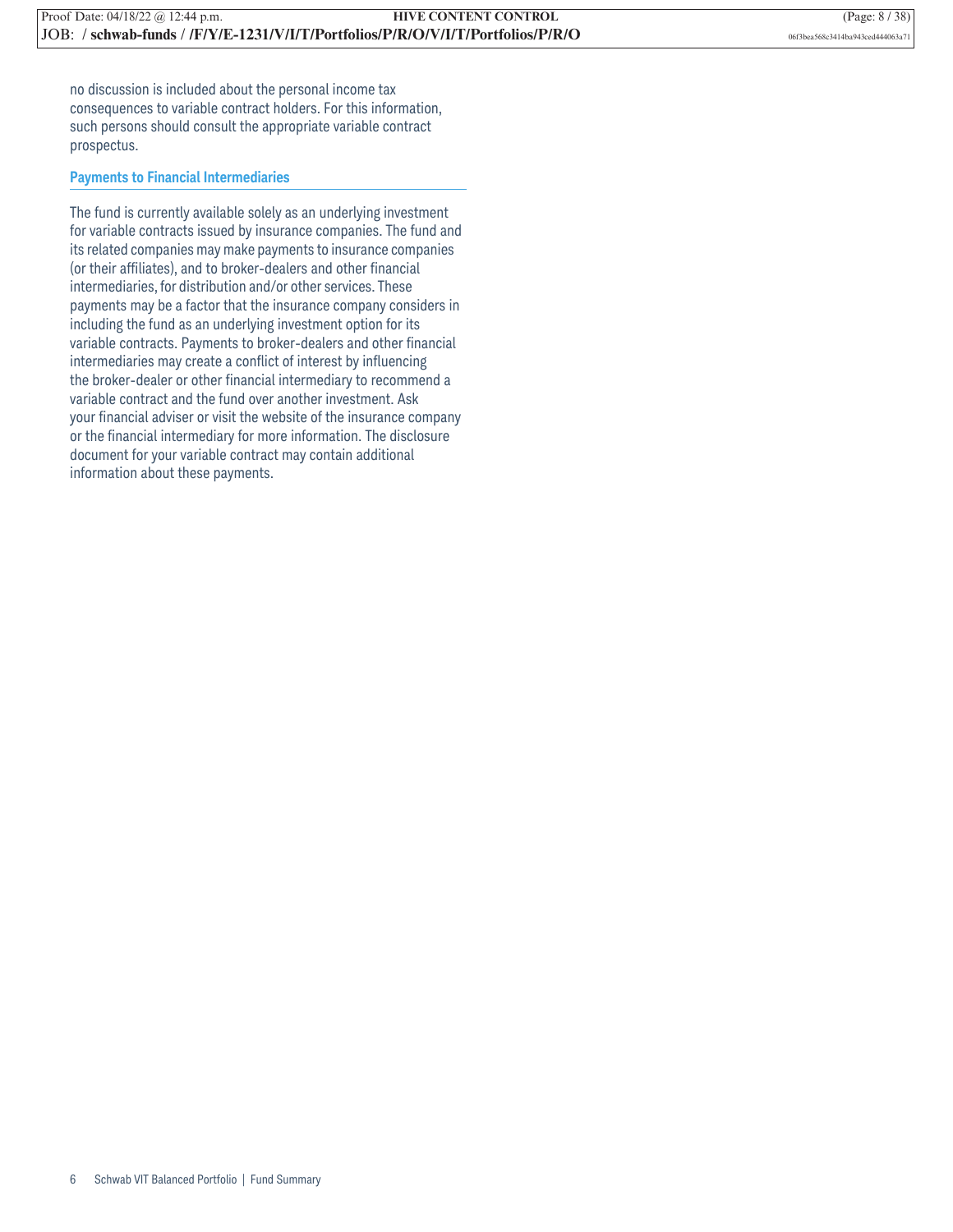### Schwab® VIT Balanced with Growth Portfolio

**Ticker Symbol: SWC1Z**

#### **Investment Objective**

The fund seeks long-term capital appreciation and income.

#### **Fund Fees and Expenses**

This table describes the fees and expenses you may pay if you buy, hold and sell shares of the fund. You may pay other fees, such as brokerage commissions and other fees to financial intermediaries, which are not reflected in the table and Example below. This table does not reflect the fees and expenses of any insurance company separate account or variable insurance contract issued by such insurance company. If they were reflected, fees would be higher.

#### **Shareholder Fees** (fees paid directly from your investment)

|                                                                                                            | None |
|------------------------------------------------------------------------------------------------------------|------|
| Annual Fund Operating Expenses (expenses that you pay each year as a %<br>of the value of your investment) |      |
| Management fees                                                                                            | 0.45 |
| Distribution (12b-1) fees                                                                                  | None |
| Other expenses                                                                                             | 0.04 |
| Acquired fund fees and expenses (AFFE) <sup>(1)</sup>                                                      | 0.05 |
| Total annual fund operating expenses (including AFFE) <sup>(1)</sup>                                       | 0.54 |

 $(1)$  AFFE reflect fees and expenses incurred indirectly by the fund through its investments in the underlying funds. The total annual fund operating expenses in the fee table may differ from the expense ratios in the fund's "Financial Highlights" that include only the fund's direct operating expenses and not AFFE.

#### **Example**

This example is intended to help you compare the cost of investing in the fund with the cost of investing in other funds. The example assumes that you invest \$10,000 in the fund for the time periods indicated and then redeem all of your shares at the end of those time periods. The example also assumes that your investment has a 5% return each year and that the fund's operating expenses remain the same. The figures are based on total annual fund operating expenses (including AFFE) after any expense reduction. This example does not reflect the fees and expenses of any insurance company separate account or variable insurance contract issued by such insurance company. If they were reflected, costs would be higher. Your actual costs may be higher or lower.

#### **Expenses on a \$10,000 Investment**

| 1 Year | 3 Years     | 5 Years     | <b>10 Years</b> |
|--------|-------------|-------------|-----------------|
| \$55   | <b>4172</b> | <b>¢3US</b> | \$677           |

#### **Portfolio Turnover**

The fund pays transaction costs, such as commissions, when it buys and sells securities (or "turns over" its portfolio). A higher portfolio turnover may indicate higher transaction costs. These costs, which are not reflected in the annual fund operating expenses or in

the example, affect the fund's performance. During the most recent fiscal year, the fund's portfolio turnover rate was 8% of the average value of its portfolio.

#### **Principal Investment Strategies**

**To pursue its goal, the fund aims to provide diversification across major asset classes, including domestic equity securities, international equity securities, real assets, fixed income securities and money market investments, as well as diversification across a range of sub-asset classes within the major asset classes.** The fund gains exposure to these asset classes by primarily investing in affiliated exchange-traded funds (ETFs) from Schwab Funds (the Schwab ETFs). The fund may also invest in affiliated mutual funds from Schwab Funds and unaffiliated third-party ETFs and mutual funds (all such ETFs and mutual funds referred to as "underlying funds"). The fund will generally invest in a Schwab ETF that, in the investment adviser's opinion, corresponds to a sub-asset class and is competitive with unaffiliated third-party ETFs.

The fund normally will invest, including its investments in the underlying funds, at least 25% of its assets in equity securities and at least 25% of its assets in fixed-income securities, which may include bonds, cash equivalents, money market funds and money market investments. The fund's allocation is weighted toward equity securities (domestic and international) that seek capital growth. The term "growth" in the fund's name refers to the fund's weighting towards capital growth. As of the date of this prospectus, the fund's target asset class allocation ranges are 25-50% in fixed-income securities and 50-75% in equity securities.

Each underlying fund may invest directly in equity, fixed income or other securities or investments, as appropriate, consistent with its investment objective, strategies and policies. Through its investments in underlying funds that invest in equity securities, the fund invests principally in large-cap stocks of U.S. and international developed-market countries, small-cap stocks of U.S. companies and stocks of emerging market countries. The fund also invests in underlying funds that invest in fixed-income investments, principally treasury bonds, corporate bonds and securitized bonds, which are primarily of investment grade. The fund's investments in underlying funds that seek exposure to real assets include funds that invest in real estate investment trusts (REITs) and other companies related to the real estate industry. The fund may also invest in underlying funds that seek exposure to commodities. Finally, the fund may invest in money market investments, primarily through underlying funds that are money market funds.

The investment adviser has discretion to select the underlying fund investments and adjust the fund's underlying fund allocations within a particular asset class based on the following considerations: market trends, its outlook for a given market capitalization and sub-asset class, and the underlying funds' performance in various market conditions.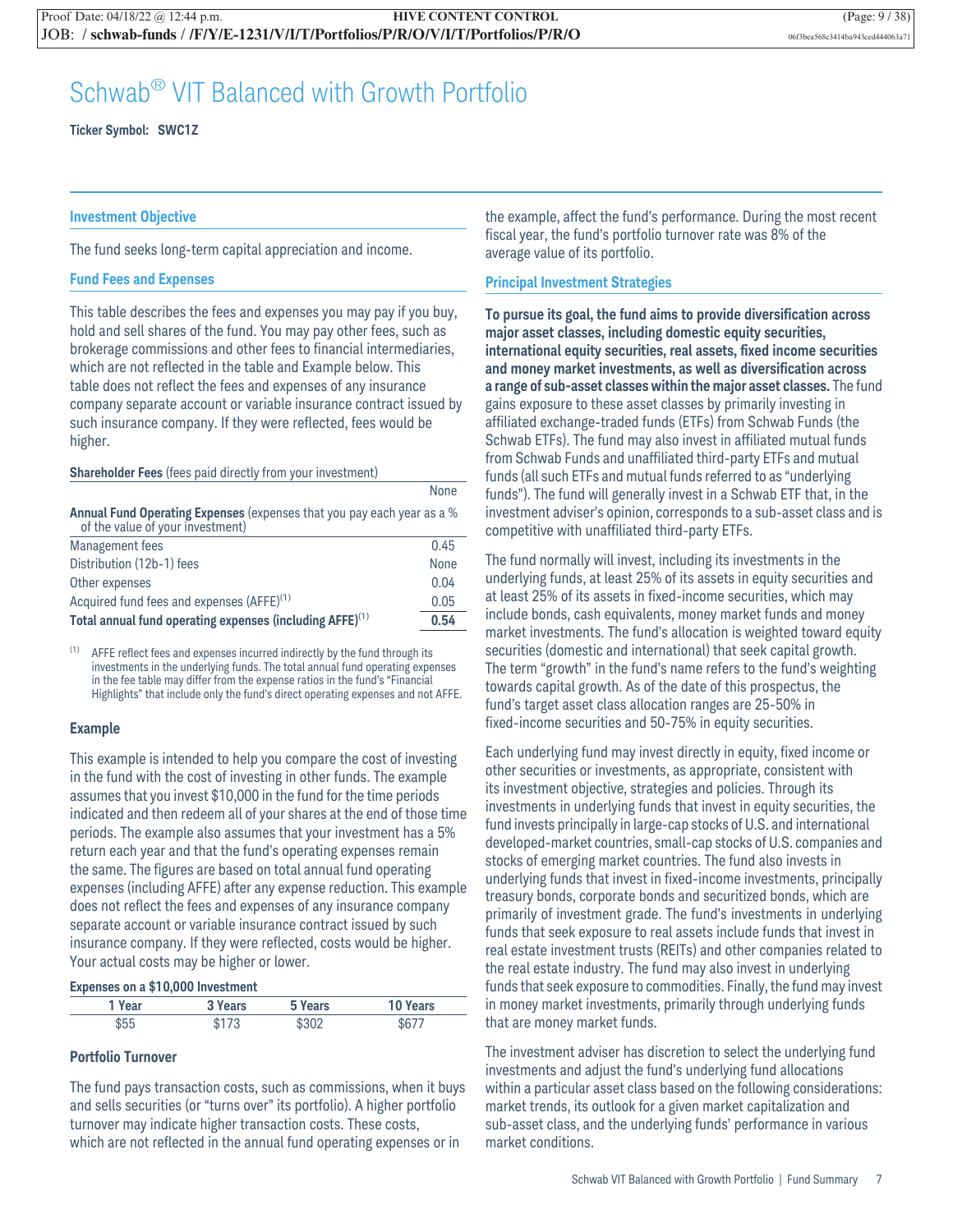The fund intends to invest in a combination of underlying funds; however, the fund may invest directly in securities represented in the major asset classes noted above. The fund may invest in derivatives, primarily to seek returns on the fund's otherwise uninvested cash assets. By using these instruments, the fund potentially can offset the impact on its performance of keeping some assets in cash.

For temporary defensive purposes during unusual economic or market conditions or for liquidity purposes, the fund may hold a significant amount of its assets in cash, money market instruments, repurchase agreements and other short-term obligations. When the fund engages in such activities, it may not achieve its investment objective.

The fund also may lend portfolio securities to earn additional income. Any income realized through securities lending may help fund performance.

#### **Principal Risks**

The fund is subject to risks, any of which could cause an investor to lose money. The fund's principal risks include:

**Asset Allocation Risk.** The fund is subject to the risk that the selection of the underlying funds and the allocation of the fund's assets among the various asset classes and market segments may cause the fund to underperform other funds with a similar investment objective.

**Conflicts of Interest Risk.** The investment adviser's authority to select and substitute underlying funds from a variety of affiliated and unaffiliated mutual funds and ETFs may create a conflict of interest because the fees paid to it and its affiliates by some underlying funds are higher than the fees paid by other underlying funds. The investment adviser also may have an incentive to select an affiliated underlying fund for other reasons, including to increase assets under management or to support new investment strategies. In addition, other conflicts of interest may exist where the best interests of the affiliated underlying fund may not be aligned with those of the fund. However, the investment adviser is a fiduciary to the fund and is legally obligated to act in the fund's best interests when selecting underlying funds.

**Market Risk.** Financial markets rise and fall in response to a variety of factors, sometimes rapidly and unpredictably. Markets may be impacted by economic, political, regulatory and other conditions, including economic sanctions and other government actions. In addition, the occurrence of global events, such as war, terrorism, environmental disasters, natural disasters and epidemics, may also negatively affect the financial markets. As with any investment whose performance is tied to these markets, the value of an investment in the fund will fluctuate, which means that an investor could lose money over short or long periods.

**Securities Lending Risk.** Securities lending involves the risk of loss of rights in, or delay in recovery of, the loaned securities if the borrower fails to return the security loaned or becomes insolvent.

**ETF Risk.** When the fund invests in an ETF, it will bear a proportionate share of the ETF's expenses. In addition, lack of liquidity in the market for an ETF's shares can result in its value being more volatile than the underlying portfolio of securities.

**Direct Investment Risk.** The fund may invest directly in cash, cash equivalents and equity and fixed-income securities, including money market securities, to maintain its allocations. The fund's direct investment in these securities is subject to the same or similar risks as an underlying fund's investment in the same securities.

**Underlying Fund Investment Risk.** Before investing in the fund, investors should assess the risks associated with the underlying funds in which the fund may invest, which include any combination of the risks described below.

- **Equity Risk.** The prices of equity securities rise and fall daily. These price movements may result from factors affecting individual companies, industries or the securities market as a whole. In addition, equity markets tend to move in cycles, which may cause stock prices to fall over short or extended periods of time.
- *Market Capitalization Risk.* Securities issued by companies of different market capitalizations tend to go in and out of favor based on market and economic conditions. During a period when securities of a particular market capitalization fall behind other types of investments, an underlying fund's performance could be impacted.
- *Foreign Investment Risk.* An underlying fund's investments in securities of foreign issuers involve certain risks that may be greater than those associated with investments in securities of U.S. issuers. These include risks of adverse changes in foreign economic, political, regulatory and other conditions; changes in currency exchange rates or exchange control regulations (including limitations on currency movements and exchanges); the imposition of economic sanctions or other government restrictions; differing accounting, auditing, financial reporting and legal standards and practices; differing securities market structures; and higher transaction costs. These risks may negatively impact the value or liquidity of an underlying fund's investments, and could impair the underlying fund's ability to meet its investment objective or invest in accordance with its investment strategy. There is a risk that investments in securities denominated in, and/or receiving revenues in, foreign currencies will decline in value relative to the U.S. dollar or, in the case of hedging positions, that the U.S. dollar will decline in value relative to the currency hedged, resulting in the dollar value of an underlying fund's investment being adversely affected.
- *Emerging Markets Risk.* Emerging market countries may be more likely to experience political turmoil or rapid changes in market or economic conditions than more developed countries. Emerging market countries often have less uniformity in accounting, auditing, financial reporting and recordkeeping requirements and greater risk associated with the custody of securities. In addition, the financial stability of issuers (including governments) in emerging market countries may be more precarious than in developed countries. As a result, there may be an increased risk of illiquidity and price volatility associated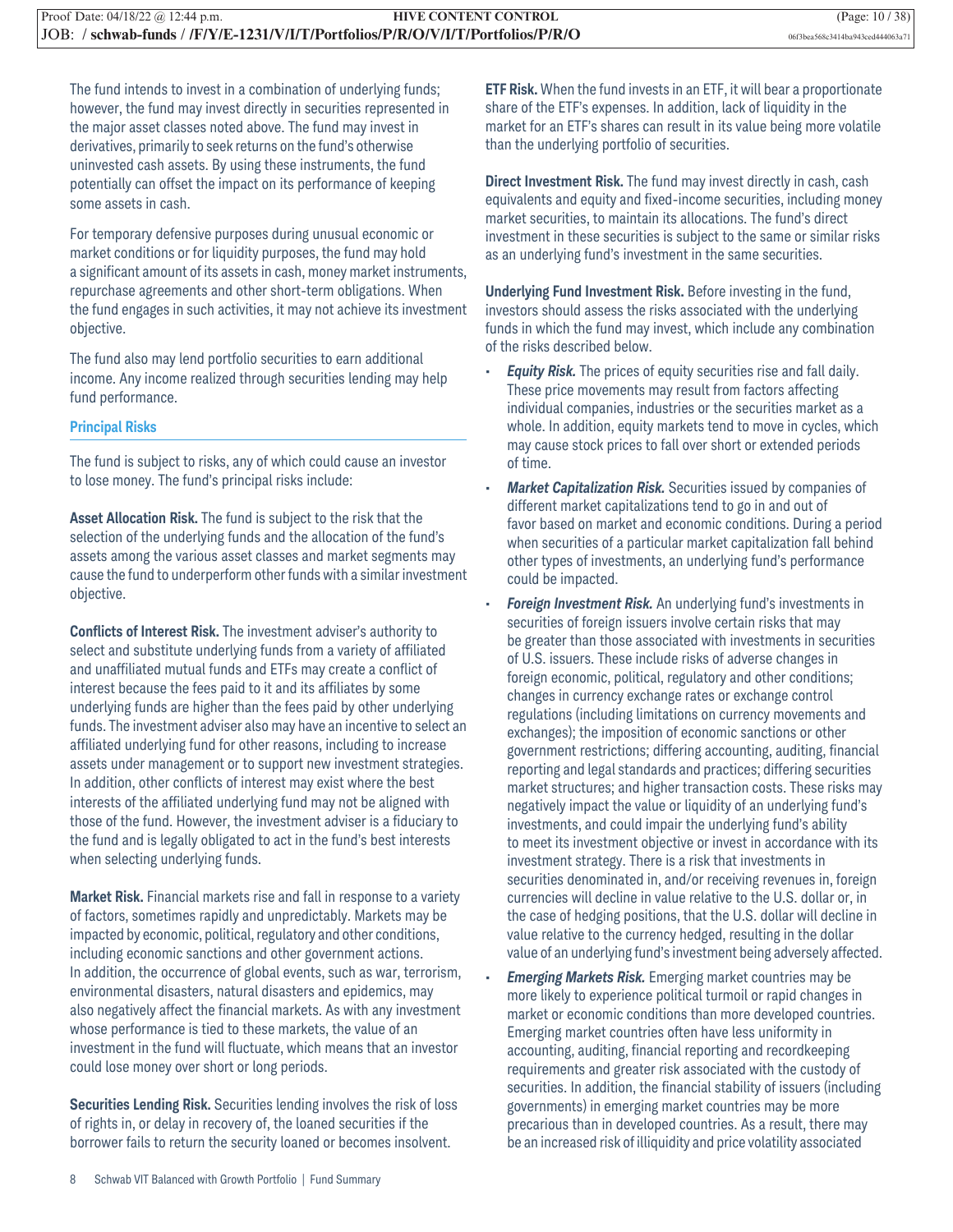with an underlying fund's investments in emerging market countries, which may be magnified by currency fluctuations relative to the U.S. dollar, and, at times, it may be difficult to value such investments.

- *Growth Investing Risk.* Certain of the underlying funds pursue a "growth style" of investing. Growth investing focuses on a company's prospects for growth of revenue and earnings. If a company's earnings or revenues fall short of expectations, its stock price may fall dramatically. Growth stocks also can perform differently from the market as a whole and other types of stocks and can be more volatile than other types of stocks. Since growth companies usually invest a high portion of earnings in their business, they may lack the dividends of value stocks that can cushion stock prices in a falling market. Growth stocks may also be more expensive relative to their earnings or assets compared to value or other stocks.
- Value Investing Risk. Certain of the underlying funds may pursue a "value style" of investing. Value investing focuses on companies whose stocks appear undervalued in light of factors such as the company's earnings, book value, revenues or cash flow. If an underlying fund's investment adviser's (or sub-adviser's) assessment of a company's value or prospects for exceeding earnings expectations or market conditions is wrong, the underlying fund could suffer losses or produce poor performance relative to other funds. In addition, "value stocks" can continue to be undervalued by the market for long periods of time.
- **Fixed-Income Risk.** Interest rates rise and fall over time, which will affect an underlying fund's yield and share price. A change in a central bank's monetary policy or economic conditions, among other things, may result in a change in interest rates. A rise in interest rates could cause an underlying fund's share price to fall. The credit quality of a portfolio investment could also cause an underlying fund's share price to fall. An underlying fund could lose money if the issuer or guarantor of a portfolio investment or the counterparty to a derivatives contract fails to make timely principal or interest payments or otherwise honor its obligations. Fixed-income securities may be paid off earlier or later than expected. Either situation could cause an underlying fund to hold securities paying lower-than-market rates of interest, which could hurt an underlying fund's yield or share price. Below investment-grade bonds (junk bonds) involve greater credit risk, are more volatile, involve greater risk of price declines and may be more susceptible to economic downturns than investment-grade securities.
- *Interest Rate Risk.* Interest rates rise and fall over time. As with any investment whose yield reflects current interest rates, an underlying fund's yield will change over time. During periods when interest rates are low, an underlying fund's yield (and total return) also may be low. Changes in interest rates also may affect an underlying fund's share price: a rise in interest rates generally causes an underlying fund's share price to fall. The longer an underlying fund's portfolio duration, the more sensitive to interest rate movements its share price is likely to be. Also, a change in a central bank's monetary policy or economic conditions, among other things, may result in a change in

interest rates, which could have sudden and unpredictable effects on the markets and significantly impact the value of fixed-income securities in which the underlying fund invests.

- *Credit Risk.* A decline in the credit quality of an issuer or guarantor of a portfolio investment could cause an underlying fund to lose money or underperform. An underlying fund could lose money if, due to a decline in credit quality, the issuer or guarantor of a portfolio investment fails to make, or is perceived as being unable or unwilling to make, timely principal or interest payments or otherwise honor its obligations.
- **Prepayment and Extension Risk.** Certain fixed income securities are subject to the risk that the securities may be paid off earlier or later than expected, especially during periods of falling or rising interest rates, respectively. Prepayments of obligations could cause an underlying fund to forgo future interest income on the portion of the security's principal repaid early and force the underlying fund to reinvest that money at the lower prevailing interest rates. Extensions of obligations could cause the fund to exhibit additional volatility and hold securities paying lower-than-market rates of interest. Either case could hurt the underlying fund's performance.
- *U.S. Government Securities Risk.* Some of the U.S. government securities that the underlying funds invest in are not backed by the full faith and credit of the U.S. government, which means they are neither issued nor guaranteed by the U.S. Treasury. Issuers such as the Federal Home Loan Banks (FHLB) maintain limited access to credit lines from the U.S. Treasury. Certain securities, such as obligations issued by the Federal Farm Credit Banks Funding Corporation, are supported solely by the credit of the issuer. There can be no assurance that the U.S. government will provide financial support to securities of its agencies and instrumentalities if it is not obligated to do so under law. Also, any government guarantees on securities the underlying funds own do not extend to shares of the underlying funds themselves.
- *Real Estate Investment Risk.* An underlying fund in which the fund may invest may have a policy of concentrating its investments in real estate companies and companies related to the real estate industry. As such, an underlying fund is subject to risks associated with the direct ownership of real estate securities and the fund's investment in such an underlying fund is subject to risks associated with the direct ownership of real estate securities and an investment in the underlying fund will be closely linked to the performance of the real estate markets. These risks include, among others, declines in the value of real estate; risks related to general and local economic conditions; possible lack of availability of mortgage funds or other limits to accessing the credit or capital markets; defaults by borrowers or tenants, particularly during an economic downturn; and changes in interest rates.
- *Real Estate Investment Trusts (REITs) Risk.* An underlying fund may invest in REITs. An underlying fund's investments in REITs will be subject to the risks associated with the direct ownership of real estate, including fluctuations in the value of underlying properties, defaults by borrowers or tenants, changes in interest rates and risks related to general or local economic conditions. REITs are also subject to certain additional risks. For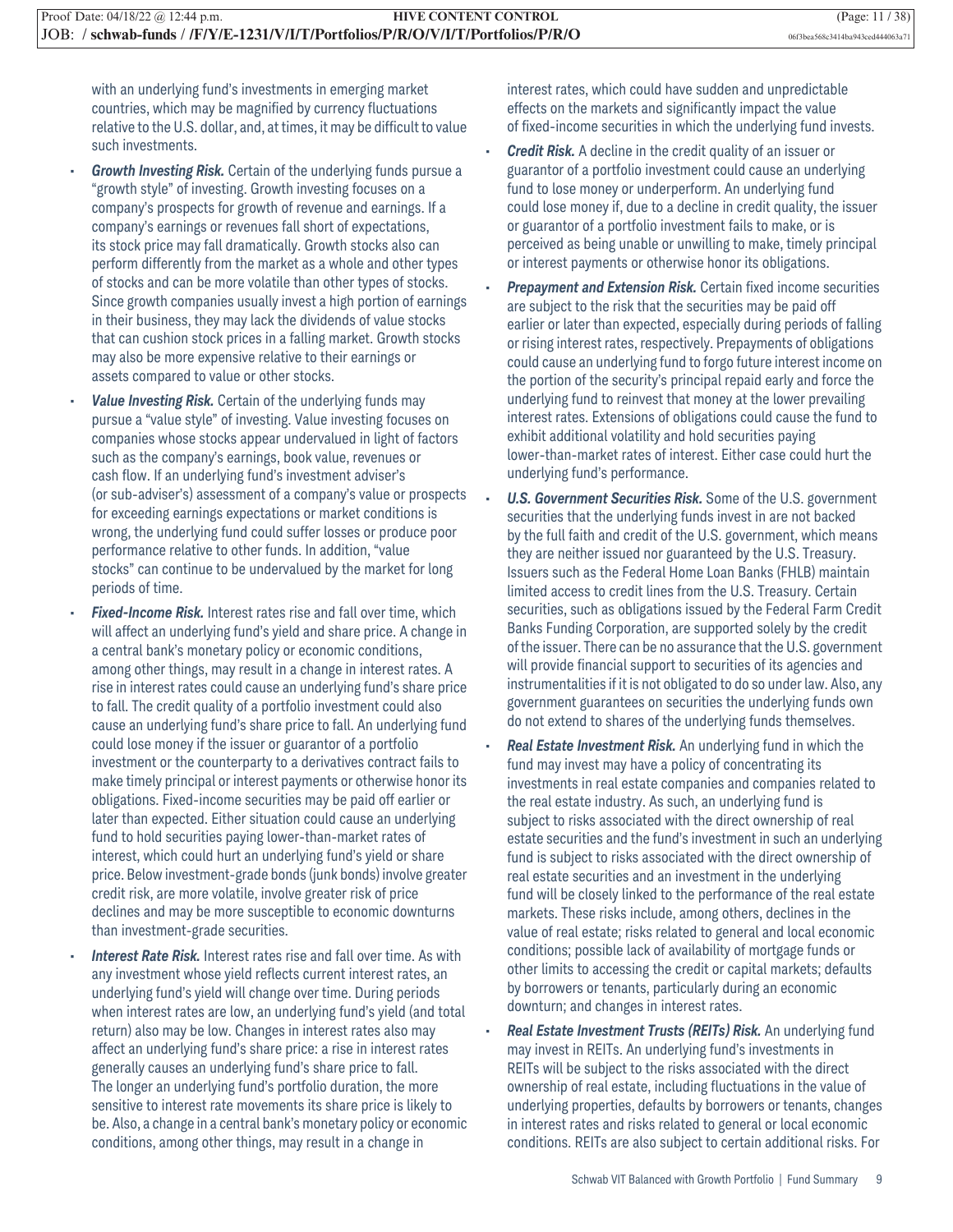example, equity REITs may be affected by changes in the value of the underlying properties owned by the trusts, and mortgage REITs may be affected by the quality of any credit extended. Further, REITs may have their investments in relatively few properties, a small geographic area or a single property type. In addition, REITs have their own expenses, and the underlying fund will bear a proportionate share of those expenses.

- *Mortgage-Backed and Mortgage Pass-Through Securities Risk.* Mortgage-backed securities tend to increase in value less than other debt securities when interest rates decline, but are subject to similar or greater risk of decline in market value during periods of rising interest rates. Certain of the mortgage-backed securities in which an underlying fund may invest are issued or guaranteed by agencies or instrumentalities of the U.S. government but are not backed by the full faith and credit of the U.S. government. There can be no assurance that the U.S. government would provide financial support to its agencies or instrumentalities where it was not obligated to do so which can cause an underlying fund to lose money or underperform. The risks of investing in mortgage-backed securities include, among others, interest rate risk, credit risk, prepayment risk and extension risk. Transactions in mortgage pass-through securities often occur through to-be-announced (TBA) transactions. An underlying fund could lose money or underperform if a TBA counterparty defaults or goes bankrupt.
- **Portfolio Turnover Risk.** Certain of the underlying funds may buy and sell portfolio securities actively. If they do, their portfolio turnover rate and transaction costs will rise, which may lower the underlying fund's performance and may increase the likelihood of capital gains distributions.
- **Liquidity Risk.** An underlying fund may be unable to sell certain securities, such as illiquid securities, readily at a favorable time or price, or the underlying fund may have to sell them at a loss.
- **Derivatives Risk.** An underlying fund's use of derivative instruments involves risks different from, or possibly greater than, the risks associated with investing directly in securities and other traditional investments. An underlying fund's use of derivatives could reduce the underlying fund's performance, increase volatility, and could cause the underlying fund to lose more than the initial amount invested. In addition, investments in derivatives may involve leverage, which means a small percentage of assets invested in derivatives can have a disproportionately large impact on an underlying fund.
- **Securities Lending Risk.** Certain underlying funds engage in securities lending, which involves the risk of loss of rights in, or delay in recovery of, the loaned securities if the borrower fails to return the security loaned or becomes insolvent.
- *Management Risk.* An underlying fund may be an actively managed mutual fund. Any actively managed mutual fund is subject to the risk that its investment adviser (or sub-adviser(s)) will make poor security selections. An underlying fund's adviser applies its own investment techniques and risk analyses in making investment decisions for the underlying fund, but there can be no guarantee that they will produce the desired results.
- **Investment Style Risk.** Certain underlying funds seek to track the performance of various segments of the stock market, as measured by their respective indices. Such underlying funds follow these stocks during upturns as well as downturns. Because of their indexing strategy, these underlying funds do not take steps to reduce market exposure or to lessen the effects of a declining market. In addition, because of an underlying fund's expenses, the underlying fund's performance is normally below that of the index. Errors relating to an index may occur from time to time and may not be identified by the underlying fund's index provider for a period of time. In addition, market disruptions could cause delays in an underlying fund's index's rebalancing schedule. Such errors and/or market disruptions may result in losses for an underlying fund.
- *Tracking Error Risk.* An underlying fund may seek to track the performance of its benchmark index, although it may not be successful in doing so. The divergence between the performance of a fund and its benchmark index, positive or negative, is called "tracking error." Tracking error can be caused by many factors and it may be significant.
- *Concentration Risk.* To the extent that an underlying fund's portfolio is concentrated in the securities of issuers in a particular market, industry, group of industries, sector or asset class, the underlying fund may be adversely affected by the performance of those securities, may be subject to increased price volatility and may be more vulnerable to adverse economic, market, political or regulatory occurrences affecting that market, industry, group of industries, sector or asset class.
- *Commodity Risk.* To the extent that an underlying fund invests in commodity-linked derivative instruments, it may subject the underlying fund to greater volatility than investments in traditional securities. Also, commodity-linked investments may be more volatile and less liquid than the underlying commodity. The value of commodity-linked derivative instruments may be affected by changes in overall market movements, commodity index volatility, changes in interest rates, or factors affecting a particular industry or commodity, such as drought, floods, weather, livestock disease, embargoes, tariffs and international economic, political and other regulatory and market developments. The use of leveraged commodity-linked derivatives creates an opportunity for increased return, but also creates the possibility for a greater loss.
- *Money Market Fund Risk.* The fund may invest in underlying money market funds that either seek to maintain a stable \$1 net asset value ("stable share price money market funds") or that have a share price that fluctuates ("variable share price money market funds"). Although an underlying stable share price money market fund seeks to maintain a stable \$1 net asset value, it is possible to lose money by investing in such a money market fund. Because the share price of an underlying variable share price money market fund will fluctuate, when the fund sells the shares it owns they may be worth more or less than what the fund originally paid for them. In addition, neither type of money market fund is designed to offer capital appreciation. Certain underlying money market funds may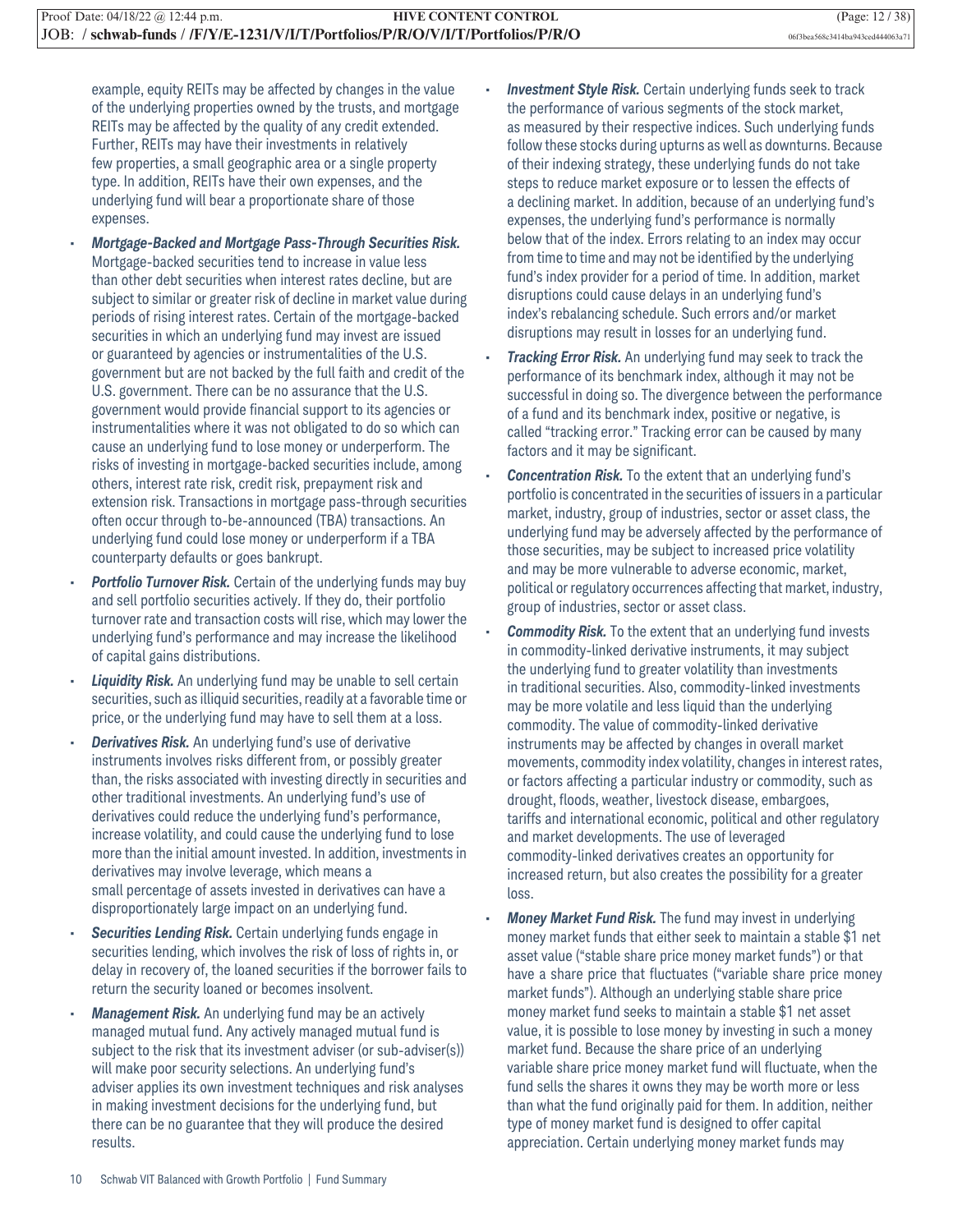impose a fee upon the sale of shares or may temporarily suspend the ability to sell shares if such fund's liquidity falls below required minimums.

For more information on the risks of investing in the fund, please see the "Fund Details" section in the prospectus.

#### **Performance**

The bar chart below shows how the fund's investment results have varied from year to year, and the following table shows how the fund's average annual total returns for various periods compared to those of certain broad based indices and a composite index based on the fund's target allocation. This information provides some indication of the risks of investing in the fund. All figures assume distributions were reinvested. The figures do not reflect the fees and expenses of any insurance company separate account or variable insurance contract issued by such insurance company. Such expenses, if included, would lower the figures shown. Keep in mind that future performance may differ from past performance. For current performance information, please see

#### **www.schwabassetmanagement.com/schwabfunds\_prospectus.**

#### **Annual Total Returns** (%) as of 12/31



**Best Quarter:** 12.74% Q2 2020 **Worst Quarter:** (15.49%) Q1 2020

#### **Average Annual Total Returns** as of 12/31/21

|                                                                            | 1 Year     | 5 Years | <b>Since</b><br>Inception<br>(7/25/12) |
|----------------------------------------------------------------------------|------------|---------|----------------------------------------|
| VIT Balanced with Growth Portfolio                                         | 11.42%     | 8.96%   | 7.44%                                  |
| <b>Comparative Indices (reflect no</b><br>deduction for expenses or taxes) |            |         |                                        |
| <b>S&amp;P 500 Index</b>                                                   | 28.71%     | 18.47%  | 16.70%                                 |
| Bloomberg U.S. Aggregate Bond<br>Index                                     | $(1.54\%)$ | 3.57%   | 2.66%                                  |
| VIT Balanced with Growth Composite<br>Index $(1)$                          | 12.10%     | 9.55%   | 8.17%                                  |

 $(1)$  The VIT Balanced with Growth Composite Index is a custom blended index developed by Schwab Asset Management based on a comparable portfolio asset allocation and calculated using the following portion allocations effective July 1, 2020: 26.1% Bloomberg US Aggregate Bond Index, 3.9% Bloomberg US Treasury 1-3 Year Index, 4.0% Bloomberg US Treasury Bills 1-3 Month Index, 1.0% Bloomberg US Treasury Inflation-Linked Bond Index (Series-L), 6.0% Dow Jones Equity All REIT Capped Index, 27.0% Dow Jones U.S. Large Cap Total Stock Market Index, 6.0% Dow Jones U.S. Small Cap Total Stock Market Index, 6.0% FTSE All Emerging Index (Net), 17.0% FTSE Developed ex-US Index (Net), 3.0% FTSE Developed Small Cap ex-US Liquid Index (Net). From April 29, 2020 through June 30, 2020 the blended index was derived using the following allocations: 26.1% Bloomberg US Aggregate Bond Index, 3.9% Bloomberg US

Treasury 1-3 Year Index, 4.0% Bloomberg US Treasury Bills 1-3 Month Index, 1.0% Bloomberg US Treasury Inflation-Linked Bond Index (Series-L), 6.0% Dow Jones U.S. Select REIT Index, 27.0% Dow Jones U.S. Large Cap Total Stock Market Index, 6.0% Dow Jones U.S. Small Cap Total Stock Market Index, 6.0% FTSE All Emerging Index (Net), 17.0% FTSE Developed ex-US Index (Net), 3.0% FTSE Developed Small Cap ex-US Liquid Index (Net). From June 8, 2016 through April 28, 2020 the blended index was derived using the following allocations: 1% Bloomberg Global Treasury ex- US Capped Index, 27% Bloomberg US Aggregate Bond Index, 5% Bloomberg US Treasury Bills 1-3 Month Index, 2% Bloomberg US Treasury Inflation-Linked Bond Index (Series-L), 4% Bloomberg Commodity Index, 6% Dow Jones U.S. Select REIT Index, 22% Dow Jones U.S. Large Cap Total Stock Market Index, 6% Dow Jones U.S. Small Cap Total Stock Market Index, 6% FTSE All Emerging Index (Net), 17% FTSE Developed ex-US Index (Net), 3% FTSE Developed Small Cap ex-US Liquid Index (Net), 1% Russell Microcap Index. Prior to June 8, 2016, the composite index was derived using the following allocations: 22% Dow Jones U.S. Large Cap Total Stock Market Index, 6% Dow Jones U.S. Small-Cap Total Stock Market Index, 1% Russell Microcap Index, 17% FTSE Developed ex-US Index (Net), 3% FTSE Developed Small Cap ex-US Liquid Index (Net), 6% FTSE Emerging Index (Net), 6% Dow Jones U.S. Select REIT Index, 4% Dow Jones UBS Commodity Index, 2% Bloomberg US Treasury Inflation-Linked Bond Index (Series-L), 9% Bloomberg US Treasury 3-10 Year Index, 2% Bloomberg US Aggregate: Agencies Index, 4% Bloomberg US Credit Index, 11% Bloomberg US Mortgage Backed Securities Index, 1% Bloomberg Global Treasury ex- US Capped Index, 1% Bloomberg High Yield Bond Very Liquid Index, 5% Bloomberg US Treasury Bills 1-3 Month Index.

#### **Investment Adviser**

Charles Schwab Investment Management, Inc., dba Schwab Asset Management™

#### **Portfolio Managers**

**Zifan Tang, Ph.D., CFA,** Senior Portfolio Manager, is responsible for the day-to-day co-management of the fund. She has managed the fund since its inception.

**Drew Hayes, CFA,** Portfolio Manager, is responsible for the day-to-day co-management of the fund. He has managed the fund since 2022.

**Patrick Kwok, CFA,** Portfolio Manager, is responsible for the day-to-day co-management of the fund. He has managed the fund since 2019.

#### **Purchase and Sale of Fund Shares**

Shares of the fund are sold on a continuous no load basis and are currently available exclusively for variable annuity and variable life insurance separate accounts, and in the future may be offered to tax-qualified retirement plans (tax qualified plans). Variable life insurance and variable annuity contract (variable contract(s)) investors should review the variable contract prospectus prepared by their insurance company for information on how to allocate premiums to the fund and to transfer to, and redeem amounts from, the fund.

The fund is open for business each day that the New York Stock Exchange (NYSE) is open. If the NYSE is closed due to weather or other extenuating circumstances on a day it would typically be open for business, or the NYSE has an unscheduled early closing on a day it has opened for business, the fund reserves the right to treat such day as a business day and accept purchase and redemption orders and calculate its share price as of the normally scheduled close of regular trading on the NYSE for that day.

#### **Tax Information**

The fund will distribute substantially all of its net investment income and capital gains, if any, to the participating insurance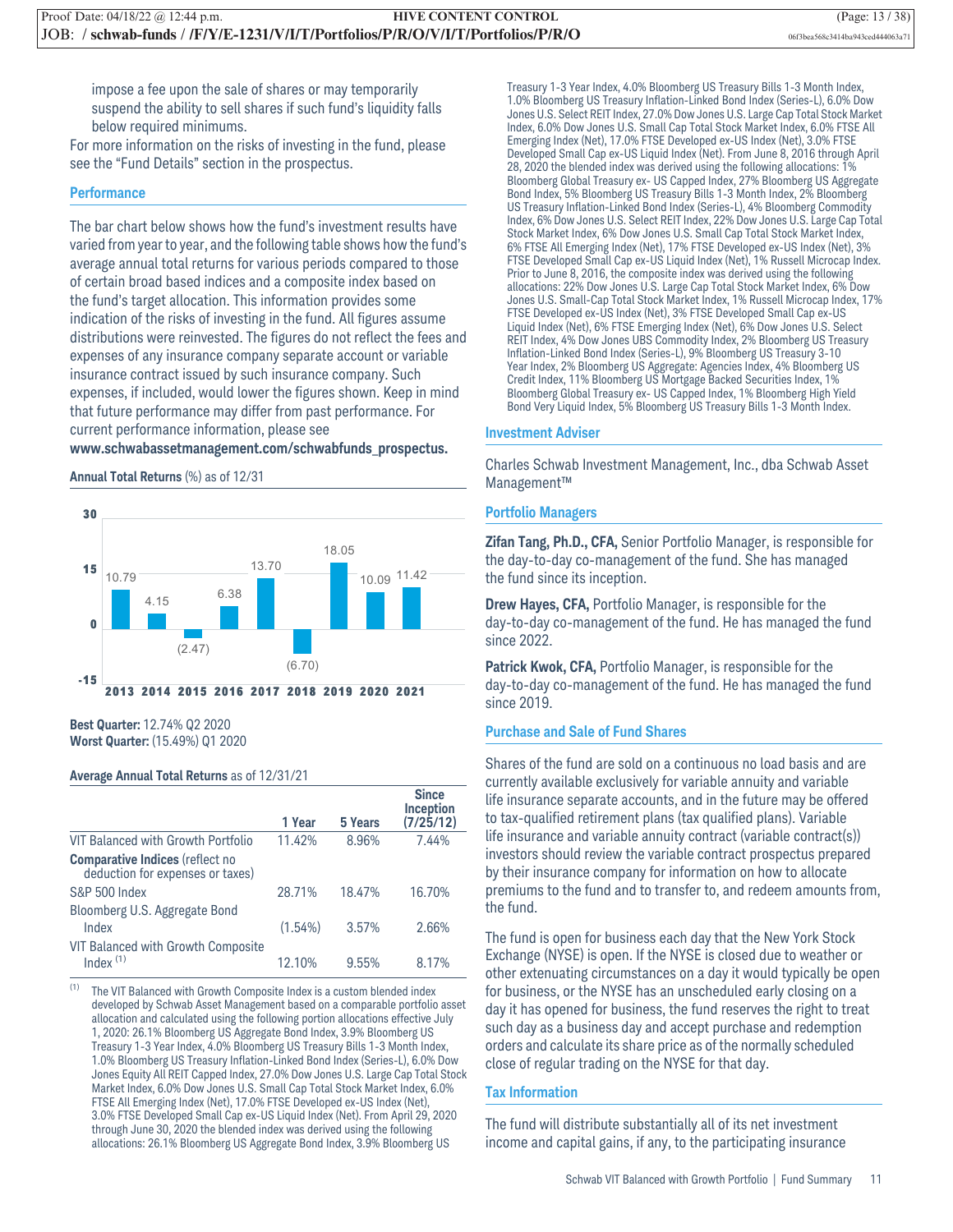companies' separate accounts each year in June. Distributions are normally reinvested pursuant to elections by the separate accounts. Since the fund's shareholders are insurance company separate accounts, the tax treatment of dividends and distributions will depend on the tax status of the insurance company. Accordingly, no discussion is included about the personal income tax consequences to variable contract holders. For this information, such persons should consult the appropriate variable contract prospectus.

#### **Payments to Financial Intermediaries**

The fund is currently available solely as an underlying investment for variable contracts issued by insurance companies. The fund and its related companies may make payments to insurance companies (or their affiliates), and to broker-dealers and other financial intermediaries, for distribution and/or other services. These payments may be a factor that the insurance company considers in including the fund as an underlying investment option for its variable contracts. Payments to broker-dealers and other financial intermediaries may create a conflict of interest by influencing the broker-dealer or other financial intermediary to recommend a variable contract and the fund over another investment. Ask your financial adviser or visit the website of the insurance company or the financial intermediary for more information. The disclosure document for your variable contract may contain additional information about these payments.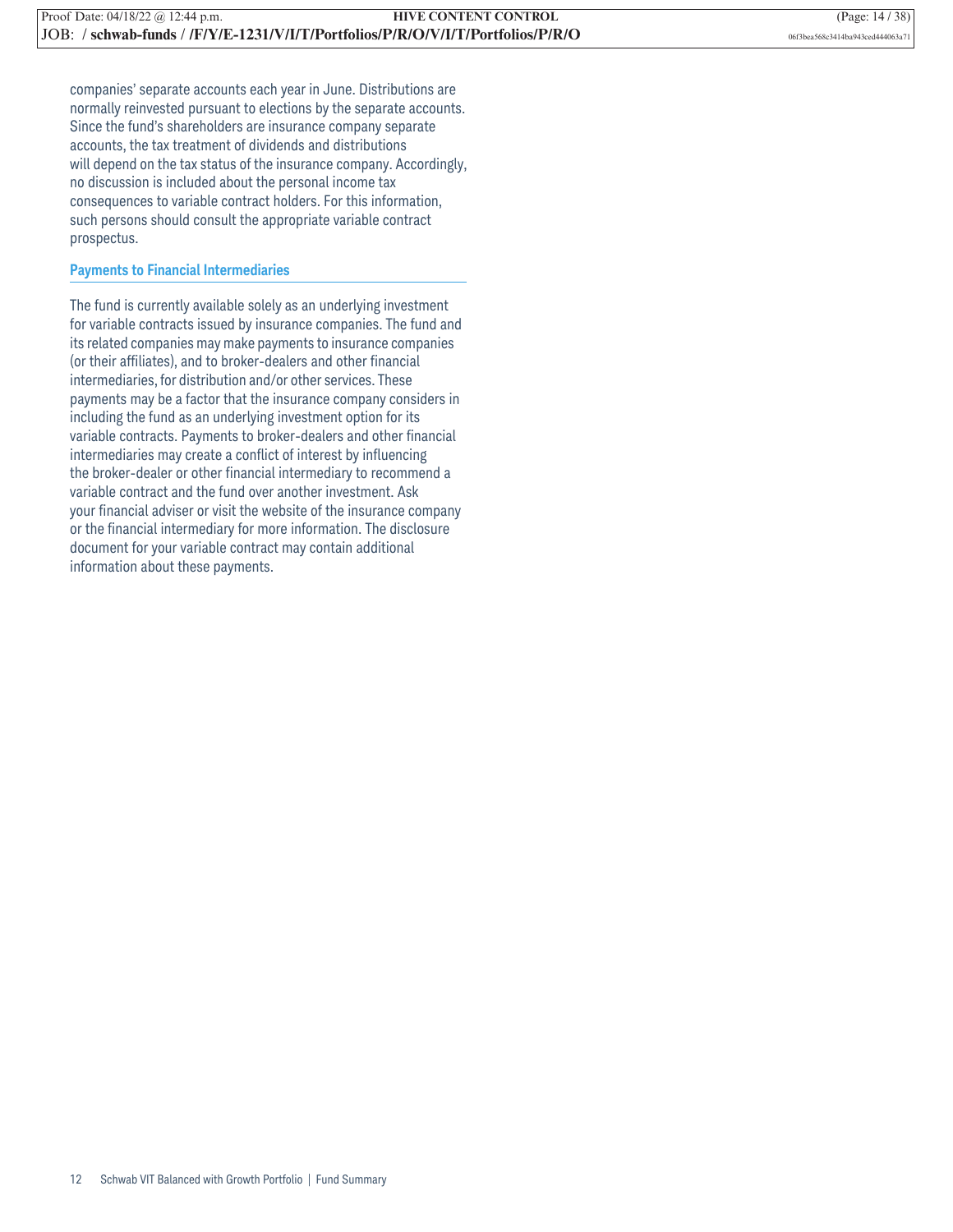### Schwab® VIT Growth Portfolio

**Ticker Symbol: SWG1Z**

#### **Investment Objective**

The fund seeks long-term capital appreciation.

#### **Fund Fees and Expenses**

This table describes the fees and expenses you may pay if you buy, hold and sell shares of the fund. You may pay other fees, such as brokerage commissions and other fees to financial intermediaries, which are not reflected in the table and Example below. This table does not reflect the fees and expenses of any insurance company separate account or variable insurance contract issued by such insurance company. If they were reflected, fees would be higher.

#### **Shareholder Fees** (fees paid directly from your investment)

|                                                                                                            | <b>None</b> |
|------------------------------------------------------------------------------------------------------------|-------------|
| Annual Fund Operating Expenses (expenses that you pay each year as a %<br>of the value of your investment) |             |
| Management fees                                                                                            | 0.45        |
| Distribution (12b-1) fees                                                                                  | None        |
| Other expenses                                                                                             | 0.04        |
| Acquired fund fees and expenses (AFFE) <sup>(1)</sup>                                                      | 0.06        |
| Total annual fund operating expenses (including AFFE) <sup>(1)</sup>                                       | 0.55        |

 $(1)$  AFFE reflect fees and expenses incurred indirectly by the fund through its investments in the underlying funds. The total annual fund operating expenses in the fee table may differ from the expense ratios in the fund's "Financial Highlights" that include only the fund's direct operating expenses and not AFFE.

#### **Example**

This example is intended to help you compare the cost of investing in the fund with the cost of investing in other funds. The example assumes that you invest \$10,000 in the fund for the time periods indicated and then redeem all of your shares at the end of those time periods. The example also assumes that your investment has a 5% return each year and that the fund's operating expenses remain the same. The figures are based on total annual fund operating expenses (including AFFE) after any expense reduction. This example does not reflect the fees and expenses of any insurance company separate account or variable insurance contract issued by such insurance company. If they were reflected, costs would be higher. Your actual costs may be higher or lower.

#### **Expenses on a \$10,000 Investment**

| 1 Year | 3 Years | 5 Years | <b>10 Years</b> |  |
|--------|---------|---------|-----------------|--|
| \$56   | \$176   | \$307   | \$689           |  |

#### **Portfolio Turnover**

The fund pays transaction costs, such as commissions, when it buys and sells securities (or "turns over" its portfolio). A higher portfolio turnover may indicate higher transaction costs. These costs, which are not reflected in the annual fund operating expenses or in

the example, affect the fund's performance. During the most recent fiscal year, the fund's portfolio turnover rate was 13% of the average value of its portfolio.

#### **Principal Investment Strategies**

None

**To pursue its goal, the fund aims to provide diversification across major asset classes, including domestic equity securities, international equity securities, real assets, fixed income securities and money market investments, as well as diversification across a range of sub-asset classes within the major asset classes.** The fund gains exposure to these asset classes by primarily investing in affiliated exchange-traded funds (ETFs) from Schwab Funds (the Schwab ETFs). The fund may also invest in affiliated mutual funds from Schwab Funds and unaffiliated third-party ETFs and mutual funds (all such ETFs and mutual funds referred to as "underlying funds"). The fund will generally invest in a Schwab ETF that, in the investment adviser's opinion, corresponds to a sub-asset class and is competitive with unaffiliated third-party ETFs.

The term "growth" in the fund's name refers to the fund's strategy of primarily investing, through its investments in underlying funds, in equity securities (domestic and international) that seek capital growth. As of the date of this prospectus, the fund's target asset class allocation ranges are 67-97% in equity securities and 3-33% in fixed-income securities.

Each underlying fund may invest directly in equity, fixed income or other securities or investments, as appropriate, consistent with its investment objective, strategies and policies. Through its investments in underlying funds that invest in equity securities, the fund invests principally in large-cap and small-cap stocks of U.S. and international developed-market countries and stocks of emerging market countries. The fund also invests in underlying funds that invest in fixed-income investments, principally treasury bonds, corporate bonds and securitized bonds, which are primarily of investment grade. The fund's investments in underlying funds that seek exposure to real assets include funds that invest in real estate investment trusts (REITs) and other companies related to the real estate industry. The fund may also invest in underlying funds that seek exposure to commodities. Finally, the fund may invest in money market investments, primarily through underlying funds that are money market funds.

The investment adviser has discretion to select the underlying fund investments and adjust the fund's underlying fund allocations within a particular asset class based on the following considerations: market trends, its outlook for a given market capitalization and sub-asset class, and the underlying funds' performance in various market conditions.

The fund intends to invest in a combination of underlying funds; however, the fund may invest directly in securities represented in the major asset classes noted above. The fund may invest in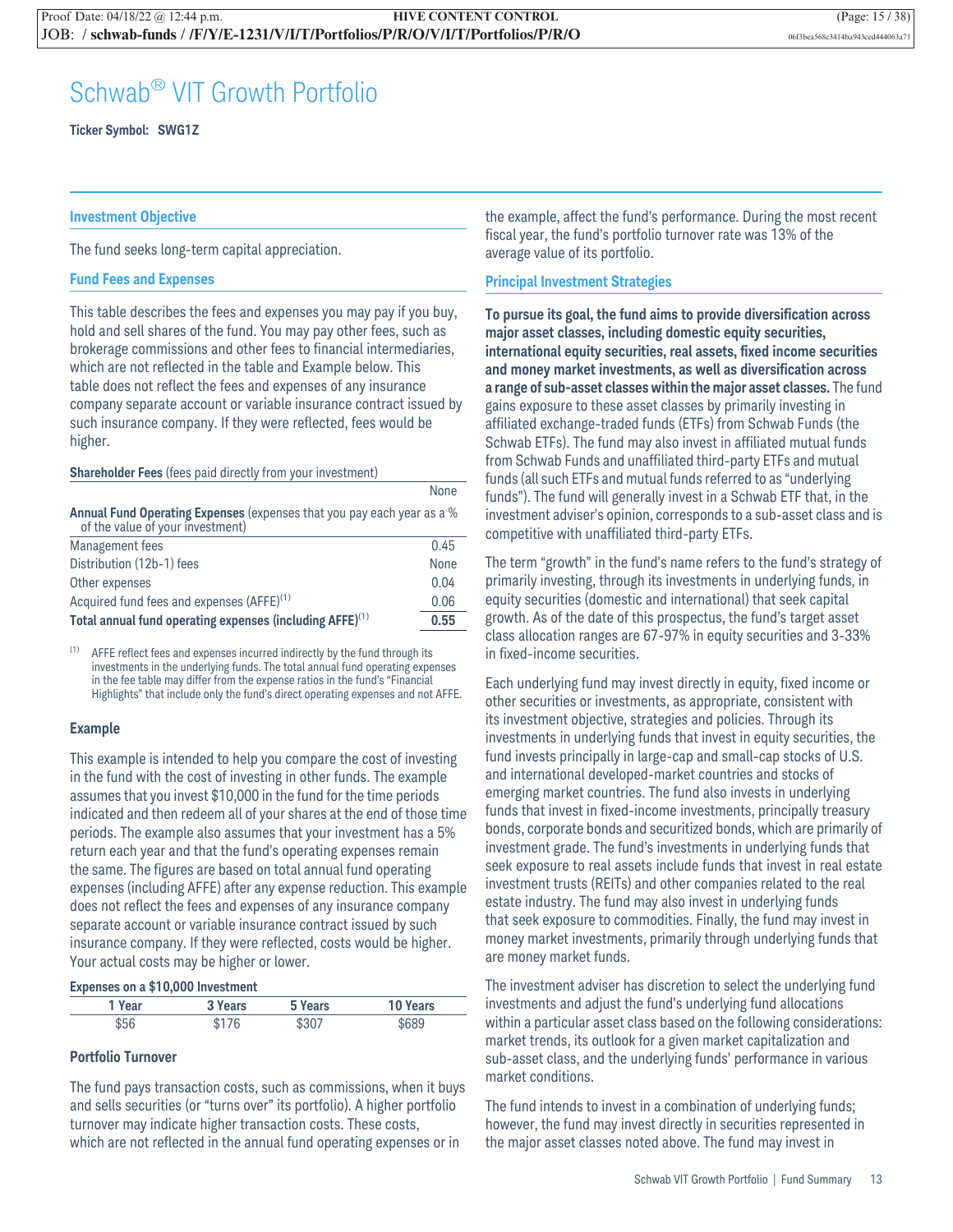derivatives, primarily to seek returns on the fund's otherwise uninvested cash assets. By using these instruments, the fund potentially can offset the impact on its performance of keeping some assets in cash.

For temporary defensive purposes during unusual economic or market conditions or for liquidity purposes, the fund may hold a significant amount of its assets in cash, money market instruments, repurchase agreements and other short-term obligations. When the fund engages in such activities, it may not achieve its investment objective.

The fund also may lend portfolio securities to earn additional income. Any income realized through securities lending may help fund performance.

#### **Principal Risks**

The fund is subject to risks, any of which could cause an investor to lose money. The fund's principal risks include:

**Asset Allocation Risk.** The fund is subject to the risk that the selection of the underlying funds and the allocation of the fund's assets among the various asset classes and market segments may cause the fund to underperform other funds with a similar investment objective.

**Conflicts of Interest Risk.** The investment adviser's authority to select and substitute underlying funds from a variety of affiliated and unaffiliated mutual funds and ETFs may create a conflict of interest because the fees paid to it and its affiliates by some underlying funds are higher than the fees paid by other underlying funds. The investment adviser also may have an incentive to select an affiliated underlying fund for other reasons, including to increase assets under management or to support new investment strategies. In addition, other conflicts of interest may exist where the best interests of the affiliated underlying fund may not be aligned with those of the fund. However, the investment adviser is a fiduciary to the fund and is legally obligated to act in the fund's best interests when selecting underlying funds.

**Market Risk.** Financial markets rise and fall in response to a variety of factors, sometimes rapidly and unpredictably. Markets may be impacted by economic, political, regulatory and other conditions, including economic sanctions and other government actions. In addition, the occurrence of global events, such as war, terrorism, environmental disasters, natural disasters and epidemics, may also negatively affect the financial markets. As with any investment whose performance is tied to these markets, the value of an investment in the fund will fluctuate, which means that an investor could lose money over short or long periods.

**Securities Lending Risk.** Securities lending involves the risk of loss of rights in, or delay in recovery of, the loaned securities if the borrower fails to return the security loaned or becomes insolvent.

**ETF Risk.** When the fund invests in an ETF, it will bear a proportionate share of the ETF's expenses. In addition, lack of liquidity in the market for an ETF's shares can result in its value being more volatile than the underlying portfolio of securities.

**Direct Investment Risk.** The fund may invest directly in cash, cash equivalents and equity and fixed-income securities, including money market securities, to maintain its allocations. The fund's direct investment in these securities is subject to the same or similar risks as an underlying fund's investment in the same securities.

**Underlying Fund Investment Risk.** Before investing in the fund, investors should assess the risks associated with the underlying funds in which the fund may invest, which include any combination of the risks described below.

- *Equity Risk.* The prices of equity securities rise and fall daily. These price movements may result from factors affecting individual companies, industries or the securities market as a whole. In addition, equity markets tend to move in cycles, which may cause stock prices to fall over short or extended periods of time.
- *Market Capitalization Risk.* Securities issued by companies of different market capitalizations tend to go in and out of favor based on market and economic conditions. During a period when securities of a particular market capitalization fall behind other types of investments, an underlying fund's performance could be impacted.
- *Foreign Investment Risk.* An underlying fund's investments in securities of foreign issuers involve certain risks that may be greater than those associated with investments in securities of U.S. issuers. These include risks of adverse changes in foreign economic, political, regulatory and other conditions; changes in currency exchange rates or exchange control regulations (including limitations on currency movements and exchanges); the imposition of economic sanctions or other government restrictions; differing accounting, auditing, financial reporting and legal standards and practices; differing securities market structures; and higher transaction costs. These risks may negatively impact the value or liquidity of an underlying fund's investments, and could impair the underlying fund's ability to meet its investment objective or invest in accordance with its investment strategy. There is a risk that investments in securities denominated in, and/or receiving revenues in, foreign currencies will decline in value relative to the U.S. dollar or, in the case of hedging positions, that the U.S. dollar will decline in value relative to the currency hedged, resulting in the dollar value of an underlying fund's investment being adversely affected. These risks may be heightened in connection with investments in emerging markets or securities of issuers that conduct their business in emerging markets.
- *Emerging Markets Risk.* Emerging market countries may be more likely to experience political turmoil or rapid changes in market or economic conditions than more developed countries. Emerging market countries often have less uniformity in accounting, auditing, financial reporting and recordkeeping requirements and greater risk associated with the custody of securities. In addition, the financial stability of issuers (including governments) in emerging market countries may be more precarious than in developed countries. As a result, there may be an increased risk of illiquidity and price volatility associated with an underlying fund's investments in emerging market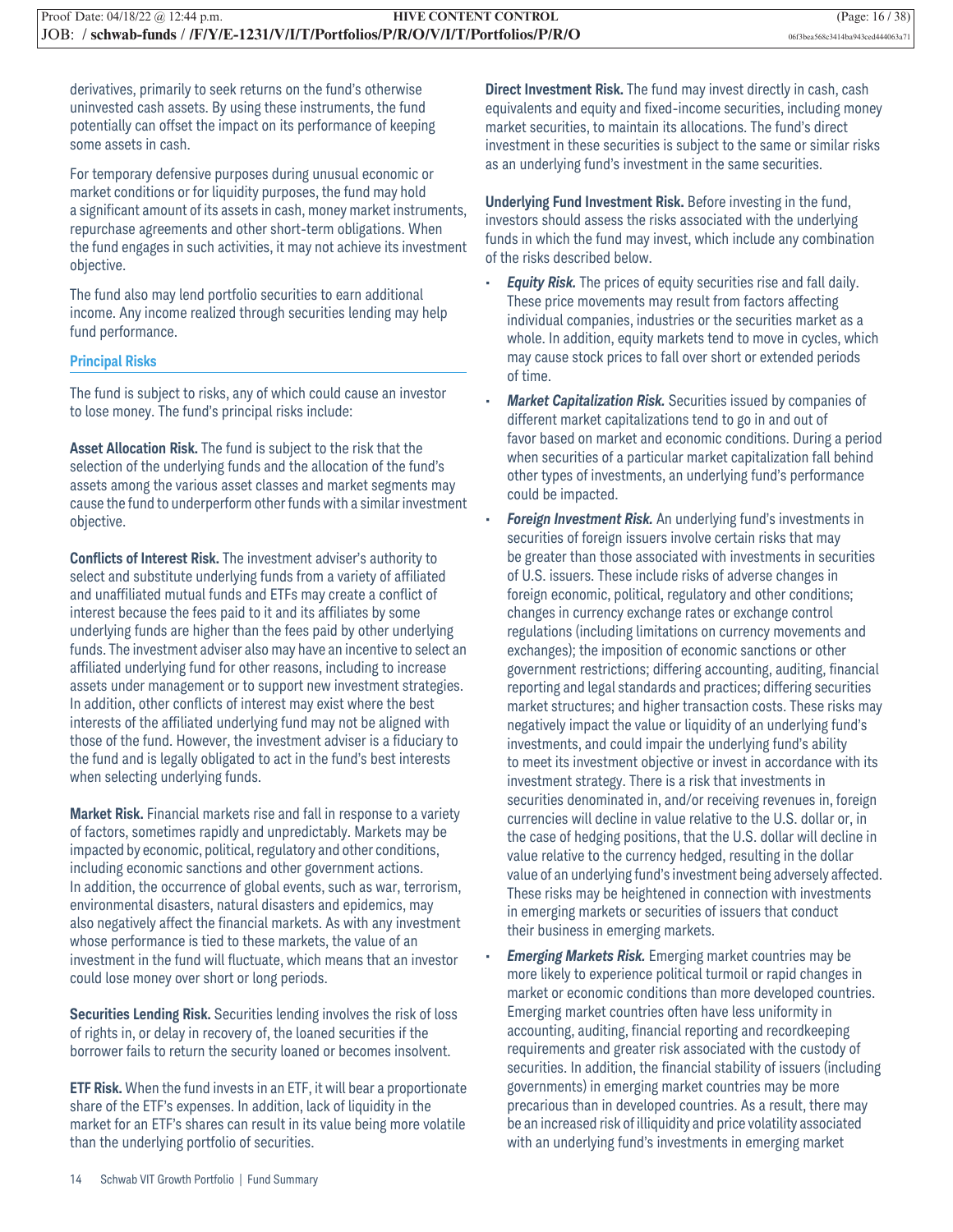countries, which may be magnified by currency fluctuations relative to the U.S. dollar, and, at times, it may be difficult to value such investments.

- *Growth Investing Risk.* Certain of the underlying funds pursue a "growth style" of investing. Growth investing focuses on a company's prospects for growth of revenue and earnings. If a company's earnings or revenues fall short of expectations, its stock price may fall dramatically. Growth stocks also can perform differently from the market as a whole and other types of stocks and can be more volatile than other types of stocks. Since growth companies usually invest a high portion of earnings in their business, they may lack the dividends of value stocks that can cushion stock prices in a falling market. Growth stocks may also be more expensive relative to their earnings or assets compared to value or other stocks.
- **Value Investing Risk.** Certain of the underlying funds may pursue a "value style" of investing. Value investing focuses on companies whose stocks appear undervalued in light of factors such as the company's earnings, book value, revenues or cash flow. If an underlying fund's investment adviser's (or sub-adviser's) assessment of a company's value or prospects for exceeding earnings expectations or market conditions is wrong, the underlying fund could suffer losses or produce poor performance relative to other funds. In addition, "value stocks" can continue to be undervalued by the market for long periods of time.
- **Fixed-Income Risk.** Interest rates rise and fall over time, which will affect an underlying fund's yield and share price. A change in a central bank's monetary policy or economic conditions, among other things, may result in a change in interest rates. A rise in interest rates could cause an underlying fund's share price to fall. The credit quality of a portfolio investment could also cause an underlying fund's share price to fall. An underlying fund could lose money if the issuer or guarantor of a portfolio investment or the counterparty to a derivatives contract fails to make timely principal or interest payments or otherwise honor its obligations. Fixed-income securities may be paid off earlier or later than expected. Either situation could cause an underlying fund to hold securities paying lower-than-market rates of interest, which could hurt an underlying fund's yield or share price. Below investment-grade bonds (junk bonds) involve greater credit risk, are more volatile, involve greater risk of price declines and may be more susceptible to economic downturns than investment-grade securities.
- **Interest Rate Risk.** Interest rates rise and fall over time. As with any investment whose yield reflects current interest rates, an underlying fund's yield will change over time. During periods when interest rates are low, an underlying fund's yield (and total return) also may be low. Changes in interest rates also may affect an underlying fund's share price: a rise in interest rates generally causes an underlying fund's share price to fall. The longer an underlying fund's portfolio duration, the more sensitive to interest rate movements its share price is likely to be. Also, a change in a central bank's monetary policy or economic conditions, among other things, may result in a change in

interest rates, which could have sudden and unpredictable effects on the markets and significantly impact the value of fixed-income securities in which the underlying fund invests.

- *Credit Risk.* A decline in the credit quality of an issuer or guarantor of a portfolio investment could cause an underlying fund to lose money or underperform. An underlying fund could lose money if, due to a decline in credit quality, the issuer or guarantor of a portfolio investment fails to make, or is perceived as being unable or unwilling to make, timely principal or interest payments or otherwise honor its obligations.
- **Prepayment and Extension Risk.** Certain fixed income securities are subject to the risk that the securities may be paid off earlier or later than expected, especially during periods of falling or rising interest rates, respectively. Prepayments of obligations could cause an underlying fund to forgo future interest income on the portion of the security's principal repaid early and force the underlying fund to reinvest that money at the lower prevailing interest rates. Extensions of obligations could cause the fund to exhibit additional volatility and hold securities paying lower-than-market rates of interest. Either case could hurt the underlying fund's performance.
- *U.S. Government Securities Risk.* Some of the U.S. government securities that the underlying funds invest in are not backed by the full faith and credit of the U.S. government, which means they are neither issued nor guaranteed by the U.S. Treasury. Issuers such as the Federal Home Loan Banks (FHLB) maintain limited access to credit lines from the U.S. Treasury. Certain securities, such as obligations issued by the Federal Farm Credit Banks Funding Corporation, are supported solely by the credit of the issuer. There can be no assurance that the U.S. government will provide financial support to securities of its agencies and instrumentalities if it is not obligated to do so under law. Also, any government guarantees on securities the underlying funds own do not extend to shares of the underlying funds themselves.
- *Real Estate Investment Risk.* An underlying fund in which the fund may invest may have a policy of concentrating its investments in real estate companies and companies related to the real estate industry. As such, an underlying fund is subject to risks associated with the direct ownership of real estate securities and the fund's investment in such an underlying fund is subject to risks associated with the direct ownership of real estate securities and an investment in the underlying fund will be closely linked to the performance of the real estate markets. These risks include, among others, declines in the value of real estate; risks related to general and local economic conditions; possible lack of availability of mortgage funds or other limits to accessing the credit or capital markets; defaults by borrowers or tenants, particularly during an economic downturn; and changes in interest rates.
- *Real Estate Investment Trusts (REITs) Risk.* An underlying fund may invest in REITs. An underlying fund's investments in REITs will be subject to the risks associated with the direct ownership of real estate, including fluctuations in the value of underlying properties, defaults by borrowers or tenants, changes in interest rates and risks related to general or local economic conditions. REITs are also subject to certain additional risks. For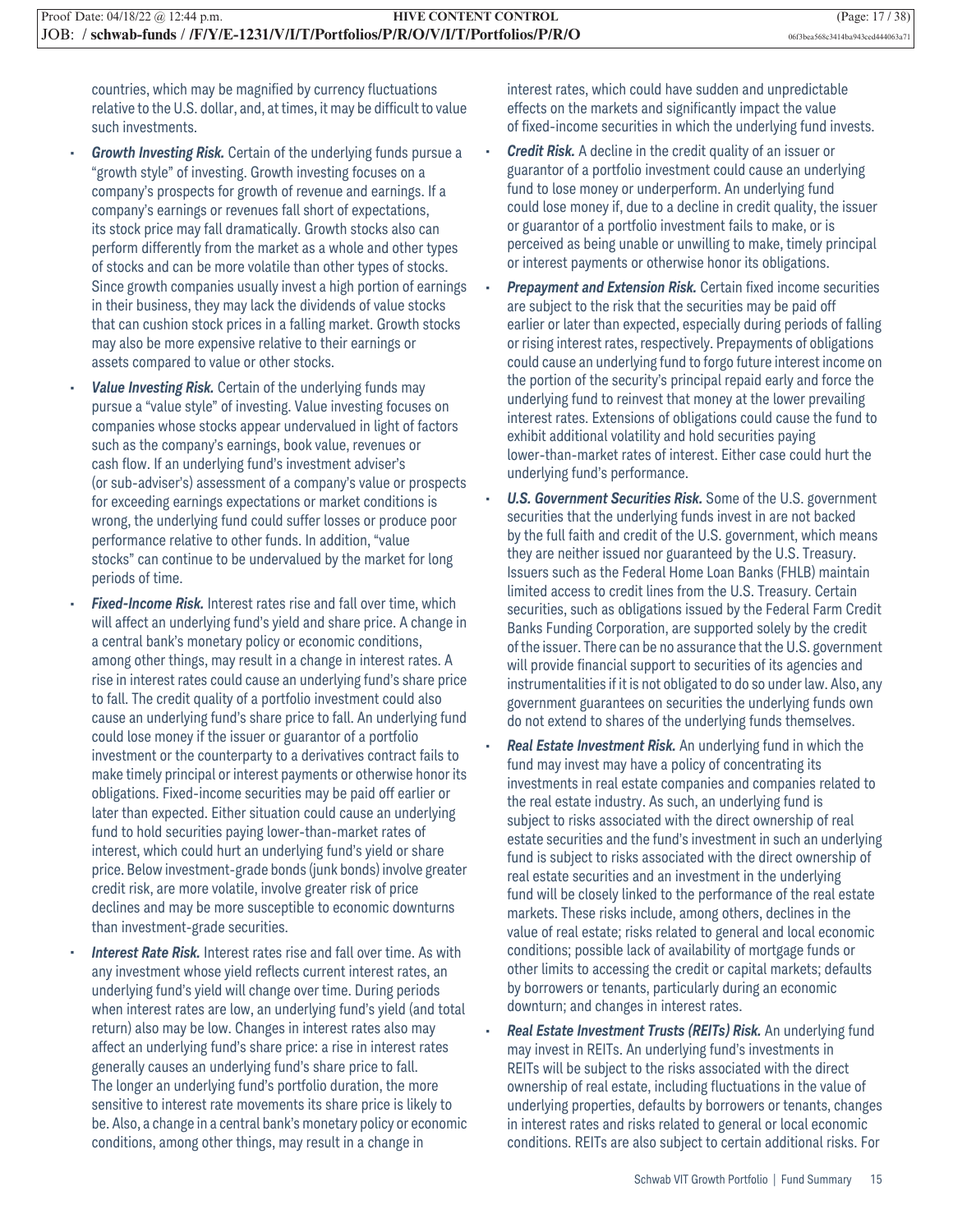example, equity REITs may be affected by changes in the value of the underlying properties owned by the trusts, and mortgage REITs may be affected by the quality of any credit extended. Further, REITs may have their investments in relatively few properties, a small geographic area or a single property type. In addition, REITs have their own expenses, and the underlying fund will bear a proportionate share of those expenses.

- *Mortgage-Backed and Mortgage Pass-Through Securities Risk.* Mortgage-backed securities tend to increase in value less than other debt securities when interest rates decline, but are subject to similar or greater risk of decline in market value during periods of rising interest rates. Certain of the mortgage-backed securities in which an underlying fund may invest are issued or guaranteed by agencies or instrumentalities of the U.S. government but are not backed by the full faith and credit of the U.S. government. There can be no assurance that the U.S. government would provide financial support to its agencies or instrumentalities where it was not obligated to do so which can cause an underlying fund to lose money or underperform. The risks of investing in mortgage-backed securities include, among others, interest rate risk, credit risk, prepayment risk and extension risk. Transactions in mortgage pass-through securities often occur through to-be-announced (TBA) transactions. An underlying fund could lose money or underperform if a TBA counterparty defaults or goes bankrupt.
- **Portfolio Turnover Risk.** Certain of the underlying funds may buy and sell portfolio securities actively. If they do, their portfolio turnover rate and transaction costs will rise, which may lower the underlying fund's performance and may increase the likelihood of capital gains distributions.
- **Liquidity Risk.** An underlying fund may be unable to sell certain securities, such as illiquid securities, readily at a favorable time or price, or the underlying fund may have to sell them at a loss.
- **Derivatives Risk.** An underlying fund's use of derivative instruments involves risks different from, or possibly greater than, the risks associated with investing directly in securities and other traditional investments. An underlying fund's use of derivatives could reduce the underlying fund's performance, increase volatility, and could cause the underlying fund to lose more than the initial amount invested. In addition, investments in derivatives may involve leverage, which means a small percentage of assets invested in derivatives can have a disproportionately large impact on an underlying fund.
- **Securities Lending Risk.** Certain underlying funds engage in securities lending, which involves the risk of loss of rights in, or delay in recovery of, the loaned securities if the borrower fails to return the security loaned or becomes insolvent.
- *Management Risk.* An underlying fund may be an actively managed mutual fund. Any actively managed mutual fund is subject to the risk that its investment adviser (or sub-adviser(s)) will make poor security selections. An underlying fund's adviser applies its own investment techniques and risk analyses in making investment decisions for the underlying fund, but there can be no guarantee that they will produce the desired results.
- **Investment Style Risk.** Certain underlying funds seek to track the performance of various segments of the stock market, as measured by their respective indices. Such underlying funds follow these stocks during upturns as well as downturns. Because of their indexing strategy, these underlying funds do not take steps to reduce market exposure or to lessen the effects of a declining market. In addition, because of an underlying fund's expenses, the underlying fund's performance is normally below that of the index. Errors relating to an index may occur from time to time and may not be identified by the underlying fund's index provider for a period of time. In addition, market disruptions could cause delays in an underlying fund's index's rebalancing schedule. Such errors and/or market disruptions may result in losses for an underlying fund.
- *Tracking Error Risk.* An underlying fund may seek to track the performance of its benchmark index, although it may not be successful in doing so. The divergence between the performance of a fund and its benchmark index, positive or negative, is called "tracking error." Tracking error can be caused by many factors and it may be significant.
- *Concentration Risk.* To the extent that an underlying fund's portfolio is concentrated in the securities of issuers in a particular market, industry, group of industries, sector or asset class, the underlying fund may be adversely affected by the performance of those securities, may be subject to increased price volatility and may be more vulnerable to adverse economic, market, political or regulatory occurrences affecting that market, industry, group of industries, sector or asset class.
- *Commodity Risk.* To the extent that an underlying fund invests in commodity-linked derivative instruments, it may subject the underlying fund to greater volatility than investments in traditional securities. Also, commodity-linked investments may be more volatile and less liquid than the underlying commodity. The value of commodity-linked derivative instruments may be affected by changes in overall market movements, commodity index volatility, changes in interest rates, or factors affecting a particular industry or commodity, such as drought, floods, weather, livestock disease, embargoes, tariffs and international economic, political and other regulatory and market developments. The use of leveraged commodity-linked derivatives creates an opportunity for increased return, but also creates the possibility for a greater loss.
- *Money Market Fund Risk.* The fund may invest in underlying money market funds that either seek to maintain a stable \$1 net asset value ("stable share price money market funds") or that have a share price that fluctuates ("variable share price money market funds"). Although an underlying stable share price money market fund seeks to maintain a stable \$1 net asset value, it is possible to lose money by investing in such a money market fund. Because the share price of an underlying variable share price money market fund will fluctuate, when the fund sells the shares it owns they may be worth more or less than what the fund originally paid for them. In addition, neither type of money market fund is designed to offer capital appreciation. Certain underlying money market funds may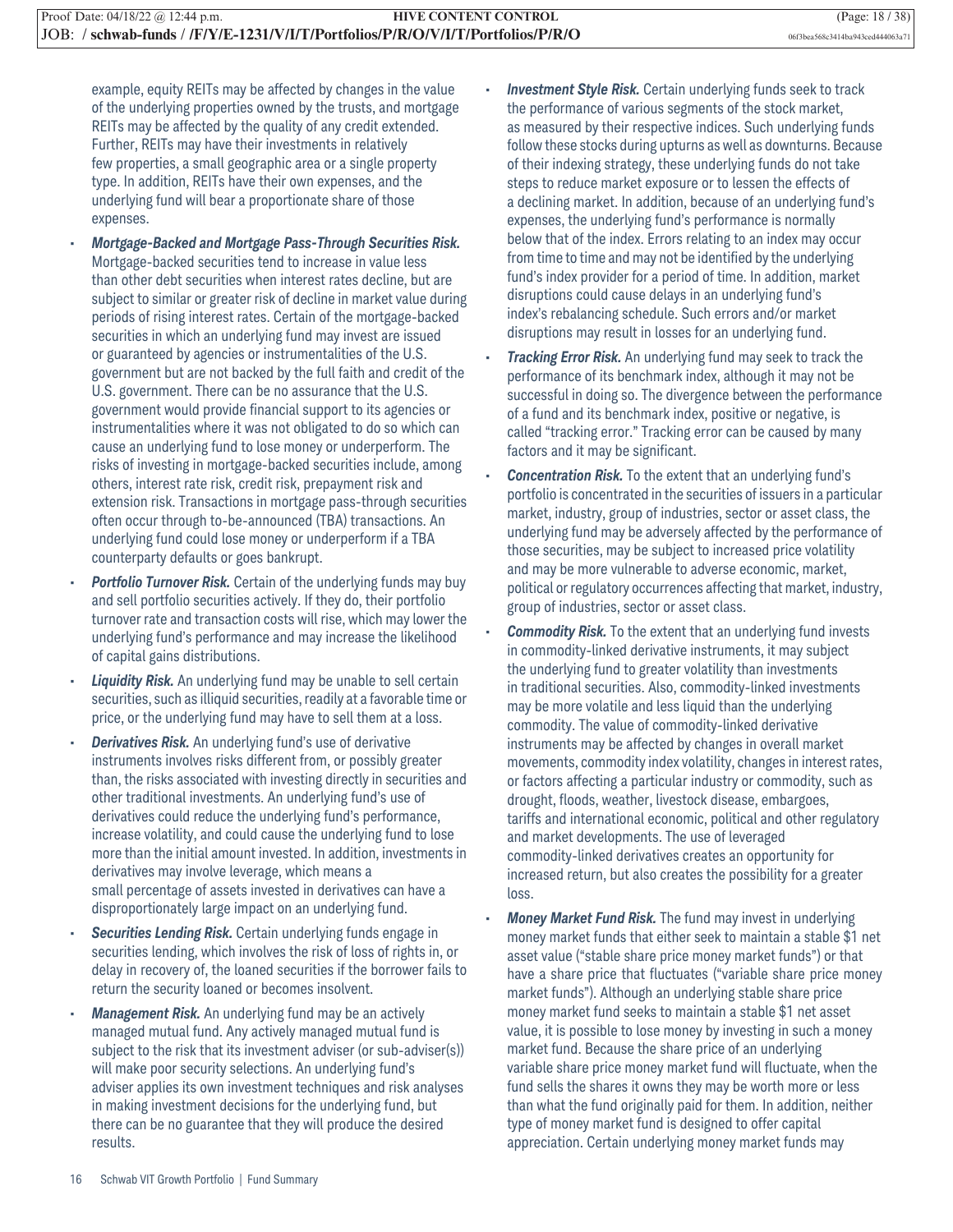impose a fee upon the sale of shares or may temporarily suspend the ability to sell shares if such fund's liquidity falls below required minimums.

For more information on the risks of investing in the fund, please see the "Fund Details" section in the prospectus.

#### **Performance**

The bar chart below shows how the fund's investment results have varied from year to year, and the following table shows how the fund's average annual total returns for various periods compared to those of certain broad based indices and a composite index based on the fund's target allocation. This information provides some indication of the risks of investing in the fund. All figures assume distributions were reinvested. The figures do not reflect the fees and expenses of any insurance company separate account or variable insurance contract issued by such insurance company. Such expenses, if included, would lower the figures shown. Keep in mind that future performance may differ from past performance. For current performance information, please see

#### **www.schwabassetmanagement.com/schwabfunds\_prospectus.**

#### **Annual Total Returns** (%) as of 12/31



**Best Quarter:** 15.53% Q2 2020 **Worst Quarter:** (19.58%) Q1 2020

#### **Average Annual Total Returns** as of 12/31/21

|                                                                             | 1 Year     | <b>5 Years</b> | <b>Since</b><br>Inception<br>$(7/2\overline{5}/12)$ |
|-----------------------------------------------------------------------------|------------|----------------|-----------------------------------------------------|
| <b>VIT Growth Portfolio</b>                                                 | 14.67%     | 10.62%         | 9.12%                                               |
| <b>Comparative Indices (reflects no</b><br>deduction for expenses or taxes) |            |                |                                                     |
| <b>S&amp;P 500 Index</b>                                                    | 28.71%     | 18.47%         | 16.70%                                              |
| Bloomberg U.S. Aggregate Bond                                               |            |                |                                                     |
| Index                                                                       | $(1.54\%)$ | 3.57%          | 2.66%                                               |
| VIT Growth Composite Index <sup>(1)</sup>                                   | 15.31%     | 11.20%         | 9.80%                                               |
|                                                                             |            |                |                                                     |

(1) The VIT Growth Composite Index is a custom blended index developed by Schwab Asset Managment based on a comparable portfolio asset allocation and calculated using the following portion allocations effective July 1, 2020: 14.0% Bloomberg US Aggregate Bond Index, 4.0% Bloomberg US Treasury Bills 1-3 Month Index, 6.0% Dow Jones Equity All REIT Capped Index, 35.0% Dow Jones U.S. Large Cap Total Stock Market Index, 7.0% Dow Jones U.S. Small Cap Total Stock Market Index, 8.0% FTSE All Emerging Index (Net), 21.0% FTSE Developed ex-US Index (Net), 5.0% FTSE Developed Small Cap ex-US Liquid Index (Net). From April 29, 2020 through June 30, 2020 the blended index was derived using the following allocations:14.0% Bloomberg US Aggregate Bond Index, 4.0% Bloomberg US Treasury Bills 1-3 Month Index, 6.0% Dow Jones U.S. Select REIT Index, 35.0% Dow Jones U.S. Large Cap Total Stock Market Index, 7.0% Dow Jones U.S. Small Cap Total Stock Market Index, 8.0% FTSE All Emerging Index (Net), 21.0% FTSE Developed ex-US Index (Net), 5.0% FTSE Developed Small Cap ex-US Liquid Index (Net). From June 8, 2016 through April 28, 2020 the blended index was derived using the following allocations: 12% Bloomberg US Aggregate Bond Index, 5% Bloomberg US Treasury Bills 1-3 Month Index, 1% Bloomberg US Treasury Inflation-Linked Bond Index (Series-L), 4% Bloomberg Commodity Index, 6% Dow Jones U.S. Select REIT Index, 29% Dow Jones U.S. Large Cap Total Stock Market Index, 7% Dow Jones U.S. Small Cap Total Stock Market Index, 8% FTSE All Emerging Index (Net), 21% FTSE Developed ex-US Index (Net), 5% FTSE Developed Small Cap ex-US Liquid Index (Net), 2% Russell Microcap Index. Prior to June 8, 2016, the composite index was derived using the following allocations: 29% Dow Jones U.S. Large Cap Total Stock Market Index, 7% Dow Jones U.S. Small-Cap Total Stock Market Index, 2% Russell Microcap Index, 21% FTSE Developed ex-US Index (Net), 5% FTSE Developed Small Cap ex-US Liquid Index (Net), 8% FTSE Emerging Index (Net), 6% Dow Jones U.S. Select REIT Index, 4% Dow Jones UBS Commodity Index, 1% Bloomberg US Treasury Inflation-Linked Bond Index (Series-L), 5% Bloomberg US Treasury 3-10 Year Index, 2% Bloomberg US Credit Index, 5% Bloomberg US Mortgage Backed Securities Index, 5% Bloomberg US Treasury Bills 1-3 Month Index.

#### **Investment Adviser**

Charles Schwab Investment Management, Inc., dba Schwab Asset Management™

#### **Portfolio Managers**

**Zifan Tang, Ph.D., CFA,** Senior Portfolio Manager, is responsible for the day-to-day co-management of the fund. She has managed the fund since its inception.

**Drew Hayes, CFA,** Portfolio Manager, is responsible for the day-to-day co-management of the fund. He has managed the fund since 2022.

**Patrick Kwok, CFA,** Portfolio Manager, is responsible for the day-to-day co-management of the fund. He has managed the fund since 2019.

#### **Purchase and Sale of Fund Shares**

Shares of the fund are sold on a continuous no load basis and are currently available exclusively for variable annuity and variable life insurance separate accounts, and in the future may be offered to tax-qualified retirement plans (tax qualified plans). Variable life insurance and variable annuity contract (variable contract(s)) investors should review the variable contract prospectus prepared by their insurance company for information on how to allocate premiums to the fund and to transfer to, and redeem amounts from, the fund.

The fund is open for business each day that the New York Stock Exchange (NYSE) is open. If the NYSE is closed due to weather or other extenuating circumstances on a day it would typically be open for business, or the NYSE has an unscheduled early closing on a day it has opened for business, the fund reserves the right to treat such day as a business day and accept purchase and redemption orders and calculate its share price as of the normally scheduled close of regular trading on the NYSE for that day.

#### **Tax Information**

The fund will distribute substantially all of its net investment income and capital gains, if any, to the participating insurance companies' separate accounts each year in June. Distributions are normally reinvested pursuant to elections by the separate accounts. Since the fund's shareholders are insurance company separate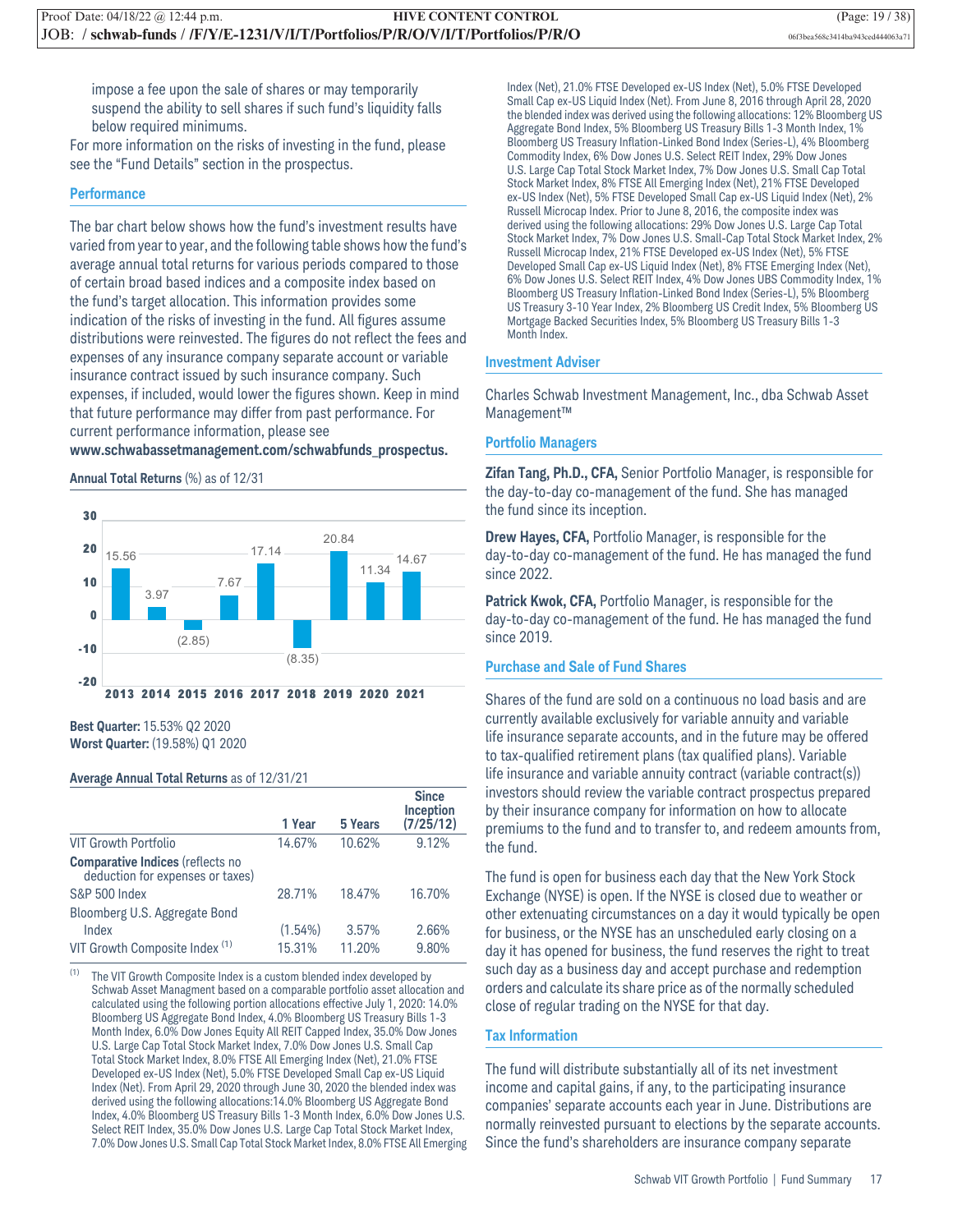accounts, the tax treatment of dividends and distributions will depend on the tax status of the insurance company. Accordingly, no discussion is included about the personal income tax consequences to variable contract holders. For this information, such persons should consult the appropriate variable contract prospectus.

#### **Payments to Financial Intermediaries**

The fund is currently available solely as an underlying investment for variable contracts issued by insurance companies. The fund and its related companies may make payments to insurance companies (or their affiliates), and to broker-dealers and other financial intermediaries, for distribution and/or other services. These payments may be a factor that the insurance company considers in including the fund as an underlying investment option for its variable contracts. Payments to broker-dealers and other financial intermediaries may create a conflict of interest by influencing the broker-dealer or other financial intermediary to recommend a variable contract and the fund over another investment. Ask your financial adviser or visit the website of the insurance company or the financial intermediary for more information. The disclosure document for your variable contract may contain additional information about these payments.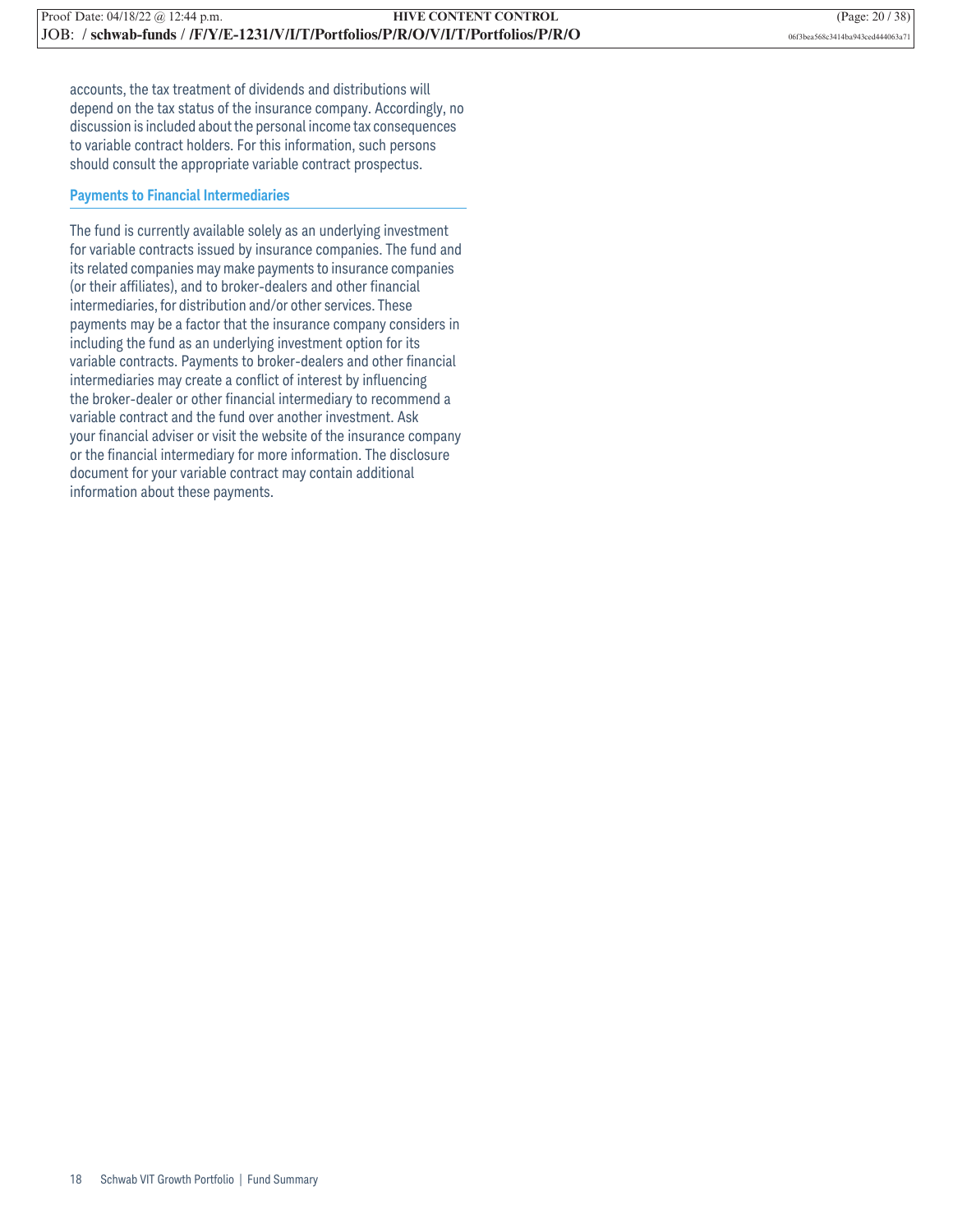## Fund Details

There can be no assurance that the funds will achieve their objectives. Except as explicitly described otherwise, the investment objectives, strategies and policies of each fund may be changed without shareholder approval.

The principal investment strategies and the main risks associated with investing in each fund are summarized in the fund summaries at the front of this prospectus. This section takes a more detailed look at some of the types of securities, the associated risks, and the various investment strategies that may be used in the day-to-day portfolio management of the funds, as described below. The funds seek to achieve their investment objectives by primarily investing in affiliated Schwab ETFs. The funds may also invest in affiliated mutual funds from Schwab Funds and unaffiliated third-party ETFs and mutual funds (all such ETFs and mutual funds referred to as "underlying funds"). Because the funds primarily invest in other funds rather than in individual stocks and bonds, each fund is considered a "fund of funds." A fund of funds bears its own direct expenses in addition to bearing a proportionate share of the expenses charged by the underlying funds in which it invests. Investors should be aware that the investments made by the funds and the results achieved by the funds at any given time are not expected to be the same as those made by other mutual funds for which Charles Schwab Investment Management, Inc. serves as investment adviser, including mutual funds with names, investment objectives and policies similar to the funds.

### Investment Objectives, Strategies and Risks

#### **Investment Objectives**

The investment objective of Schwab VIT Balanced Portfolio and Schwab VIT Balanced with Growth Portfolio is to seek long-term capital appreciation and income. Schwab VIT Growth Portfolio seeks long-term capital appreciation. Each fund's investment objective is not fundamental and therefore may be changed by the fund's board of trustees without shareholder approval. There is no guarantee the funds will achieve their objectives.

#### **Investment Strategies**

**To pursue its goal, each fund aims to provide diversification across major asset classes, including domestic equity securities, international equity securities, real assets, fixed income securities and money market investments, as well as diversification across a range of sub-asset classes within the major asset classes.** Each fund gains exposure to these asset classes by primarily investing in underlying funds. Except as otherwise noted, each fund's investment strategies may be changed without shareholder approval.

Each underlying fund may invest directly in equity, fixed income or other securities or investments, as appropriate, consistent with its investment objective, strategies and policies. Through their investments in underlying funds that invest in equity securities, the funds invest in large-cap stocks of U.S. and international developed-market countries and small-cap stocks of U.S. companies. **Schwab VIT Growth Portfolio** also invests in small-cap stocks of international developed-market countries, and the **Schwab VIT Balanced with Growth Portfolio** and **Schwab VIT Growth Portfolio** also invest principally in stocks of emerging market countries. Through its investments in underlying funds that invest in fixed-income investments, each fund invests in treasury bonds, and securitized bonds, which are primarily of investment grade, and **Schwab VIT Balanced Portfolio** also invests in corporate bonds, which are primarily of investment grade. The funds' investments in underlying funds that seek exposure to real assets include funds that invest in real estate investment trusts (REITs) and other companies related to the real estate industry. The funds may also invest in underlying funds that seek exposure to commodities. Finally, the funds may invest in money market investments, primarily through underlying funds that are money market funds.

Each of **Schwab VIT Balanced Portfolio** and **Schwab VIT Balanced with Growth Portfolio** normally will invest, including its investments in the underlying funds, at least 25% of its assets in equity securities and at least 25% of its assets in fixed income securities, which may include bonds, cash equivalents money market funds and money market investments. **Schwab VIT Growth Portfolio** normally will invest a higher percentage of its asset in equity securities. Under normal market conditions, the investment adviser allocates each fund's investments in underlying funds that it believes will provide the most favorable outlook for achieving each fund's investment goal. The following table provides each fund's allocation ranges among asset classes under normal market conditions. Investment allocations may vary from time to time.

|                                           | Eauity        | <b>Fixed Income</b> |
|-------------------------------------------|---------------|---------------------|
| Schwab VIT Balanced Portfolio             | $32\% - 62\%$ | 38%-68%             |
| Schwab VIT Balanced with Growth Portfolio | $50\% - 75\%$ | 25%-50%             |
| Schwab VIT Growth Portfolio               | 67%-97%       | $3\% - 33\%$        |

The investment adviser has discretion to select the underlying fund investments and adjust the fund's underlying fund allocations within a particular asset class based on the following considerations: market trends, its outlook for a given market capitalization and sub-asset class,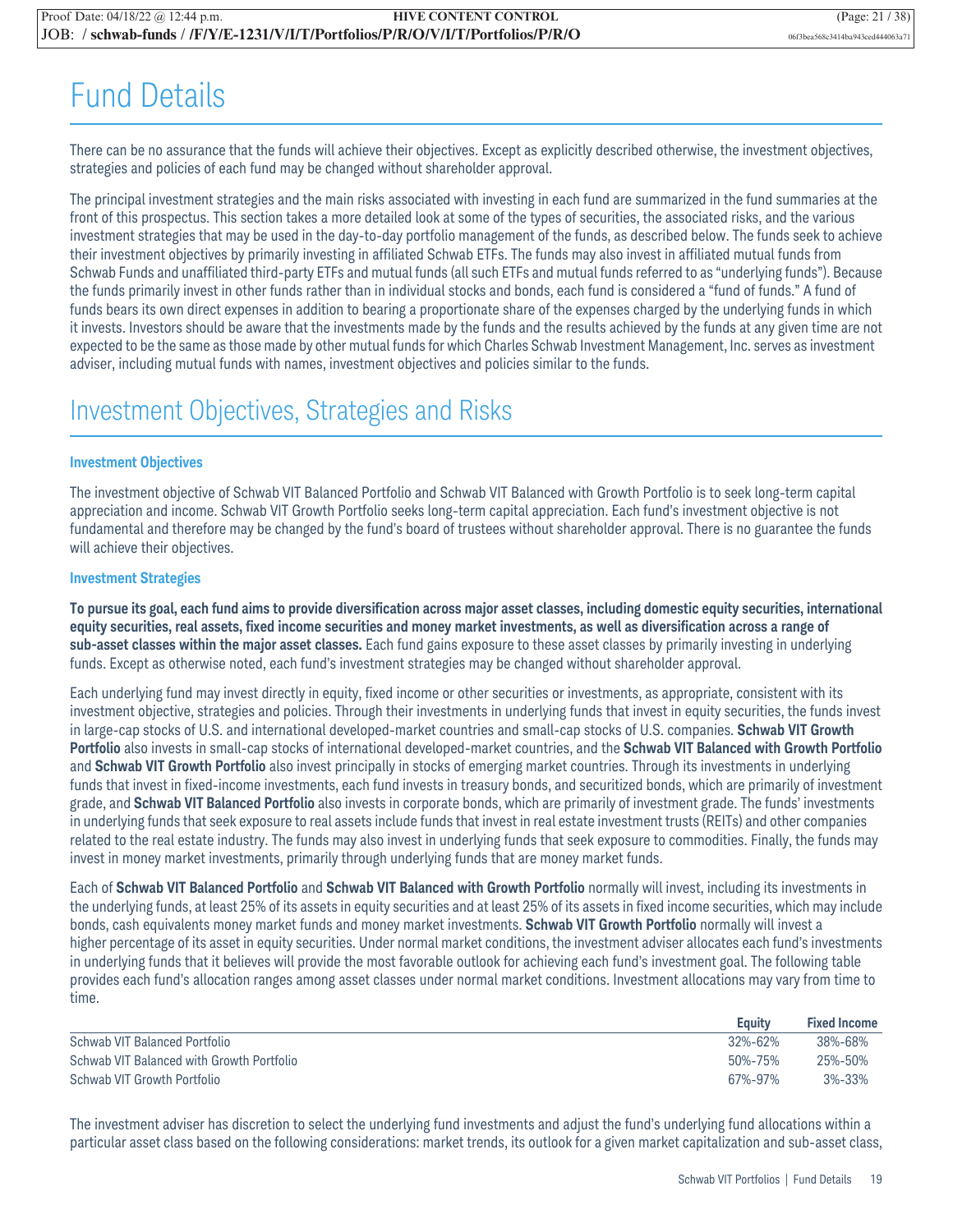and the underlying funds' performance in various market conditions. The investment adviser may add or remove asset classes and sub-asset classes at any time without prior notice.

Each fund intends to invest in a combination of underlying funds; however, the funds may invest directly in securities represented in the major asset classes noted above.

The underlying funds may invest in derivatives, and lend their securities. Securities lending may help underlying index funds to minimize the gap in performance that naturally exists between any index fund and its corresponding index.

For temporary defensive purposes during unusual economic or market conditions or for liquidity purposes, a fund may hold a significant amount of its assets in cash, money market instruments, repurchase agreements and other short-term obligations. When a fund engages in such activities, it may not achieve its investment objective.

#### **More Information About Principal Investment Risks**

Each fund is subject to risks, any of which could cause an investor to lose money. Principal risks of the funds include:

**Conflicts of Interest Risk.** The investment adviser's authority to select and substitute underlying funds from a variety of affiliated and unaffiliated mutual funds and ETFs may create a conflict of interest because the fees paid to it and its affiliates by some underlying funds are higher than the fees paid by other underlying funds. The investment adviser also may have an incentive to select an affiliated underlying fund for other reasons, including to increase assets under management or to support new investment strategies. In addition, other conflicts of interest may exist. For example, the investment adviser's decisions to cause a fund to purchase or redeem shares of an affiliated underlying fund could be influenced by its belief that an affiliated underlying fund may benefit from additional assets or that it is in the best interests of the affiliated underlying fund to limit purchases of shares of the underlying fund. In such cases, the best interests of the affiliated underlying fund may not be aligned with those of the fund. In addition, the investment adviser may be influenced by an insurance company that uses the fund as an investment vehicle for its variable life and annuity products in terms of how the fund is managed and its risk profile. However, the investment adviser is a fiduciary to each fund and is legally obligated to act in each fund's best interests when selecting underlying funds.

**Market Risk.** Financial markets rise and fall in response to a variety of factors, sometimes rapidly and unpredictably. Markets may be impacted by economic, political, regulatory and other conditions, including economic sanctions and other government actions. In addition, the occurrence of global events, such as war, terrorism, environmental disasters, natural disasters and epidemics, may also negatively affect the financial markets. These events could reduce consumer demand or economic output; result in market closures, low or negative interest rates, travel restrictions or quarantines; and significantly adversely impact the economy. Governmental and quasi-governmental authorities and regulators throughout the world have in the past often responded to serious economic disruptions with a variety of significant fiscal and monetary policy changes which could have an unexpected impact on financial markets and a fund's investments. As with any investment whose performance is tied to these markets, the value of an investment in a fund will fluctuate, which means that an investor could lose money over short or long periods.

**Exchange-Traded Fund (ETF) Risk.** When a fund invests in an ETF, in addition to directly bearing the expenses associated with its own operations, it will bear a proportionate share of the ETF's expenses. Therefore, it may be more costly to own an ETF than to own the underlying securities directly. In addition, while the risks of owning shares of an ETF generally reflect the risks of owning the underlying securities the ETF holds, lack of liquidity in the market for an ETF's shares can result in its value being more volatile than the underlying portfolio of securities.

**Operational Risk.** Each fund is exposed to operational risk arising from a number of factors, including, but not limited to, human error, processing and communication errors, errors of the fund's service providers, counterparties or other third parties, failed or inadequate processes and technology or system failures. Each fund seeks to reduce these operational risks through controls and procedures believed to be reasonably designed to address these risks. However, these controls and procedures cannot address every possible risk and may not fully mitigate the risks that they are intended to address.

**Underlying Fund Investment Risk.** The value of an investment in a fund is based primarily on the prices of the underlying funds that the fund purchases. In turn, the price of each underlying fund is based on the value of its securities. The fund is subject to the performance, expenses and risks of the underlying funds in which it invests. Before investing in a fund, investors should assess the risks associated with the underlying funds in which the fund may invest and the types of investments made by those underlying funds. These risks include any combination of the risks described below, although the fund's exposure to a particular risk will depend on the fund's overall asset allocation and underlying fund allocation.

**•** *Investment Style Risk.* Some underlying funds seek to track the performance of various segments of the stock market, as measured by their respective indices. Each underlying fund follows these stocks during upturns as well as downturns. Because of their indexing strategy, the underlying funds do not take steps to reduce market exposure or to lessen the effects of a declining market. In addition, because of an underlying fund's expenses, the underlying fund's performance is normally below that of the index. Market disruptions could cause delays in an underlying fund's index's rebalancing schedule which may result in the index and, in turn, the underlying fund experiencing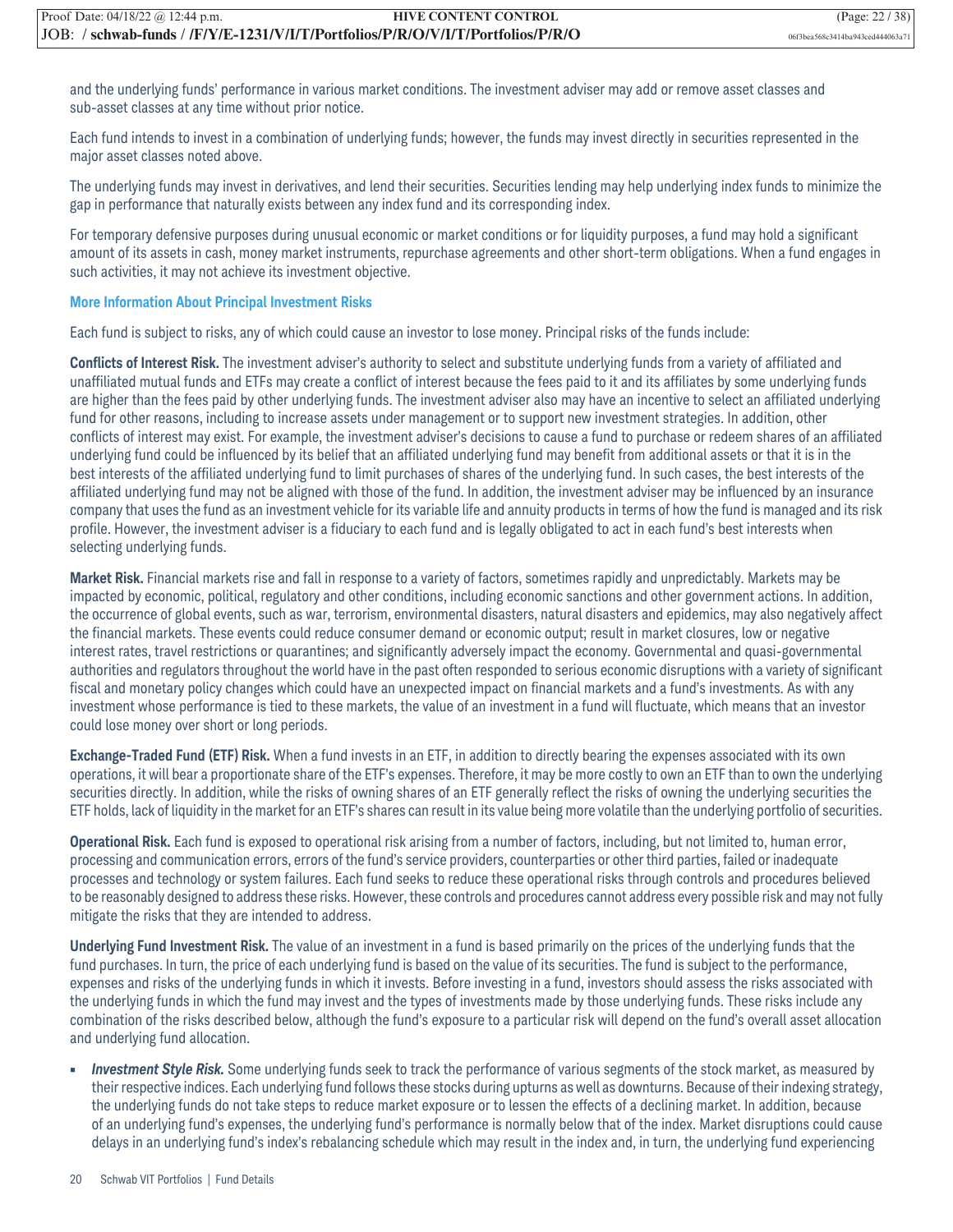returns different than those that would have been achieved under a normal rebalancing schedule. A significant percentage of the index may be composed of securities in a single industry or sector of the economy. If the underlying fund is focused in an industry or sector, it may present more risks than if it were broadly diversified over numerous industries and sectors of the economy.

- **•** *Investment Risk.* An investment in an underlying fund is not a bank deposit and is not insured or guaranteed by the Federal Deposit Insurance Corporation or any other government agency. The fund may experience losses with respect to its investment in an underlying fund. Further, there is no guarantee that an underlying fund will be able to achieve its objective.
- **•** *Equity Risk.* The prices of equity securities rise and fall daily. These price movements may result from factors affecting individual companies, industries or the securities market as a whole. Individual companies may report poor results or be negatively affected by industry and/or economic trends and developments. The prices of securities issued by such companies may suffer a decline in response. Governmental action, including the imposition of trade embargoes or tariffs, may also impact individual companies or markets as a whole. In addition, the equity market tends to move in cycles, which may cause stock prices to fall over short or extended periods of time. Due to their fixed income features, preferred stocks provide higher income potential than issuers' common stocks, but typically are more sensitive to interest rate changes than the underlying common stock. The rights of common stockholders are generally subordinate to the rights associated with an issuer's preferred stocks and the rights of preferred stockholders are generally subordinate to the rights associated with an issuer's debt securities on the distribution of an issuer's assets in the event of a liquidation.
- **•** *Market Capitalization Risk.* Securities issued by companies of different market capitalizations tend to go in and out of favor based on market and economic conditions. In addition, there may be less trading volume in securities issued by mid- and small-cap companies than those issued by larger companies and, as a result, trading volatility may have a greater impact on the value of securities of mid- and small-cap companies. Securities issued by large-cap companies, on the other hand, may not be able to attain the high growth rates of some mid- and small-cap companies. During a period when securities of a particular market capitalization fall behind other types of investments, an underlying fund's performance could be impacted.
- *Large-Cap Company Risk.* Large-cap companies are generally more mature than smaller companies. They also may have fewer new market opportunities for their products or services, may focus resources on maintaining their market share, and may be unable to respond quickly to new competitive challenges. As a result, the securities issued by these companies may not be able to reach the same levels of growth as the securities issued by small- or mid-cap companies.
- **•** *Small-Cap Company Risk.* Small-cap companies may be more vulnerable to adverse business or economic events than larger, more established companies and their securities may be riskier than those issued by larger companies. The value of securities issued by small-cap companies may be based in substantial part on future expectations rather than current achievements and their prices may move sharply, especially during market upturns and downturns. In addition, small-cap companies may have limited financial resources, management experience, product lines and markets, and their securities may trade less frequently and in more limited volumes than the securities of larger companies. Further, small-cap companies may have less publicly available information and such information may be inaccurate or incomplete.
- **•** *Foreign Investment Risk.* An underlying fund's investments in securities of foreign issuers involve certain risks that may be greater than those associated with investments in securities of U.S. issuers. These include risks of adverse changes in foreign economic, political, regulatory and other conditions; changes in currency exchange rates or exchange control regulations (including limitations on currency movements and exchanges); differing accounting, auditing, financial reporting and legal standards and practices; differing securities market structures; and higher transaction costs. In certain countries, legal remedies available to investors may be more limited than those available with respect to investments in the U.S. These risks may negatively impact the value or liquidity of an underlying fund's investments and could impair the underlying fund's ability to meet its investment objective or invest in accordance with its investment strategy. In addition, an underlying fund's investments in foreign securities may be subject to economic sanctions or other government restrictions, including trade tariffs, embargoes or limitations on trade which could have a significant impact on a country's markets overall as well as global economies or markets. There also is the risk that the cost of buying, selling, and holding foreign securities, including brokerage, tax, and custody costs, may be higher than those involved in domestic transactions. The securities of some foreign companies may be less liquid and, at times, more volatile than securities of comparable U.S. companies. An underlying fund may also experience more rapid or extreme changes in value as compared to an underlying fund that invests solely in securities of U.S. companies because the securities markets of many foreign countries are relatively small, with a limited number of companies representing a small number of industries. To the extent an underlying fund's investments in a single country or a limited number of countries represent a large percentage of the underlying fund's assets, the underlying fund's performance may be adversely affected by the economic, political, regulatory and social conditions in those countries, and the underlying fund's price may be more volatile than the price of an underlying fund that is geographically diversified.
- **•** *Emerging Markets Risk.* The risks of foreign investments apply to, and may be heightened in connection with, investments in emerging market countries or securities of issuers that conduct their business in emerging markets. Emerging market countries may be more likely to experience political turmoil or rapid changes in market or economic conditions than more developed countries. Emerging market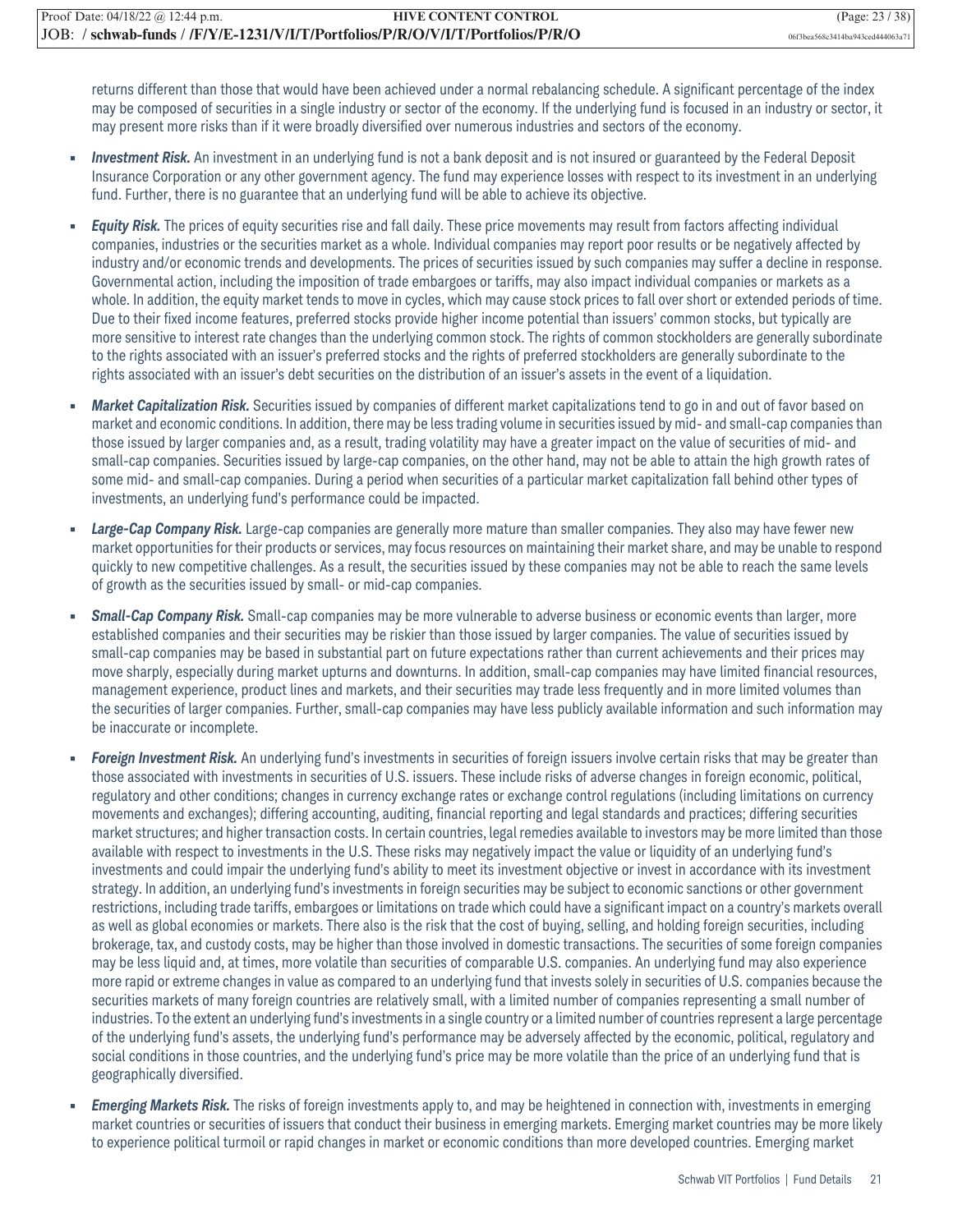countries often have less uniformity in accounting, auditing, financial reporting and recordkeeping requirements and greater risk associated with the custody of securities. It is sometimes difficult to obtain and enforce court judgments in such countries. Material information about a company in an emerging market country may be unavailable or unreliable, and U.S. regulators may be unable to enforce a company's regulatory obligations. There is often a greater potential for nationalization, expropriation, confiscatory taxation, government regulation, social instability or diplomatic developments (including war) in emerging market countries, which could adversely affect the economies of, or investments in securities of issuers located in, such countries. In addition, emerging markets are substantially smaller than developed markets, and the financial stability of issuers (including governments) in emerging market countries may be more precarious than in developed countries. As a result, there will tend to be an increased risk of illiquidity and price volatility associated with an underlying fund's investments in emerging market countries which may be magnified by currency fluctuations relative to the U.S. dollar, and, at times, it may be difficult to value such investments.

- **•** *Currency Risk.* An underlying fund's investments in securities denominated in, and/or receiving revenues in, foreign currencies, will subject the underlying fund to the risk that those currencies will decline in value relative to the U.S. dollar, or, in the case of hedging positions, that the U.S. dollar will decline in value relative to the currency hedged. In either event, the dollar value of an investment in an underlying fund would be adversely affected. Currency exchange rates may fluctuate in response to factors extrinsic to that country's economy, which makes the forecasting of currency market movements extremely difficult. Currency rates in foreign countries may fluctuate significantly over short periods of time for a number of reasons, including changes in interest rates; intervention (or failure to intervene) by U.S. or foreign governments, central banks or supranational entities such as the International Monetary Fund; or by the imposition of currency controls or other political developments in the United States or abroad. These can result in losses to an underlying fund if it is unable to deliver or receive currency or monies in settlement of obligations and could also cause hedges it has entered into to be rendered useless, resulting in full currency exposure as well as incurring transaction costs. Forward contracts on foreign currencies are not traded on exchanges; rather, a bank or dealer will act as agent or as principal in order to make or take future delivery of a specified lot of a particular currency for the underlying fund's account. An underlying fund is subject to the risk of a counterparty's failure, inability or refusal to perform with respect to such contracts.
- **•** *Depositary Receipt Risk.* Foreign securities also include ADRs, which are U.S. dollar-denominated receipts representing shares of foreign-based corporations. ADRs are issued by U.S. banks or trust companies, and entitle the holder to all dividends and capital gains that are paid out on the underlying foreign shares. Foreign securities also include GDRs, which are similar to ADRs, but are shares of foreign-based corporations generally issued by international banks in one or more markets around the world. In addition, foreign securities include EDRs, which are similar to GDRs, but are shares of foreign-based corporations generally issued by European banks that trade on exchanges outside of the bank's home country. Investment in ADRs, GDRs and EDRs may be less liquid than the underlying shares in their primary trading market and GDRs, many of which are issued by companies in emerging markets, may be more volatile.
- Growth Investing Risk. Certain of the underlying funds pursue a "growth style" of investing. Growth stocks can be volatile for several reasons. Since growth companies usually invest a high portion of earnings in their businesses, they may lack the dividends of value stocks that can cushion stock prices in a falling market. The prices of growth stocks are based largely on projections of the issuer's future earnings and revenues. If a company's earnings or revenues fall short of expectations, its stock price may fall dramatically. Growth stocks may also be more expensive relative to their earnings or assets compared to value or other stocks.
- **•** *Interest Rate Risk.* Interest rates rise and fall over time. As with any investment whose yield reflects current interest rates, an underlying fund's yield will change over time. During periods when interest rates are low or there are negative interest rates, an underlying fund's yield (and total return) also may be low or the underlying fund may be unable to maintain positive returns. Changes in interest rates also may affect an underlying fund's share price: a rise in interest rates generally causes an underlying fund's share price to fall. This risk is greater when an underlying fund holds fixed-income securities with longer maturities. The longer an underlying fund's portfolio duration, the more sensitive to interest rate movements its share price is likely to be. For example, an underlying fund with a longer portfolio duration is more likely to experience a decrease in its share price as interest rates rise. Duration is an estimate of a security's (or portfolio of securities) sensitivity to changes in prevailing interest rates that is based on certain factors that may prove to be incorrect. It is therefore not an exact measurement and may not be able to reliably predict a particular security's price sensitivity to changes in interest rates.

Economic conditions and other factors, including a central bank's monetary policy, may result in changes in interest rates, which could have sudden and unpredictable effects on the markets and significantly impact the value of fixed-income securities in which an underlying fund invests. Rising interest rates may decrease liquidity in the fixed-income securities markets, making it more difficult for an underlying fund to sell its fixed-income securities holdings at a time when the investment adviser might wish to sell such securities. In addition, decreased market liquidity also may make it more difficult to value some or all of an underlying fund's fixed-income securities holdings. Certain countries have experienced negative interest rates on certain fixed-income securities. Negative or very low interest rates could magnify the risks associated with changes in interest rates. In general, changing interest rates, including rates that fall below zero, could have unpredictable effects on markets and may expose fixed-income and related markets to heightened volatility. To the extent that the investment adviser of an underlying fund anticipates interest rate trends imprecisely, the underlying fund could miss yield opportunities or its share price could fall. Inflation-protected securities may react differently to interest rate changes than other types of fixed-income securities and tend to react to changes in "real" interest rates.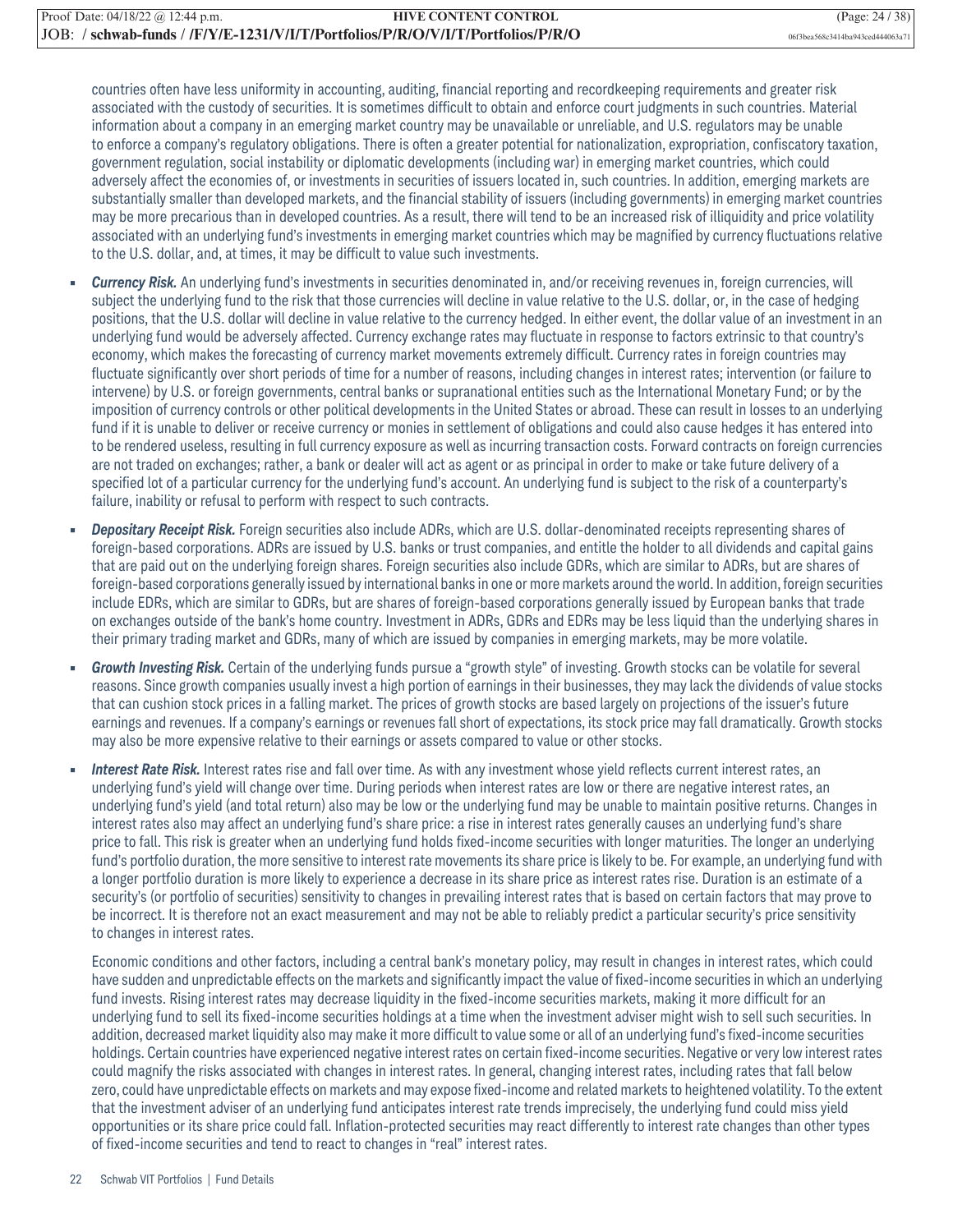- **•** *Credit Risk.* A decline in the credit quality of an issuer or guarantor of a portfolio investment could cause an underlying fund to lose money or underperform. An underlying fund could lose money if, due to a decline in credit quality, the issuer or guarantor of a portfolio investment fails to make, or is perceived as being unable or unwilling to make, timely principal or interest payments or otherwise honor its obligations. The credit quality of an underlying fund's portfolio holdings can change rapidly in certain market environments and any default on the part of a single portfolio investment could cause an underlying fund's share price or yield to fall. Certain U.S. government securities that an underlying fund invests in are not backed by the full faith and credit of the U.S. government, which means they are neither issued nor guaranteed by the U.S. Treasury. There can be no assurance that the U.S. government will provide financial support to securities of its agencies and instrumentalities if it is not obligated to do so under law. Also, any government guarantees on securities an underlying fund owns do not extend to the shares of the underlying fund itself. Below investment-grade bonds (junk bonds) involve greater risks of default or downgrade and are more volatile than investment-grade bonds. Below investment-grade bonds also involve greater risk of price declines than investment-grade securities due to actual or perceived changes in an issuer's creditworthiness. In addition, issuers of below investment-grade bonds may be more susceptible than other issuers to economic downturns. Such bonds are subject to the risk that the issuer may not be able to pay interest or dividends and ultimately to repay principal upon maturity. Discontinuation of these payments could substantially adversely affect the market value of the bonds.
- **•** *Prepayment and Extension Risk.* Certain fixed-income securities are subject to the risk that the securities may be paid off earlier or later than expected, especially during periods of falling or rising interest rates, respectively. Rising interest rates tend to extend the duration of certain fixed-income securities, making them more sensitive to changes in interest rates. As a result, in a period of rising interest rates, an underlying fund could exhibit additional volatility and hold securities paying lower-than-market rates of interest. This is known as extension risk. When interest rates decline, borrowers may pay off their fixed-income securities sooner than expected. This can reduce an underlying fund's returns because the underlying fund will have to reinvest that money at the lower prevailing interest rates. In addition, prepayments and subsequent reinvestments increase the underlying fund's portfolio turnover rate. This is known as prepayment risk. Either situation could hurt an underlying fund's performance.
- **•** *High-Yield Risk.* Funds that invest in high-yield securities and unrated securities of similar credit quality (junk bonds) may be subject to greater levels of credit and liquidity risk than funds that do not invest in such securities. These securities are considered predominately speculative with respect to the issuer's continuing ability to make principal and interest payments. High-yield securities may be more volatile than higher-rated securities. An economic downturn or period of rising interest rates could adversely affect the market for these securities and reduce an underlying fund's ability to sell these securities (liquidity risk). If the issuer of a security is in default with respect to interest or principal payments, an underlying fund may lose its entire investment. Because of the risks involved in investing in high-yield securities, an investment in an underlying fund that invests in such securities should be considered speculative. (The risk is more prevalent in the underlying funds that may be held by the **Schwab VIT Balanced with Growth Portfolio** and **Schwab VIT Growth Portfolio**.)
- **•** *Variable Interest Entities Risk.* An underlying fund may gain exposure to certain operating companies in China through legal structures known as variable interest entities (VIEs). In China, ownership of companies in certain sectors by non-Chinese individuals and entities (including U.S. persons and entities, such as an underlying fund) is prohibited. To facilitate indirect non-Chinese investment, many China-based operating companies have created VIE structures. In a VIE structure, a China-based operating company will establish an entity outside of China that will enter into service and other contracts with the China-based operating company. Shares of the entities established outside of China are often listed and traded on an exchange. Non-Chinese investors (such as an underlying fund) hold equity interests in the entities established outside of China rather than directly in the China-based operating companies. This arrangement allows U.S. investors to obtain economic exposure to the China-based operating company through contractual means rather than through formal equity ownership. An investment in a VIE structure subjects an underlying fund to the risks associated with the underlying China-based operating company. In addition, an underlying fund may be exposed to certain associated risks, including the risks that: the Chinese government could subject the China-based operating company to penalties, revocation of business and operating licenses or forfeiture of ownership interests; the Chinese government may outlaw the VIE structure, which could cause an uncertain negative impact to existing investors in the VIE structure; the contracts underlying the VIE structure may not be enforced by Chinese courts; and shareholders of the China-based operating company may leverage the VIE structure to their benefit and to the detriment of the investors in the VIE structure. If these actions were to occur, the market value of an underlying fund's investments in the VIE structure would likely fall, causing investment losses, which could be substantial, for the underlying fund.
- **•** *U.S. Government Securities Risk.* Some of the U.S. government securities that the underlying funds invest in are not backed by the full faith and credit of the U.S. government, which means they are neither issued nor guaranteed by the U.S. Treasury. Issuers such as the Federal Home Loan Banks (FHLB) maintain limited access to credit lines from the U.S. Treasury. Certain securities, such as obligations issued by the Federal Farm Credit Banks Funding Corporation, are supported solely by the credit of the issuer. There can be no assurance that the U.S. government will provide financial support to securities of its agencies and instrumentalities if it is not obligated to do so under law. Also, any government guarantees on securities the underlying funds own do not extend to shares of the underlying funds themselves. In September 2008, the Federal Housing Finance Agency placed the Federal National Mortgage Association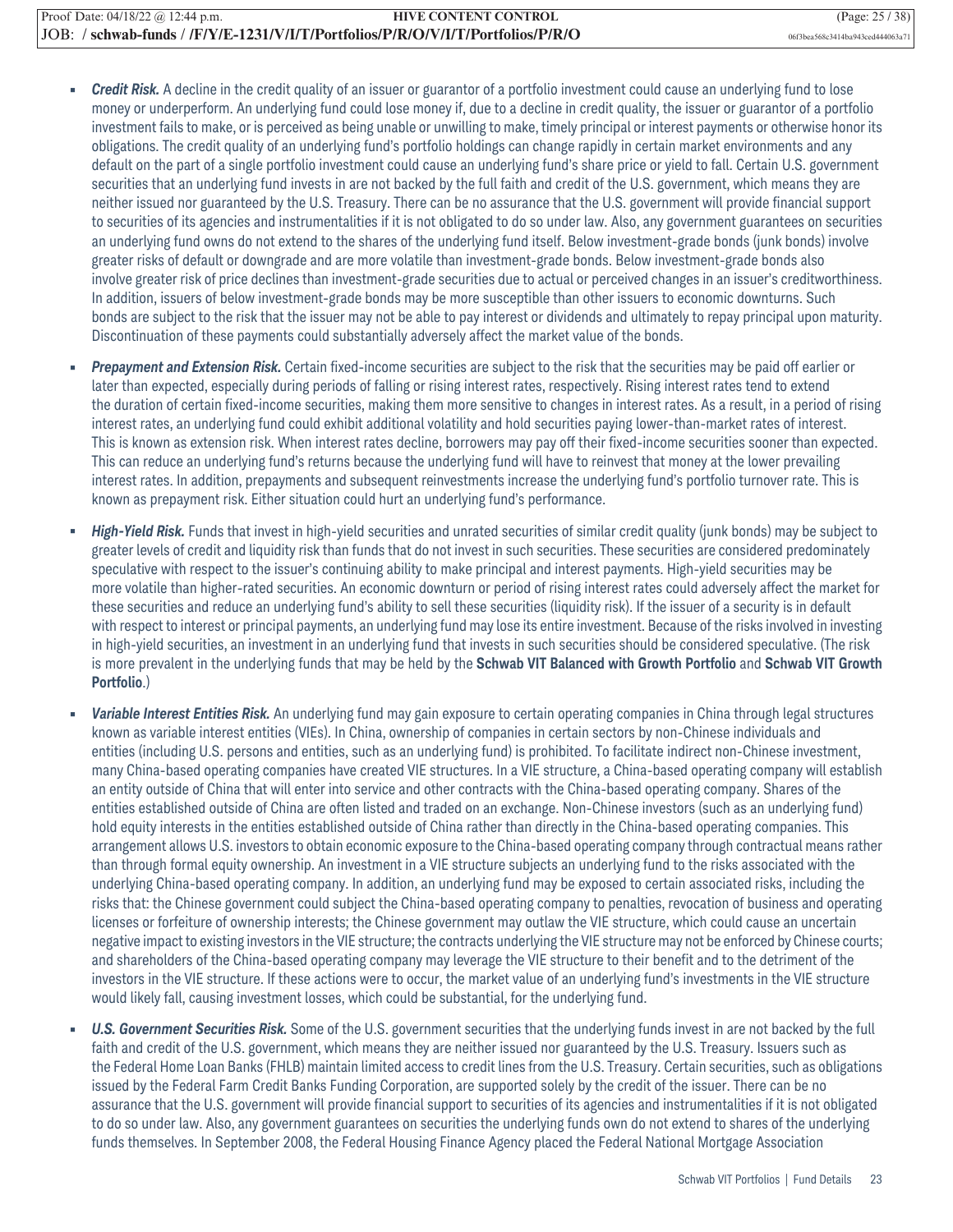(Fannie Mae) and the Federal Home Loan Mortgage Corporation (Freddie Mac) into conservatorship. The actions of the U.S. Treasury are intended to ensure that Fannie Mae and Freddie Mac maintain a positive net worth and meet their financial obligations, preventing mandatory triggering of receivership. No assurance can be given that the U.S. Treasury initiatives will be successful.

- **•** *Real Estate Investment Risk.* An underlying fund in which a fund may invest may have a policy of concentrating its investments in real estate companies and companies related to the real estate industry. Such an underlying fund is subject to risks associated with the direct ownership of real estate securities and a fund's investment in such an underlying fund will be closely linked to the performance of the real estate markets. An investment by a fund in an underlying fund that invests, but does not concentrate, in real estate companies and companies related to the real estate industry will subject the underlying fund to the risks associated with the direct ownership of real estate securities to a lesser extent. These risks include, among others, declines in the value of real estate; risks related to general and local economic conditions; possible lack of availability of mortgage funds; overbuilding; extended vacancies of properties; defaults by borrowers or tenants, particularly during an economic downturn; increasing competition; increases in property taxes and operating expenses; changes in zoning laws; losses due to costs resulting from the clean-up of environmental problems; liability to third parties for damages resulting from environmental problems; casualty or condemnation losses; limitations on rents; changes in market and sub-market values and the appeal of properties to tenants; and changes in interest rates.
- **•** *REITs Risk.* An underlying fund in which a fund may invest may invest in REITs. In addition to the risks associated with investing in securities of real estate companies and real estate related companies, REITs are subject to certain additional risks. Equity REITs may be affected by changes in the value of the underlying properties owned by the trusts, and mortgage REITs may be affected by the quality of any credit extended. Further, REITs are dependent upon specialized management skills and may have their investments in relatively few properties, or in a small geographic area or a single property type. REITs are also subject to heavy cash flow dependency, defaults by borrowers and self-liquidation. In addition, REITs could possibly fail to qualify for tax free pass-through of income under the Internal Revenue Code, or to maintain their exemptions from registration under the Investment Company Act of 1940. The failure of a company to qualify as a REIT under federal tax law may have adverse consequences to an underlying fund that invests in that REIT. The above factors may also adversely affect a borrower's or a lessee's ability to meet its obligations to the REIT. In the event of a default by a borrower or lessee, the REIT may experience delays in enforcing its rights as a mortgagee or lessor and may incur substantial costs associated with protecting its investments. In addition, REITs have their own expenses, and an underlying fund that invests in REITs will bear a proportionate share of those expenses.
- **•** *Liquidity Risk.* Liquidity risk exists when particular investments are difficult to purchase, sell or value, especially during stressed market conditions. The market for certain investments may become illiquid due to specific adverse changes in the conditions of a particular issuer or under adverse market or economic conditions independent of the issuer. In addition, limited dealer inventories of certain securities could potentially lead to decreased liquidity. In such cases, an underlying fund's investments in illiquid securities may reduce the returns of the fund because the underlying fund may be unable to sell the illiquid securities at an advantageous time or price. Further, transactions in illiquid securities may entail transaction costs that are higher than those for transactions in liquid securities. Liquidity risk also includes the risk that market conditions or large shareholder redemptions, which may occur rapidly or unexpectedly, may impact the ability of the underlying fund to meet redemption requests within the required time period. In order to meet such redemption requests, the underlying fund may be forced to sell securities at inopportune times or prices, which could reduce the performance of the underlying fund.
- **•** *Derivatives Risk.* An underlying fund may use derivatives to enhance returns or hedge against market declines. Examples of derivatives are options, futures, options on futures and swaps. An option is the right, but not the obligation, to buy or sell an instrument at a specific price on or before a specific date. A future is an agreement to buy or sell a financial instrument at a specific price on a specific day. A swap is an agreement whereby two parties agree to exchange payment streams calculated in relation to a rate, index, instrument or certain securities and a predetermined amount. A credit default swap is an agreement in which the seller agrees to make a payment to the buyer in the event of a specified credit event in exchange for a fixed payment or series of fixed payments.

An underlying fund's use of derivative instruments involves risks different from or possibly greater than the risks associated with investing directly in securities and other traditional investments. Certain of these risks, such as credit risk, leverage risk, liquidity risk, market risk and management risk, are discussed elsewhere in this prospectus. An underlying fund's use of derivatives is also subject to counterparty risk, lack of availability risk, valuation risk, correlation risk and tax risk. Counterparty risk is the risk that the counterparty to a derivatives transaction may not fulfill its obligations either because the financial condition of the counterparty declines, or because the counterparty is otherwise unable or unwilling to perform under the contract. Lack of availability risk is the risk that suitable derivative transactions may not be available in all circumstances for risk management or other purposes. Valuation risk is the risk that a particular derivative may be valued incorrectly. Correlation risk is the risk that changes in the value of the derivative may not correlate perfectly with the underlying asset, rate or index. Tax risk is the risk that the use of derivatives may cause an underlying fund to realize higher amounts of short-term capital gains. The underlying fund's use of derivatives could reduce the underlying fund's performance, increase its volatility, and could cause an underlying fund to lose more than the initial amount invested. However, these risks are less severe when the underlying fund uses derivatives for hedging rather than to enhance the underlying fund's returns or as a substitute for a position or security. An underlying fund's use of derivatives that are subject to regulation by the CFTC could cause an underlying fund to become a commodity pool, which would require the underlying fund to comply with certain CFTC rules.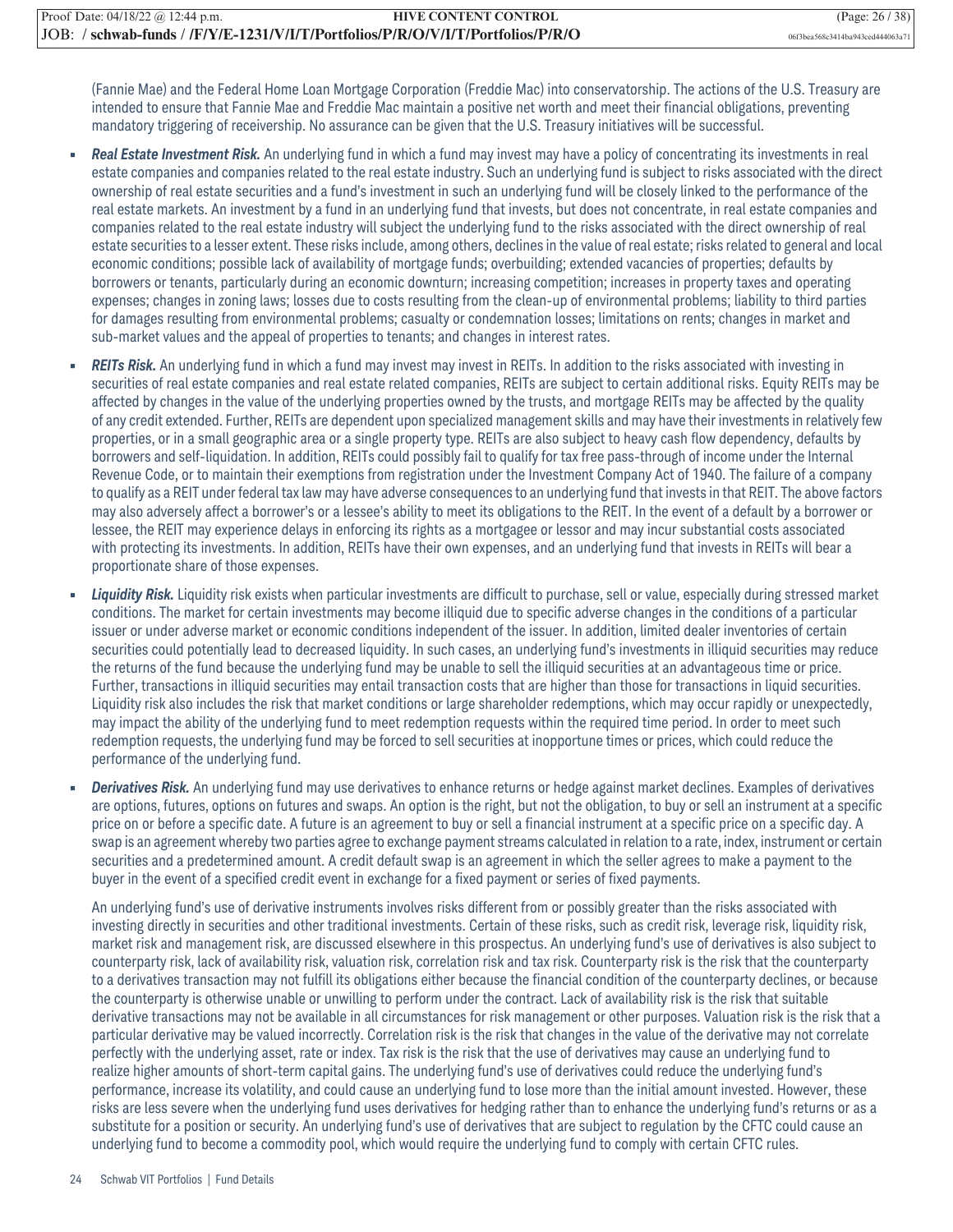- **•** *Leverage Risk.* Certain underlying fund transactions, such as derivatives transactions, short sales, reverse repurchase agreements, and mortgage dollar rolls, may give rise to a form of leverage and may expose the underlying fund to greater risk. In a reverse repurchase agreement, the underlying fund would sell a security and enter into an agreement to repurchase the security at a specified future date and price. Leverage tends to magnify the effect of any decrease or increase in the value of an underlying fund's portfolio securities. The use of leverage may cause an underlying fund to liquidate portfolio positions when it would not be advantageous to do so in order to satisfy its obligations.
- **•** *Management Risk.* An underlying fund may be an actively managed mutual fund. Any actively managed mutual fund is subject to the risk that its investment adviser (or sub-adviser(s)) will select investments or allocate assets in a manner that could cause the fund to underperform or otherwise not meet its objective. An underlying fund's adviser applies its own investment techniques and risk analyses in making investment decisions for the fund, but there can be no guarantee that they will produce the desired results. In addition, with respect to certain of the underlying funds, the investment adviser makes investment decisions for the fund using a strategy based largely on historical information. There is no guarantee that a strategy based on historical information will produce the desired results in the future. In addition, if market dynamics change, the effectiveness of this strategy may be limited. Either of these risks may cause these underlying funds to underperform other funds with a similar investment objective.
- **•** *Tracking Error Risk.* An underlying fund may seek to track the performance of its benchmark index, although it may not be successful in doing so. The divergence between the performance of an underlying fund and its benchmark index, positive or negative, is called "tracking error." Tracking error can be caused by many factors and it may be significant. For example, an underlying fund may not invest in certain securities in its benchmark index, match the securities' weighting to the index, or the underlying fund may invest in securities not in the index, due to regulatory, operational, custodial or liquidity constraints; corporate transactions; asset valuations; transaction costs and timing; tax considerations; and index rebalancing, which may result in tracking error. An underlying fund may attempt to offset the effects of not being invested in certain index securities by making substitute investments, but these efforts may not be successful. In addition, cash flows into and out of an underlying fund, operating expenses and trading costs all affect the ability of the fund to match the performance of its index, because the index does not have to manage cash flows and does not incur any costs.
- **•** *Securities Lending Risk.* Certain of the underlying funds may lend their portfolio securities to brokers, dealers, and other financial institutions provided a number of conditions are satisfied, including that the loan is fully collateralized. When an underlying fund lends portfolio securities, its investment performance will continue to reflect changes in the value of the securities loaned, and the underlying fund will also receive a fee or interest on the collateral. Securities lending involves the risk of loss of rights in, or delay in recovery of, the loaned securities if the borrower fails to return the security loaned or becomes insolvent. An underlying fund may pay lending fees to a party arranging the loan. An underlying fund will also bear the risk of any decline in the value of securities acquired with cash collateral.
- **•** *Repurchase Agreements Risk.* When an underlying fund enters into a repurchase agreement, the underlying fund is exposed to the risk that the other party (i.e., the counterparty) will not fulfill its contractual obligation. In a repurchase agreement, there exists the risk that, when an underlying fund buys a security from a counterparty that agrees to repurchase the security at an agreed upon price (usually higher) and time, the counterparty will not repurchase the security. These risks are magnified to the extent that a repurchase agreement is secured by collateral other than cash and government securities, such as debt securities, equity securities and high yield securities that are rated below investment grade (also referred to as junk bonds) (Alternative Collateral). High yield securities that are used as Alternative Collateral are subject to greater levels of credit and liquidity risk, and are considered primarily speculative with respect to the issuer's continuing ability to make principal and interest payments. Alternative Collateral may be subject to greater price volatility and may be more volatile or less liquid than other types of collateral, increasing the risk that an underlying fund will be unable to recover fully in the event of a counterparty's default.
- **•** *Mortgage-Backed and Mortgage Pass-Through Securities Risk.* Mortgage-backed securities tend to increase in value less than other debt securities when interest rates decline, but are subject to similar or greater risk of decline in market value during periods of rising interest rates. Because of prepayment and extension risk, mortgage-backed securities react differently to changes in interest rates than other debt securities. Small movements in interest rates — both increases and decreases — may quickly and significantly affect the value of certain mortgage-backed securities. In addition, certain of the mortgage-backed securities in which an underlying fund may invest are issued or guaranteed by agencies or instrumentalities of the U.S. government but are not backed by the full faith and credit of the U.S. government and there can be no assurance that the U.S. government would provide financial support to its agencies or instrumentalities where it was not obligated to do so which can cause an underlying fund to lose money or underperform. The risks of investing in mortgage-backed securities include, among others, interest rate risk, credit risk, prepayment risk and extension risk, as well as risks associated with the nature of the underlying mortgage assets and the servicing of those assets. These securities are subject to the risk of default on the underlying mortgages, and such risk is heightened during periods of economic downturn. Transactions in mortgage pass-through securities often occur through to-be-announced (TBA) transactions. If a TBA counterparty defaults or goes bankrupt an underlying fund may experience adverse market action, expenses, or delays in connection with the purchase or sale of the pools of mortgage pass-through securities specified in a TBA transaction which can cause an underlying fund to lose money or underperform.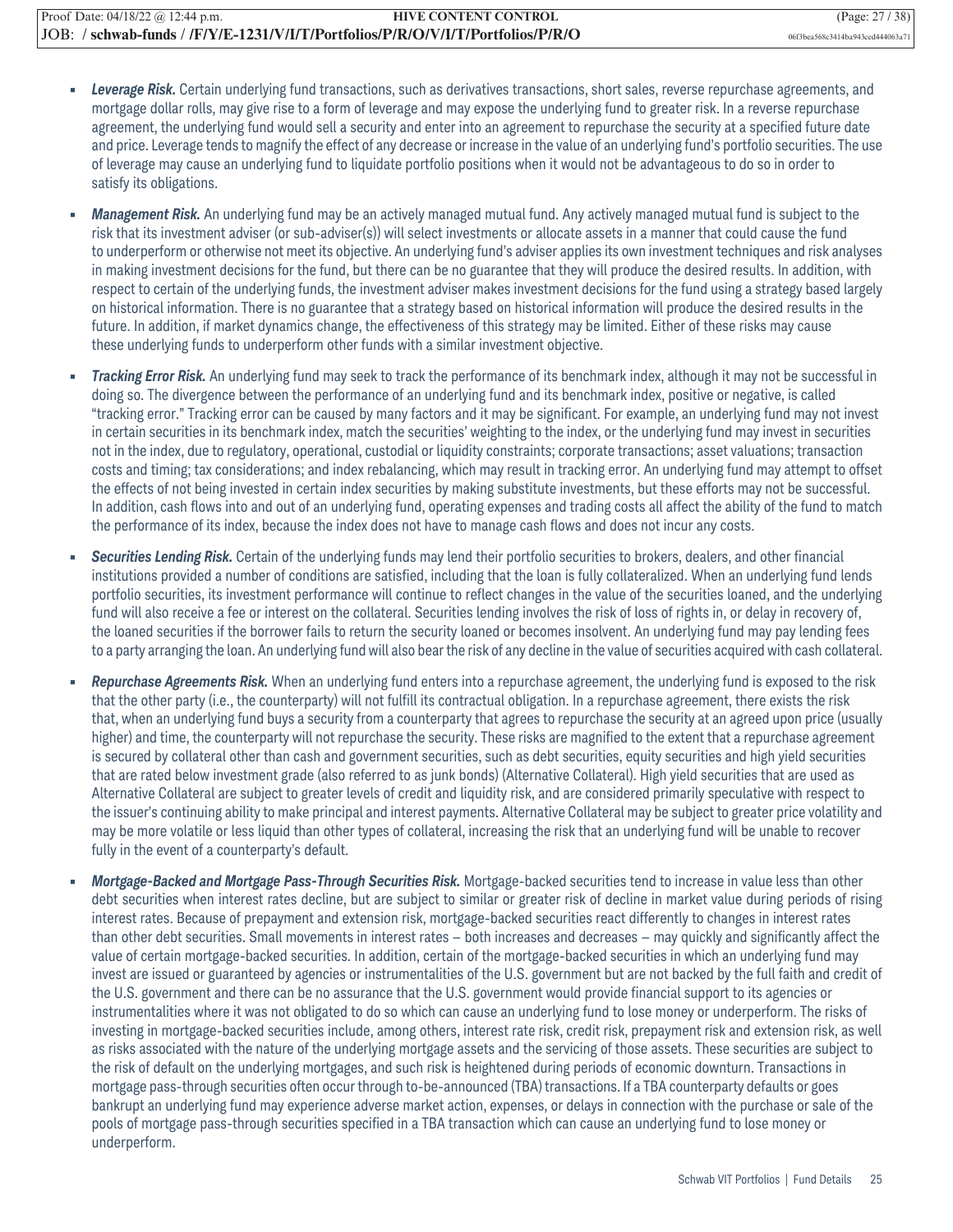- **•** *Inflation Protected Security Risk.* The value of inflation-protected securities, including Treasury Inflation Protected Securities (TIPS), generally will fluctuate in response to changes in "real" interest rates. Real interest rates represent nominal (or stated) interest rates reduced by the expected impact of inflation. The value of an inflation-protected security generally decreases when real interest rates rise and generally increase when real interest rates fall. In addition, the principal value of an inflation-protected security is periodically adjusted up or down along with the rate of inflation. If the measure of inflation falls, the principal value of the inflation-protected security will be adjusted downwards, and consequently, the interest payable on the security will be reduced. Repayment of the original bond principal upon maturity (as adjusted for inflation) is guaranteed by the United States Treasury in the case of TIPS. For securities that do not provide a similar guarantee, the adjusted principal value of the security to be repaid at maturity is subject to credit risk.
- **•** *Commodity Risk.* To the extent that an underlying fund invests in commodity-linked derivative instruments, it may subject the underlying fund to greater volatility than investments in traditional securities. Also, commodity-linked investments may be more volatile and less liquid than the underlying commodity. The value of commodity-linked derivative instruments may be affected by changes in overall market movements, commodity index volatility, changes in interest rates, or factors affecting a particular industry or commodity, such as drought, floods, weather, livestock disease, embargoes, tariffs and international economic, political and other regulatory and market developments. In addition, new regulations may impact an underlying fund's strategy to invest in commodity-linked investments or increase the costs associated with such investments. The use of leveraged commodity-linked derivatives creates an opportunity for increased return, but also creates the possibility for a greater loss.
- **•** *Commodity Regulation Risk.* The Commodity Futures Trading Commission (CFTC) has recently adopted amendments to CFTC Rule 4.5, which may subject an underlying fund to regulation by the CFTC. In order to avoid CFTC regulation, an underlying fund may limit its exposure to the commodities markets in order to qualify for an exclusion from regulation in CFTC Rule 4.5. Alternatively, an underlying fund or its adviser may determine to operate subject to applicable CFTC requirements, including registration, disclosure and operational requirements under the Commodity Exchange Act. Compliance with these additional requirements could increase an underlying fund's expenses.
- **•** *Commodity Tax Risk.* An underlying fund must derive at least 90% of its gross income from qualifying sources in order to qualify for favorable tax treatment as a RIC. This requirement will limit the ability of a fund to invest in commodities, derivatives on commodities, or other items that could result in non-qualifying income. Although the IRS has issued numerous favorable private letter rulings concluding that income from commodity-linked notes or through investments in an offshore subsidiary is qualifying income for purposes of the 90% qualifying gross income test applicable to RICs, such rulings can be relied on only by the taxpayers to whom they are issued. Moreover, the IRS currently is reconsidering whether and how a RIC should be permitted to gain indirect commodity exposure. The IRS recently issued proposed regulations that, if finalized, would generally treat an underlying fund's income inclusion with respect to such a subsidiary as qualifying income only if there is a distribution out of the earnings and profits of the subsidiary that are attributable to such income inclusion. The proposed regulations, if adopted, would apply to taxable years beginning on or after 90 days after the regulations are published as final. The IRS also recently issued a revenue procedure, which states that the IRS will not in the future issue private letter rulings that would require a determination of whether an asset (such as a commodity index-linked note) is a "security" under the 1940 Act. Future IRS guidance, or possibly legislation, could further limit the ability of a RIC to gain commodity exposure.
- **•** *Subsidiary Risk.* To the extent that an underlying fund invests in an offshore subsidiary to increase its exposure to commodities, the subsidiary may be organized under the laws of another jurisdiction and may not be registered under the 1940 Act. Therefore, the subsidiary may not be subject to the certain investor protections. Additionally, changes in U.S. law, including future guidance by the IRS or the law of the jurisdiction to which the subsidiary is subject, could result in the inability of the underlying fund and/or its subsidiary to operate as described in its prospectus.
- **•** *Money Market Fund Risk.* In addition to the risks discussed under "Investment Risk" above, an investment by the fund in an underlying money market fund has additional risks. The fund may invest in underlying money market funds that either seek to maintain a stable \$1 net asset value ("stable share price money market funds") or that have a share price that fluctuates ("variable share price money market funds"). Although an underlying stable share price money market fund seeks to maintain a stable \$1 net asset value, it is possible to lose money by investing in such a money market fund. Because the share price of an underlying variable share price money market fund will fluctuate, when the fund sells the shares it owns they may be worth more or less than what the fund originally paid for them. In addition, neither type of money market fund is designed to offer capital appreciation. In exchange for their emphasis on stability and liquidity, money market investments may offer lower long-term performance than stock or bond investments. Certain underlying money market funds may impose a fee upon the sale of shares or may temporarily suspend the ability to sell shares if such fund's liquidity falls below required minimums.

### Portfolio Holdings

A description of the funds' policies and procedures with respect to the disclosure of the funds' portfolio securities is available in the funds' Statement of Additional Information (SAI). The funds' portfolio holdings information is available on the Schwab Funds website at **www.schwabassetmanagement.com/schwabfunds\_prospectus**, under "Prospectus & Reports", typically 60-80 days after the end of the funds' fiscal quarter.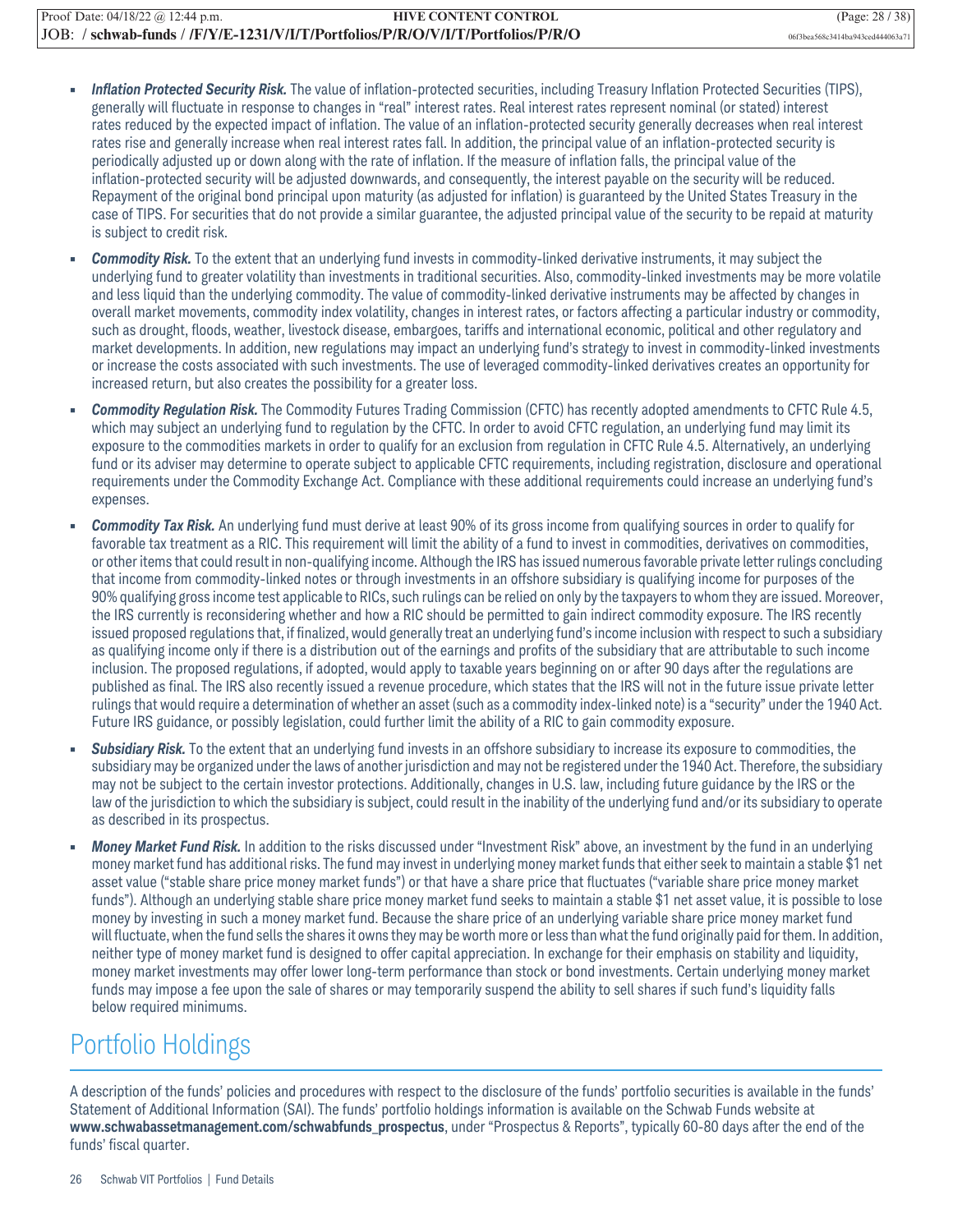## Financial Highlights

This section provides further details about each fund's financial history for the past five years. Certain information reflects financial results for a single fund share. "Total return" shows the percentage that an investor in a fund would have earned or lost during a given period, assuming all distributions were reinvested. The figures do not reflect the fees and expenses of any insurance company separate account or variable insurance contract issued by such insurance company. Such expenses, if included, would lower the figures shown. This information for fiscal years ended December 31, 2017 through December 31, 2019 has been audited by each fund's prior independent registered public accounting firm. The information for the fiscal years ended December 31, 2020 and December 31, 2021 has been audited by Deloitte & Touche LLP (Deloitte). Deloitte's full report is included in each fund's annual report (see back cover).

#### **Schwab VIT Balanced Portfolio**

|                                             | $1/1/21 -$<br>12/31/21 | $1/1/20 -$<br>12/31/20 | $1/1/19-$<br>12/31/19 | $1/1/18 -$<br>12/31/18 | $1/1/17-$<br>12/31/17 |
|---------------------------------------------|------------------------|------------------------|-----------------------|------------------------|-----------------------|
| <b>Per-Share Data</b>                       |                        |                        |                       |                        |                       |
| Net asset value at beginning of period      | \$14.04                | \$13.25                | \$11.82               | \$12.58                | \$11.66               |
| Income (loss) from investment operations:   |                        |                        |                       |                        |                       |
| Net investment income (loss) <sup>(1)</sup> | 0.21                   | 0.20                   | 0.25                  | 0.23                   | 0.18                  |
| Net realized and unrealized gains (losses)  | 0.93                   | 0.86                   | 1.42                  | (0.80)                 | 0.98                  |
| Total from investment operations            | 1.14                   | 1.06                   | 1.67                  | (0.57)                 | 1.16                  |
| Less distributions:                         |                        |                        |                       |                        |                       |
| Distributions from net investment income    | (0.19)                 | (0.24)                 | (0.22)                | (0.17)                 | (0.15)                |
| Distributions from net realized gains       | $(0.00)^{(2)}$         | (0.03)                 | (0.02)                | (0.02)                 | (0.09)                |
| <b>Total distributions</b>                  | (0.19)                 | (0.27)                 | (0.24)                | (0.19)                 | (0.24)                |
| Net asset value at end of period            | \$14.99                | \$14.04                | \$13.25               | \$11.82                | \$12.58               |
| <b>Total return</b>                         | 8.19%                  | 8.23%                  | 14.24%                | (4.63%)                | 10.00%                |
| <b>Ratios/Supplemental Data</b>             |                        |                        |                       |                        |                       |
| Ratios to average net assets:               |                        |                        |                       |                        |                       |
| Net operating expenses <sup>(3)</sup>       | 0.52%                  | 0.54%                  | 0.56%                 | 0.55%                  | 0.55%                 |
| Gross operating expenses <sup>(3)</sup>     | 0.52%                  | 0.54%                  | 0.56%                 | 0.55%                  | 0.55%                 |
| Net investment income (loss)                | 1.42%                  | 1.53%                  | 1.97%                 | 1.87%                  | 1.50%                 |
| Portfolio turnover rate                     | 13%                    | 38%                    | 15%                   | 9%                     | 9%                    |
| Net assets, end of period (x 1,000,000)     | 93<br>\$               | 84<br>\$               | 76<br>\$              | 66<br>\$               | 64<br>\$              |

(1) Calculated based on the average shares outstanding during the period.

(2) Per-share amount was less than \$0.005.

(3) Ratio excludes acquired fund fees and expenses, which are indirect expenses incurred by the fund through its investments in underlying funds.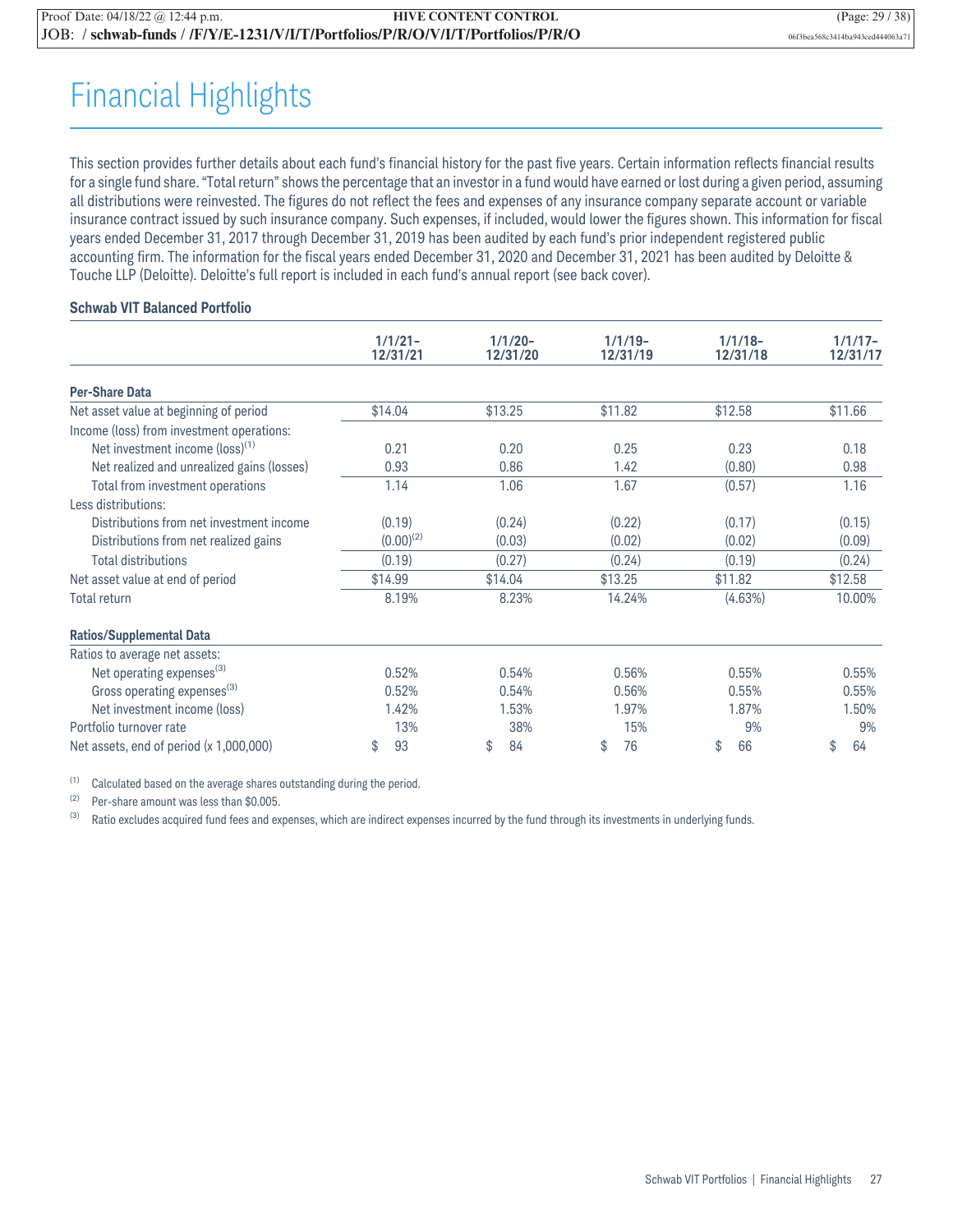#### **Schwab VIT Balanced with Growth Portfolio**

|                                             | $1/1/21 -$<br>12/31/21 | $1/1/20 -$<br>12/31/20 | $1/1/19-$<br>12/31/19 | $1/1/18-$<br>12/31/18 | $1/1/17-$<br>12/31/17 |
|---------------------------------------------|------------------------|------------------------|-----------------------|-----------------------|-----------------------|
| <b>Per-Share Data</b>                       |                        |                        |                       |                       |                       |
| Net asset value at beginning of period      | \$15.68                | \$14.59                | \$12.66               | \$13.80               | \$12.38               |
| Income (loss) from investment operations:   |                        |                        |                       |                       |                       |
| Net investment income (loss) <sup>(1)</sup> | 0.25                   | 0.22                   | 0.28                  | 0.25                  | 0.22                  |
| Net realized and unrealized gains (losses)  | 1.53                   | 1.20                   | 1.99                  | (1.16)                | 1.46                  |
| Total from investment operations            | 1.78                   | 1.42                   | 2.27                  | (0.91)                | 1.68                  |
| Less distributions:                         |                        |                        |                       |                       |                       |
| Distributions from net investment income    | (0.22)                 | (0.29)                 | (0.26)                | (0.21)                | (0.18)                |
| Distributions from net realized gains       |                        | (0.04)                 | (0.08)                | (0.02)                | (0.08)                |
| <b>Total distributions</b>                  | (0.22)                 | (0.33)                 | (0.34)                | (0.23)                | (0.26)                |
| Net asset value at end of period            | \$17.24                | \$15.68                | \$14.59               | \$12.66               | \$13.80               |
| <b>Total return</b>                         | 11.42%                 | 10.09%                 | 18.05%                | $(6.70\%)$            | 13.70%                |
| <b>Ratios/Supplemental Data</b>             |                        |                        |                       |                       |                       |
| Ratios to average net assets:               |                        |                        |                       |                       |                       |
| Net operating expenses <sup>(2)</sup>       | 0.49%                  | 0.50%                  | 0.51%                 | 0.50%                 | 0.51%                 |
| Gross operating expenses $^{(2)}$           | 0.49%                  | 0.50%                  | 0.51%                 | 0.50%                 | 0.51%                 |
| Net investment income (loss)                | 1.48%                  | 1.56%                  | 2.04%                 | 1.87%                 | 1.65%                 |
| Portfolio turnover rate                     | 8%                     | 21%                    | 7%                    | 8%                    | 6%                    |
| Net assets, end of period $(x 1,000,000)$   | 184<br>\$              | 164<br>\$              | \$<br>162             | \$<br>140             | \$<br>150             |

(1) Calculated based on the average shares outstanding during the period.<br>(2) Ratio excludes acquired fund fees and expenses, which are indirect exp

Ratio excludes acquired fund fees and expenses, which are indirect expenses incurred by the fund through its investments in underlying funds.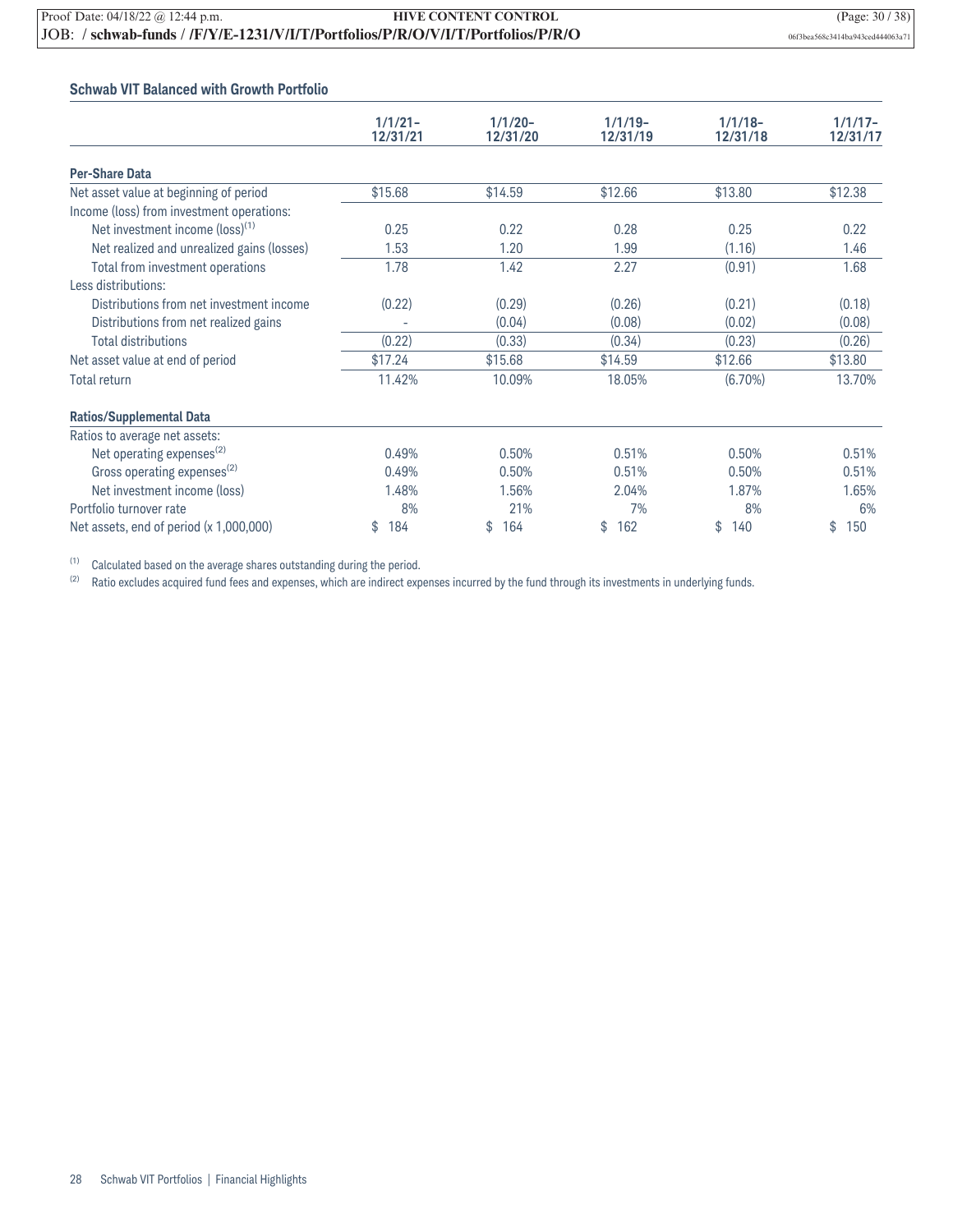| Proof Date: $04/18/22$ @ 12:44 p.m. | <b>HIVE CONTENT CONTROL</b>                                                  | (Page: $31/38$ )                 |
|-------------------------------------|------------------------------------------------------------------------------|----------------------------------|
|                                     | JOB: /schwab-funds//F/Y/E-1231/V/I/T/Portfolios/P/R/O/V/I/T/Portfolios/P/R/O | 06f3bea568c3414ba943ced444063a71 |

#### **Schwab VIT Growth Portfolio**

|                                             | $1/1/21 -$<br>12/31/21 | $1/1/20 -$<br>12/31/20 | $1/1/19-$<br>12/31/19 | $1/1/18-$<br>12/31/18 | $1/1/17-$<br>12/31/17 |
|---------------------------------------------|------------------------|------------------------|-----------------------|-----------------------|-----------------------|
| <b>Per-Share Data</b>                       |                        |                        |                       |                       |                       |
| Net asset value at beginning of period      | \$17.52                | \$16.24                | \$13.75               | \$15.28               | \$13.26               |
| Income (loss) from investment operations:   |                        |                        |                       |                       |                       |
| Net investment income (loss) <sup>(1)</sup> | 0.29                   | 0.24                   | 0.30                  | 0.27                  | 0.23                  |
| Net realized and unrealized gains (losses)  | 2.27                   | 1.51                   | 2.54                  | (1.53)                | 2.02                  |
| Total from investment operations            | 2.56                   | 1.75                   | 2.84                  | (1.26)                | 2.25                  |
| Less distributions:                         |                        |                        |                       |                       |                       |
| Distributions from net investment income    | (0.25)                 | (0.32)                 | (0.27)                | (0.22)                | (0.19)                |
| Distributions from net realized gains       |                        | (0.15)                 | (0.08)                | (0.05)                | (0.04)                |
| <b>Total distributions</b>                  | (0.25)                 | (0.47)                 | (0.35)                | (0.27)                | (0.23)                |
| Net asset value at end of period            | \$19.83                | \$17.52                | \$16.24               | \$13.75               | \$15.28               |
| <b>Total return</b>                         | 14.67%                 | 11.34%                 | 20.84%                | (8.35%)               | 17.14%                |
| <b>Ratios/Supplemental Data</b>             |                        |                        |                       |                       |                       |
| Ratios to average net assets:               |                        |                        |                       |                       |                       |
| Net operating expenses <sup>(2)</sup>       | 0.49%                  | 0.50%                  | 0.51%                 | 0.50%                 | 0.50%                 |
| Gross operating expenses <sup>(2)</sup>     | 0.49%                  | 0.50%                  | 0.51%                 | 0.50%                 | 0.50%                 |
| Net investment income (loss)                | 1.53%                  | 1.55%                  | 1.98%                 | 1.78%                 | 1.61%                 |
| Portfolio turnover rate                     | 13%                    | 18%                    | 5%                    | 9%                    | 6%                    |
| Net assets, end of period $(x 1,000,000)$   | \$<br>187              | \$<br>165              | \$<br>160             | \$<br>140             | \$<br>150             |

(1) Calculated based on the average shares outstanding during the period.<br>(2) Ratio excludes acquired fund fees and expenses, which are indirect exp

Ratio excludes acquired fund fees and expenses, which are indirect expenses incurred by the fund through its investments in underlying funds.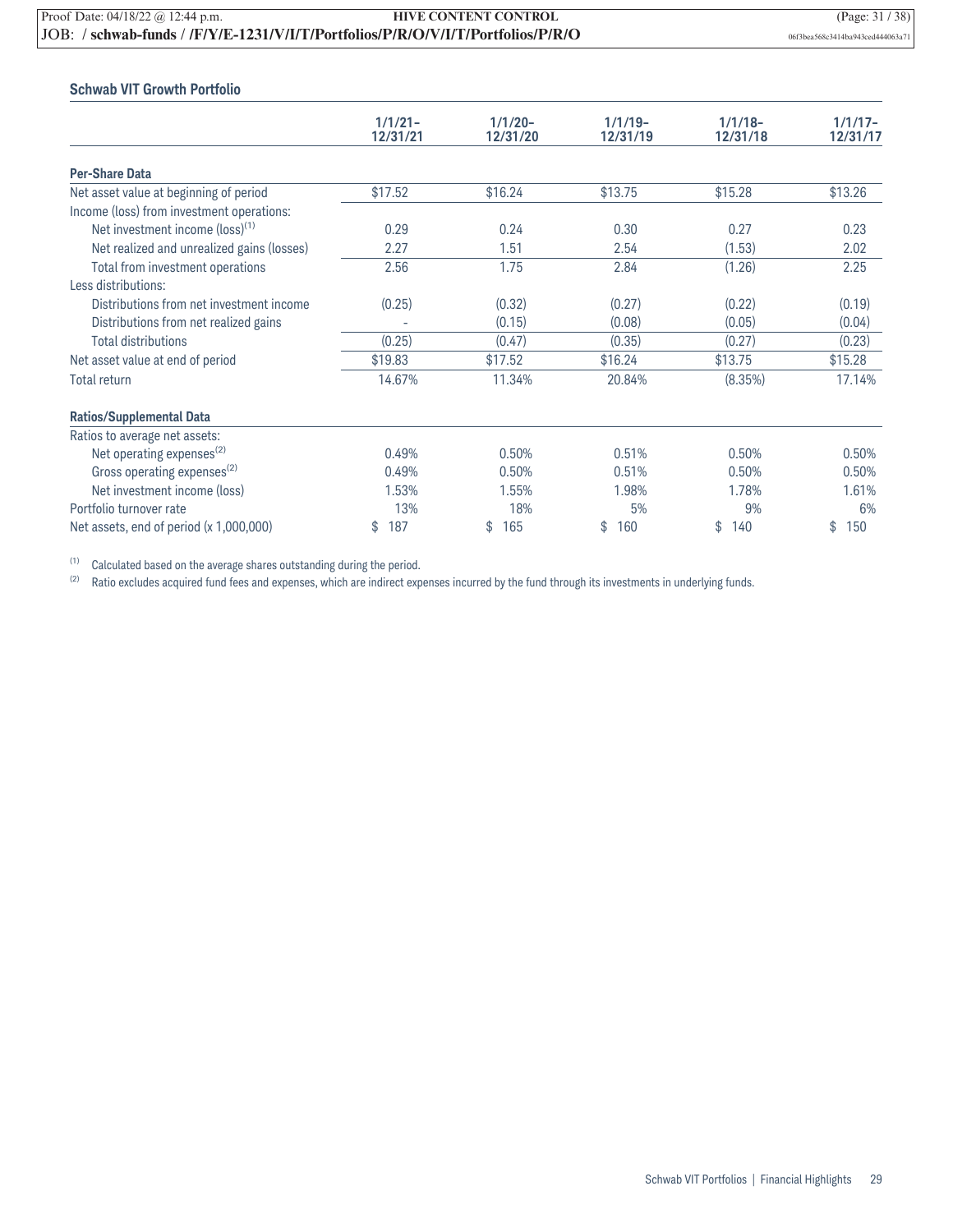## The Funds' Investments in Asset Classes and Sub-Asset Classes

Through each fund's investments in its underlying funds, as well as its direct investments, each fund aims to provide diversification across major asset classes as well as diversification across a range of sub-asset classes within the major asset classes. Each fund's allocation to an asset or sub-asset class may change over time. The investment adviser may add or remove asset classes and sub-asset classes at any time without prior notice. For additional details regarding how the adviser determines the funds' underlying fund and asset class allocations, please refer back to the "Principal Investment Strategies" section in the Fund Summary sections and the section "Fund details: Investment Objectives, Strategies and Risks" in this prospectus.

The following chart provides a list of the asset classes and sub-asset classes and the target in which each fund expects to be invested as of the date of this prospectus.

|                             |                                         | <b>Schwab VIT</b>                                                                                      |                                                                                                    |                                                                                              |  |
|-----------------------------|-----------------------------------------|--------------------------------------------------------------------------------------------------------|----------------------------------------------------------------------------------------------------|----------------------------------------------------------------------------------------------|--|
| <b>Major Asset Class</b>    | <b>Sub-Asset Class</b>                  | <b>Schwab VIT</b><br><b>Balanced</b><br><b>Portfolio</b><br><b>Allocation</b><br><b>Target</b><br>(% ) | <b>Balanced</b><br>with Growth<br><b>Portfolio</b><br><b>Allocation</b><br><b>Target</b><br>$(\%)$ | <b>Schwab VIT</b><br>Growth<br><b>Portfolio</b><br><b>Allocation</b><br><b>Target</b><br>(%) |  |
| <b>U.S. Stocks</b>          | Large-Cap                               | 19%                                                                                                    | 27%                                                                                                | 35%                                                                                          |  |
|                             | Small-Cap                               | 4%                                                                                                     | 6%                                                                                                 | 7%                                                                                           |  |
|                             | Micro-Cap                               |                                                                                                        | ٠                                                                                                  | ٠                                                                                            |  |
| <b>International Stocks</b> | Developed-Market Large-Cap              | 11%                                                                                                    | 17%                                                                                                | 21%                                                                                          |  |
|                             | Developed-Market Small-Cap              | 2%                                                                                                     | 3%                                                                                                 | 5%                                                                                           |  |
|                             | <b>Emerging-Market</b>                  | 5%                                                                                                     | 6%                                                                                                 | 8%                                                                                           |  |
| <b>Real Assets</b>          | <b>Real Estate</b>                      | 6%                                                                                                     | 6%                                                                                                 | 6%                                                                                           |  |
|                             | Commodities                             |                                                                                                        | $\overline{a}$                                                                                     | ٠                                                                                            |  |
| <b>Fixed Income</b>         | <b>Inflation-Protected Bonds</b>        | 4%                                                                                                     | 1%                                                                                                 | 0%                                                                                           |  |
|                             | <b>Treasury Bonds</b>                   | 9%                                                                                                     | 4%                                                                                                 | $0\%$                                                                                        |  |
|                             | <b>Agency Bonds</b>                     | ٠                                                                                                      | $\overline{\phantom{a}}$                                                                           | ٠                                                                                            |  |
|                             | Corporate Bonds                         |                                                                                                        | ۰                                                                                                  | ٠                                                                                            |  |
|                             | Mortgage-Backed Bonds                   |                                                                                                        |                                                                                                    | ÷,                                                                                           |  |
|                             | <b>Bloomberg Aggregate</b>              | 36%                                                                                                    | 26%                                                                                                | 14%                                                                                          |  |
|                             | International Developed-Market Bonds    |                                                                                                        | L,                                                                                                 |                                                                                              |  |
|                             | <b>High Yield Bonds</b>                 | $\overline{\phantom{a}}$                                                                               | ٠                                                                                                  | ۰                                                                                            |  |
|                             | Money Market Funds and Cash Equivalents | 4%                                                                                                     | 4%                                                                                                 | 4%                                                                                           |  |
|                             |                                         | 100%                                                                                                   | 100%                                                                                               | 100%                                                                                         |  |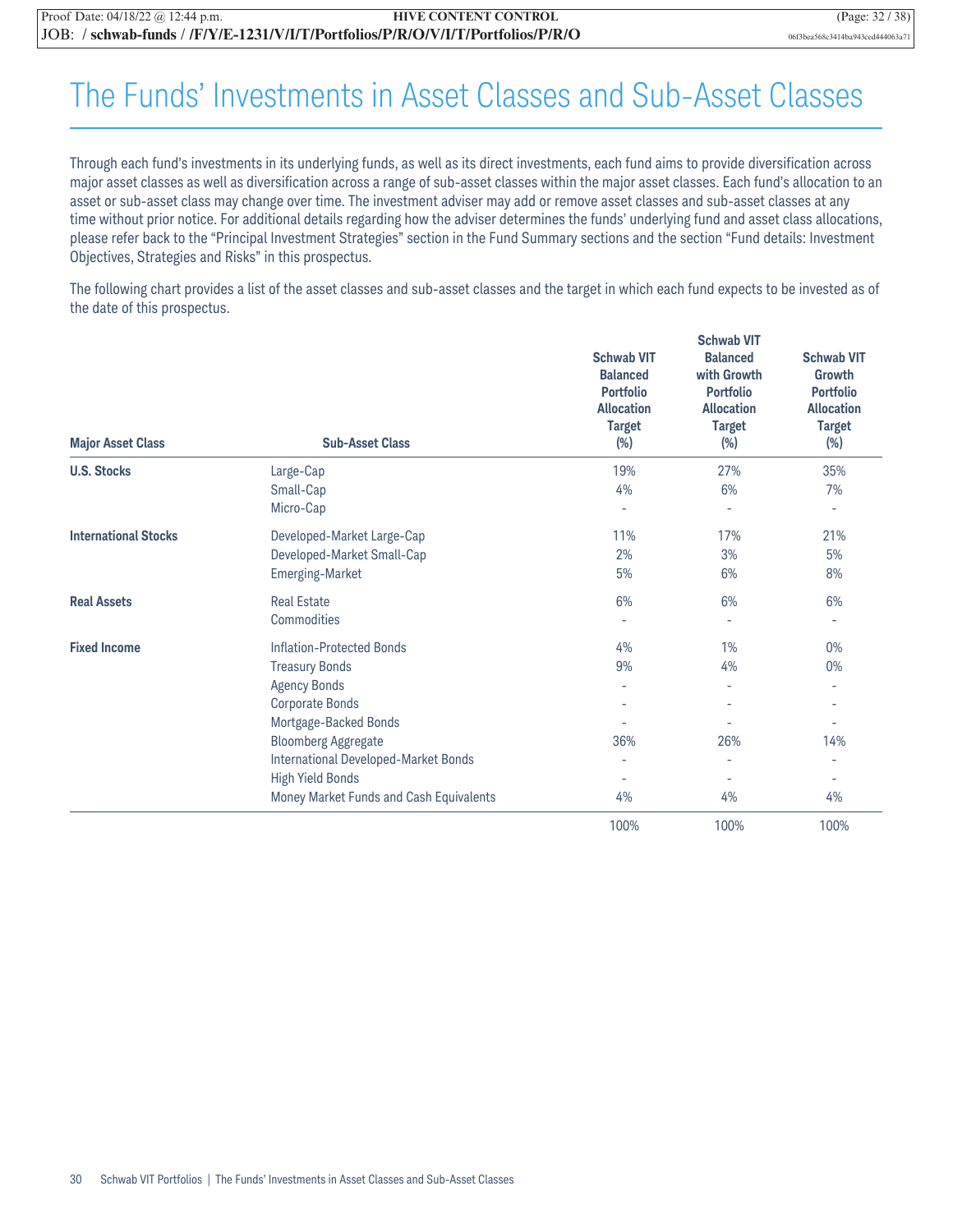## Fund Management

The investment adviser for the funds is Charles Schwab Investment Management, Inc., dba Schwab Asset Management, 211 Main Street, San Francisco, CA 94105. The investment adviser was founded in 1989 and as of March 31, 2022, managed approximately \$658.6 billion in assets.

The investment adviser oversees the asset management and administration of each fund. As compensation for these services, the investment adviser receives a management fee from each fund. For the 12 months ended December 31, 2021, these fees were 0.45% for the Balanced Portfolio, 0.45% for the Balanced with Growth Portfolio, and 0.45% for the Growth Portfolio. These figures, which are expressed as a percentage of each fund's average daily net assets, represent the actual amounts paid, including the effects of reductions.

A discussion regarding the basis for the Board of Trustees' approval of the funds' investment advisory agreements is available in each fund's 2021 semiannual report, which covers the period from January 1, 2021 through June 30, 2021.

**Zifan Tang, Ph.D., CFA,** Senior Portfolio Manager, is responsible for the co-management of the funds. She has managed the funds since their inception. Prior to joining Schwab Asset Management in 2012, Ms. Tang was a product manager at Thomson Reuters, and from 1997 to 2009, worked as a portfolio manager at Barclays Global Investors, which was subsequently acquired by BlackRock.

**Drew Hayes, CFA,** Portfolio Manager, is responsible for the co-management of the funds. Mr. Hayes has been with Schwab since 2006. Before becoming a portfolio manager, he spent seven years as a senior fixed income specialist for Schwab Private Client Investment Advisory, Inc. Prior to that, Mr. Hayes worked as a bond investment specialist for two years and as a registered representative for two years for Charles Schwab & Co., Inc.

**Patrick Kwok, CFA,** Portfolio Manager, is responsible for the co-management of the funds. Previously, Mr. Kwok served as an associate portfolio manager from 2012 to 2016. Prior to that, he worked as a fund administration manager, where he was responsible for oversight of sub-advisers, trading, cash management and fund administration supporting the Charles Schwab Trust Bank Collective Investment Trusts and multi-asset Schwab Funds. Prior to joining Schwab Asset Management in 2008, Mr. Kwok spent two years as an asset operations specialist at Charles Schwab Trust Company. He also worked for one year at State Street Bank & Trust Company as a portfolio accountant and pricing specialist.

Additional information about the portfolio managers' compensation, other accounts managed by the portfolio managers and the portfolio managers' ownership of securities in each fund is available in the SAI.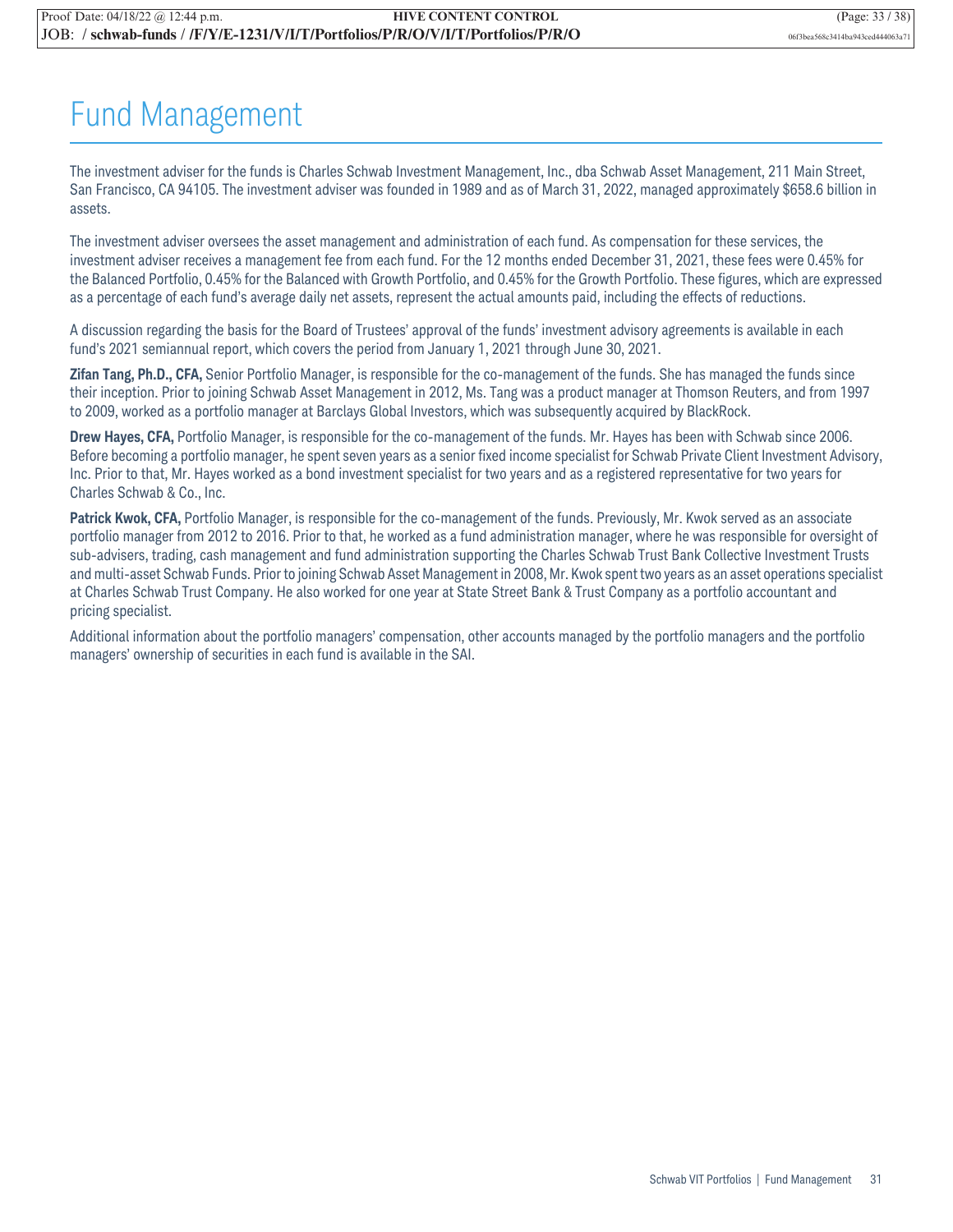## Investing in the Funds

#### **Investing Through a Financial Intermediary**

Shares of the funds are sold on a continuous no load basis and are currently available exclusively for variable annuity and variable life insurance separate accounts, and in the future may be offered to tax-qualified retirement plans (tax qualified plans). Variable life and variable annuity contract (variable contract(s)) investors also should review the variable contract prospectus prepared by their insurance company. Although shares of the funds are not available for purchase directly by the general public, you may nevertheless allocate account value under your variable contract to and from each fund in accordance with the terms of your variable contract. Please refer to the appropriate variable contract prospectus for further information on how to make an allocation and how to purchase or surrender your variable contract.

Shares of the funds are expected to be offered to participating insurance companies and their separate accounts to fund benefits under variable contracts as well as to tax qualified plans. The relationships of tax qualified plans and plan participants to the fund would be subject, in part, to the provisions of the individual tax qualified plans and applicable law. Accordingly, such relationships could be different from those described in this prospectus for separate accounts and variable contract owners in such areas, for example, as tax matters and voting privileges.

The funds do not foresee any disadvantage to variable contract owners or plan participants arising out of these arrangements. Nevertheless, differences in treatment under tax and other laws, as well as other considerations, could cause the interests of various purchasers of variable contracts (and the interests of any plan participants) to conflict. For example, violation of the federal tax laws by one separate account investing in the funds could cause the variable contracts funded through another separate account to lose their tax-deferred status, unless remedial action were taken. The funds, the participating insurance companies, and any tax qualified plans investing in the funds may be subject to conditions imposed by the SEC that are designed to prevent or remedy any such conflicts. These conditions would require the funds' Board of Trustees to monitor events in order to identify the existence of any material irreconcilable conflict that may possibly arise and to determine what action, if any, should be taken in response to any such conflict. If a material irreconcilable conflict arises involving separate accounts or tax qualified plans, a separate account or tax qualified plan may be required to withdraw its participation in the funds.

The investment adviser or its affiliates make cash payments out of their own resources, or provide products and services at a discount, to certain brokerage firms, banks, retirement plan service providers, insurance companies and other financial intermediaries that perform shareholder, recordkeeping, subaccounting and other administrative services in connection with investments in fund shares. These payments or discounts are separate from, and may be in addition to, any shareholder service fees or other administrative fees the fund may pay to those intermediaries. The investment adviser or its affiliates also make cash payments out of their own resources, or provide products and services at a discount, to certain financial intermediaries that perform distribution, marketing, promotional or other distribution-related services. The payments or discounts described by this paragraph may be substantial; however, distribution-related services provided by such intermediaries are paid by the investment adviser or its affiliates, not by the funds or their shareholders.

### Share Price

The funds are open for business each day that the New York Stock Exchange (NYSE) is open. The funds calculate their share price each business day as of the close of the NYSE (generally 4 p.m. Eastern time). If the NYSE is closed due to weather or other extenuating circumstances on a day it would typically be open for business, or the NYSE has an unscheduled early closing on a day it has opened for business, the funds reserve the right to treat such day as a business day and accept purchase and redemption orders and calculate their share price as of the normally scheduled close of regular trading on the NYSE for that day. Each fund's share price is its net asset value per share, or NAV, which is the fund's net assets divided by the number of its shares outstanding. Purchase and redemption orders from separate accounts investing in the funds that are received and accepted by a participating insurance company, as the funds' designee, will be executed at each applicable fund's next calculated NAV. The funds typically expect to pay sales proceeds to a participating insurance company within two business days following receipt of a shareholder redemption order. However, the funds may take up to seven days to pay sales proceeds to a participating insurance company.

All orders to purchase shares of the funds are subject to acceptance by the fund and are not binding until confirmed or accepted in writing.

In valuing underlying fund investments, excluding ETFs, the funds use the NAVs reported by their underlying funds. In valuing other portfolio securities, including underlying ETFs, the funds use market quotes or official closing prices if they are readily available. In cases where quotes are not readily available or the adviser deems them unreliable, the funds may value securities based on fair values developed using methods approved by the funds' Board of Trustees. For information regarding the pricing policies of the underlying ETFs and other open-end investment companies, including the circumstances under which the underlying ETFs and other open-end investment companies will use fair value pricing and the effects of fair value pricing, please refer to the prospectuses of the underlying ETFs and other open-end investment companies.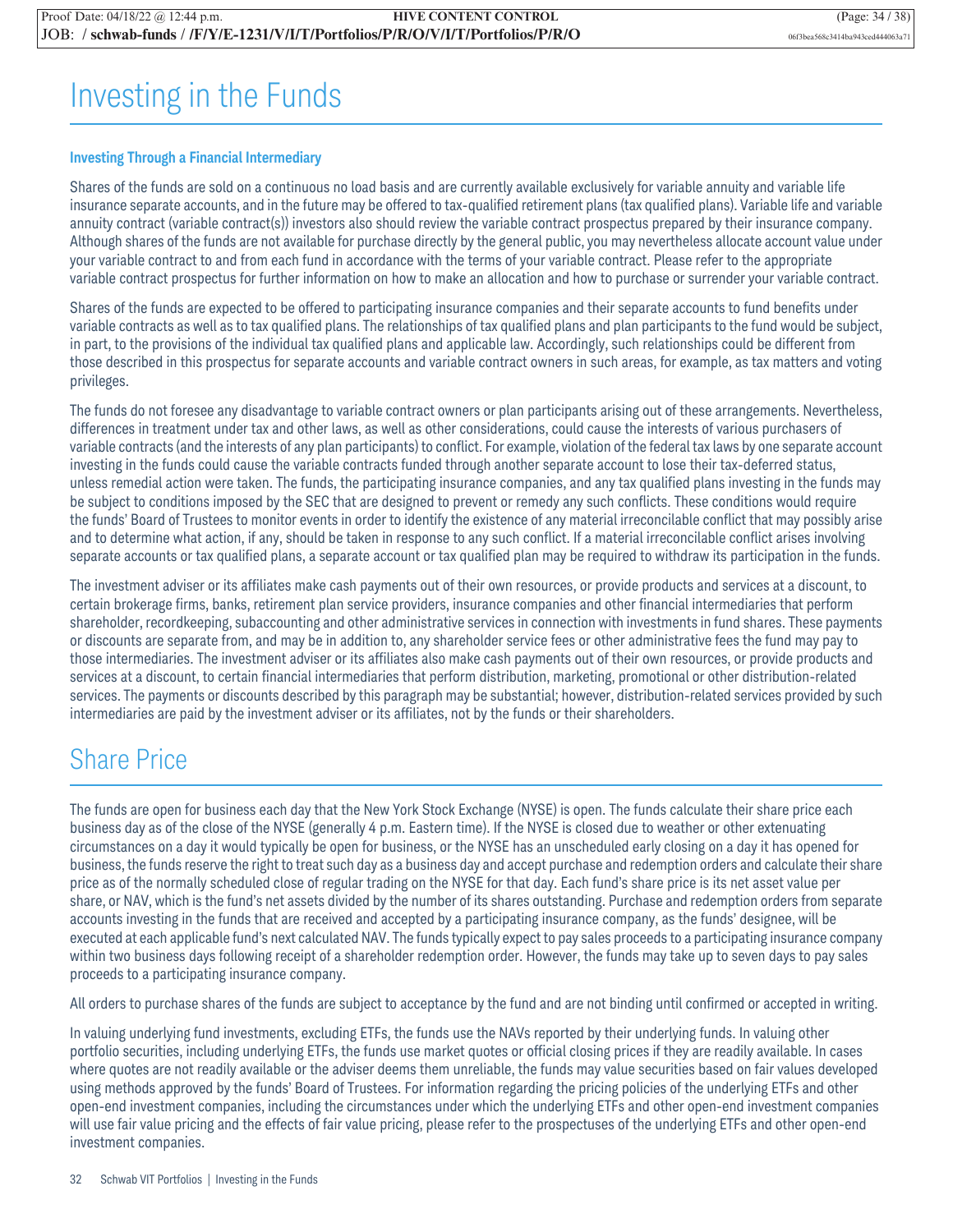Investors should be aware that because foreign markets are often open on weekends and other days when the funds are closed, the value of some of the funds' securities may change on days when it is not possible to buy or sell shares of the fund.

### Additional Policies Affecting Your Investment

#### **Each Fund Reserves Certain Rights, Including the Following:**

- To suspend the right to sell shares back to the fund, and delay sending proceeds, during times when trading on the NYSE is restricted or halted, or otherwise as permitted by the SEC.
- To withdraw or suspend any part of the offering made by this prospectus.

#### **Policy Regarding Short-Term or Excessive Trading and Trade Activity Monitoring**

The funds are intended for long-term investment and not for short-term or excessive trading (collectively market timing). Market timing may adversely impact the funds' performance by disrupting the efficient management of the funds and increasing the funds' transaction costs, causing the funds to maintain higher cash balances, and diluting the value of the funds' shares.

To discourage market timing, each fund's Board of Trustees has adopted policies and procedures that are reasonably designed to reduce the risk of market timing by fund shareholders. Each fund seeks to deter market timing through several methods. These methods may include fair value pricing and trade activity monitoring. Fair value pricing is discussed more thoroughly in the subsequent pages of this prospectus and is considered an element of the funds' policy regarding short term or excessive trading. Trade activity monitoring is risk based and seeks to identify patterns of activity in amounts that might be detrimental to the funds.

The funds and their service providers maintain risk-based surveillance procedures designed to detect market timing in fund shares in amounts that might be detrimental to the fund. Under these procedures, the funds have requested that service providers to the funds monitor transactional activity in amounts and frequency determined by each fund to be significant to the fund and in a pattern of activity that potentially could be detrimental to the fund. Generally, excessive trading activity in a fund is measured by the number of roundtrip transactions in a shareholder's account. A roundtrip transaction occurs when a shareholder completes a purchase of shares and then sells the same fund's shares (including exchanges). If an investor engages in multiple roundtrips in a fund within a 60 day period or the fund, in its sole discretion based on these or other factors, determines that a shareholder has engaged in market timing, it may refuse to process future purchases or exchanges into such fund by that shareholder for a period of 90 days. Subsequent violations within a 12 month period will be evaluated to determine whether a permanent block is appropriate. These procedures may be modified from time to time as appropriate to improve the detection of market timing and to comply with applicable laws. However, because the funds are sold only through variable contracts offered through separate accounts, the detection and deterrence of market timing activities in some instances may be more efficient at the separate account level than at the fund level.

Each fund may also defer to an insurance company's (or its agent's) frequent trading policies with respect to those fund investors who invest in the fund through such insurance company. A fund will defer to an insurance company's policies only after the fund determines that the insurance company's frequent trading policies are reasonably designed to reduce the risk of market timing. Transactions by fund investors investing through such insurance company will be subject to the restrictions of the insurance company's frequent trading policies, which may differ from those of the funds. Fund investors should consult with their insurance company to determine the frequent trading restrictions that apply to their fund transactions.

The funds typically receive purchase, redemption and exchange orders from variable contracts through omnibus accounts. Omnibus accounts are accounts that aggregate customer transaction orders. Under these circumstances, it may be difficult or impossible for the fund to identify individual underlying account holder activity. It may not be clear when a person purchases a contract or policy that he or she is a market timer or might engage in excessive trading activity. In addition, certain contracts and policies by their terms may permit a minimum number of transfers per year. Moreover, inappropriate transfers may involve both a fund and a fund managed by a totally separate trust, with the result that the fund may not be best positioned to identify inappropriate transfers. Each fund anticipates that it will work actively with the issuers of contracts and policies to monitor and regulate trading activity. In the event that a fund detects what it believes may constitute inappropriate trading, the fund typically would notify the insurance company issuing the variable contract that is engaging in this trading. At that point, the fund may require the insurance company to provide certain fund investor transaction information to the fund and require the insurance company to restrict the fund investor from future purchases or exchanges in the fund. A fund's ability to impose restrictions with respect to accounts traded through particular intermediaries may vary depending on the systems' capabilities, applicable contractual and legal restrictions and cooperation of those intermediaries.

Although these methods are designed to discourage market timing, there can be no guarantee that the funds will be able to identify and restrict investors that engage in such activities. In addition, some of these methods are inherently subjective and involve judgment in their application. Each fund and its service providers seek to make these judgments and applications uniformly and in a manner that they believe is consistent with interests of each fund's long-term shareholders. The funds may amend these policies and procedures without prior notice in response to changing regulatory requirements or to enhance the effectiveness of the program.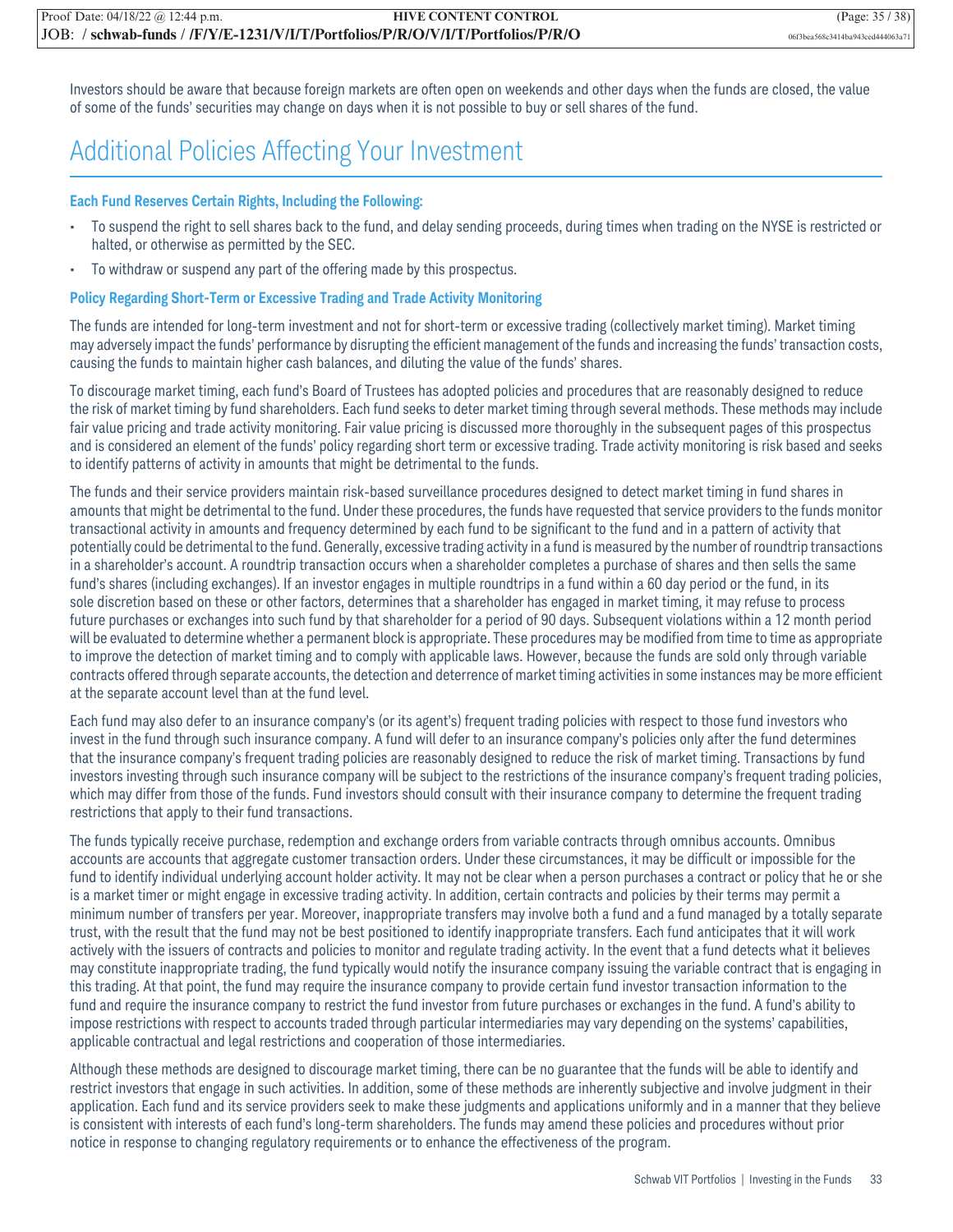The funds reserve the right to restrict, reject or cancel within a reasonable time, without prior notice, any purchase order for any reason.

#### **Fair Value Pricing**

The Board of Trustees has adopted procedures to fair value the funds' securities when market prices are not "readily available" or are unreliable. For example, a fund may fair value a security when a security is de-listed or its trading is halted or suspended; when a security's primary pricing source is unable or unwilling to provide a price; when a security's primary trading market is closed during regular market hours; or when a security's value is materially affected by events occurring after the close of the security's primary trading market.

By fair valuing securities whose prices may have been affected by events occurring after the close of trading, the funds seek to establish prices that investors might expect to realize upon the current sales of these securities. This methodology is designed to deter "arbitrage" market timers, who seek to exploit delays between the change in the value of a fund's portfolio holdings and the net asset value of its shares, and help ensure that the prices at which the fund's shares are purchased and redeemed are fair and do not result in dilution of shareholder interest or other harm to shareholders.

The funds make fair value determinations in good faith in accordance with the funds' valuation procedures. Due to the subjective and variable nature of fair value pricing, there can be no assurance that a fund could obtain the fair value assigned to the security upon the sale of such security. The respective prospectuses for the underlying funds in which the funds invest explain the circumstances in which those funds will use fair value pricing and the effect of fair value pricing.

#### **Methods to Meet Redemptions**

Under normal market conditions, each fund expects to meet redemption orders by using holdings of cash/cash equivalents or by the sale of portfolio investments. In unusual or stressed market conditions or as the investment adviser determines appropriate, each fund may borrow through the fund's bank lines of credit or through the fund's interfund lending facility to meet redemption requests. Each fund may also utilize its custodian overdraft facility to meet redemptions, if necessary. Each fund also reserves the right to honor redemptions in liquid portfolio securities instead of cash when your redemptions over a 90-day period exceed \$250,000 or 1% of the fund's assets, whichever is less. You may be subject to market risk and you may incur transaction expenses and taxable gains in converting the securities to cash. In addition, a redemption in liquid portfolio securities would be treated as a taxable event for you and may result in the recognition of gain or loss for federal income tax purposes. Please note that this ability to make in-kind redemptions may be affected by agreements made with participating insurance companies.

#### **Large Shareholder Redemptions**

Certain accounts or Schwab affiliates may from time to time own (beneficially or of record) or control a significant percentage of a fund's shares. Redemptions by these shareholders of their holdings in a fund or large redemptions by several shareholders resulting from events affecting investor demand may impact the fund's liquidity and NAV. These redemptions may also force a fund to sell securities, which may negatively impact the fund's brokerage costs and accelerate the realization of taxable income if sales of securities result in capital gains or other income (which particularly would impact shareholders who do not hold their fund shares in an IRA, 401(k) plan or other tax-advantaged investment plan).

### Distributions and Taxes

Each fund will distribute substantially all of its net investment income and capital gains, if any, to the participating insurance companies' separate accounts each year in June. Distributions are normally reinvested pursuant to elections by the separate accounts.

Each fund has elected to be taxed as a regulated investment company under Subchapter M of the Internal Revenue Code of 1986, as amended (the Code). The Code relieves a regulated investment company from certain Federal income tax and excise tax, if the company distributes substantially all of its net investment income and net realized capital gains.

In order to qualify as a regulated investment company, a fund must meet certain income limitation and asset diversification requirements under Section 851 of the Code. A fund must also meet asset diversification requirements under Section 817(h) of the Code and the related regulations issued by the Internal Revenue Service in order to be offered to life insurance company separate accounts supporting variable contracts. Each fund intends to comply with these diversification requirements.

For more information regarding the federal income tax consequences of investing in the funds, see "Federal Tax Information for the Funds" in the SAI. For information concerning the tax consequences of variable contract ownership, variable contract owners should consult the appropriate variable contract prospectus.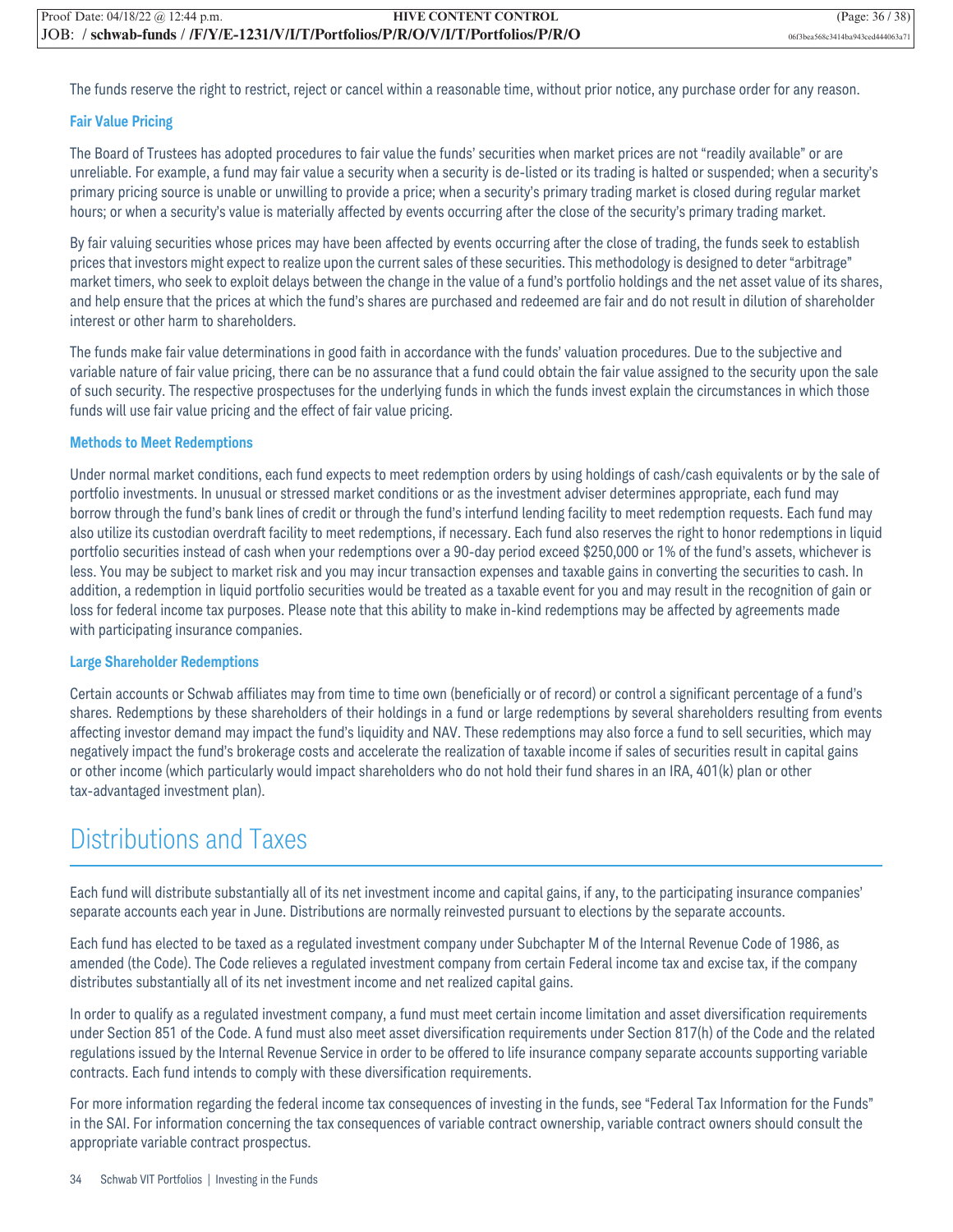## Notes